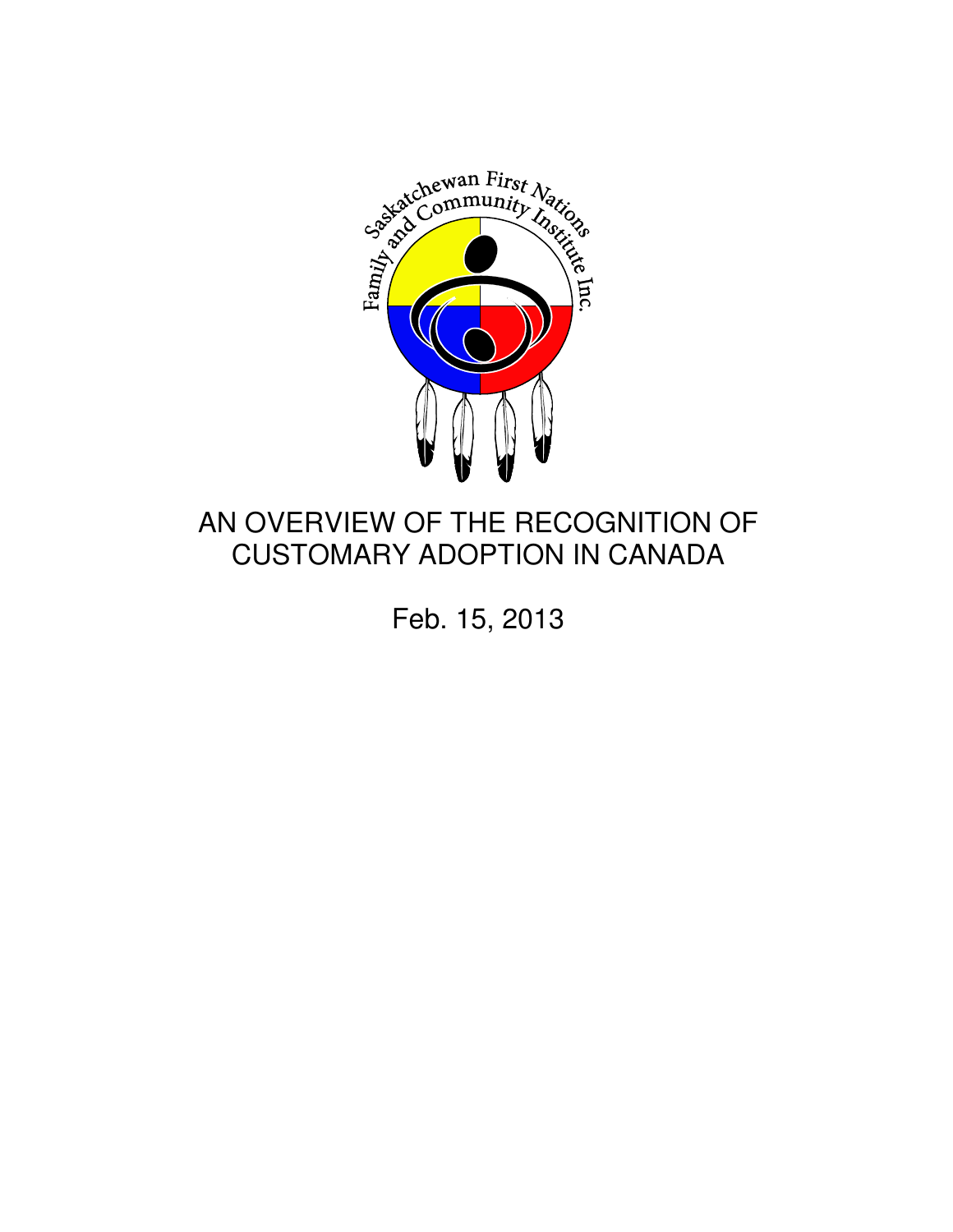# **ACKNOWLEDGEMENTS**

**The Saskatchewan First Nations Family and Community Institute Inc. would like to acknowledge the Elders, community members and Child Welfare workers who contributed their knowledge and experiences to this report.** 

**We would also like to thank the contractors hired to conduct the research on custom adoption in Saskatchewan, Marilyn Poitras and Norman Zlotkin.** 

**Thank you to the funders of the Project, The Ministry of Social Services.**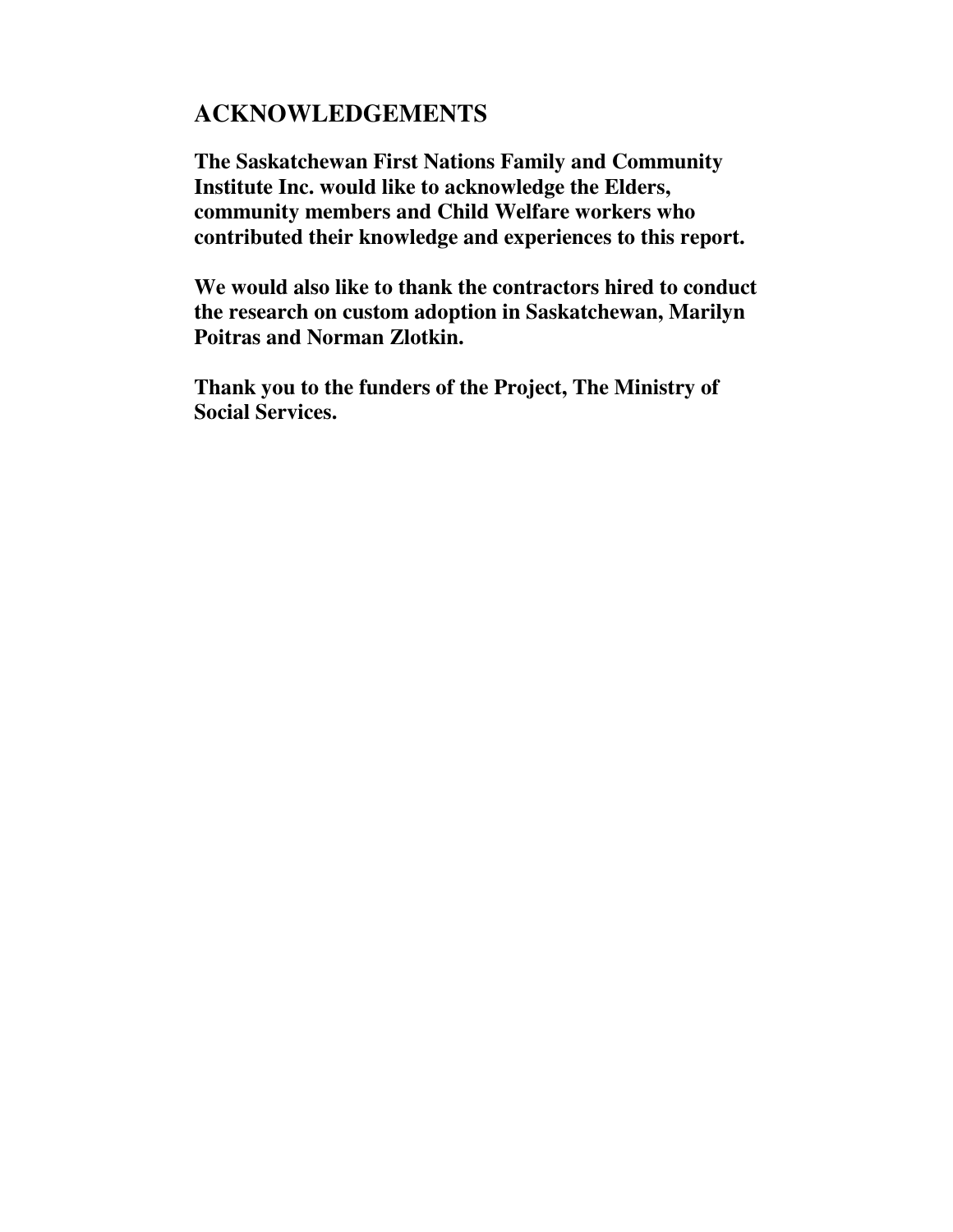Prepared for Saskatchewan First Nations Family and Community Institute

# PROFESSOR MARILYN POITRAS PROFESSOR NORMAN ZLOTKIN UNIVERSITY OF SASKATCHEWAN COLLEGE OF LAW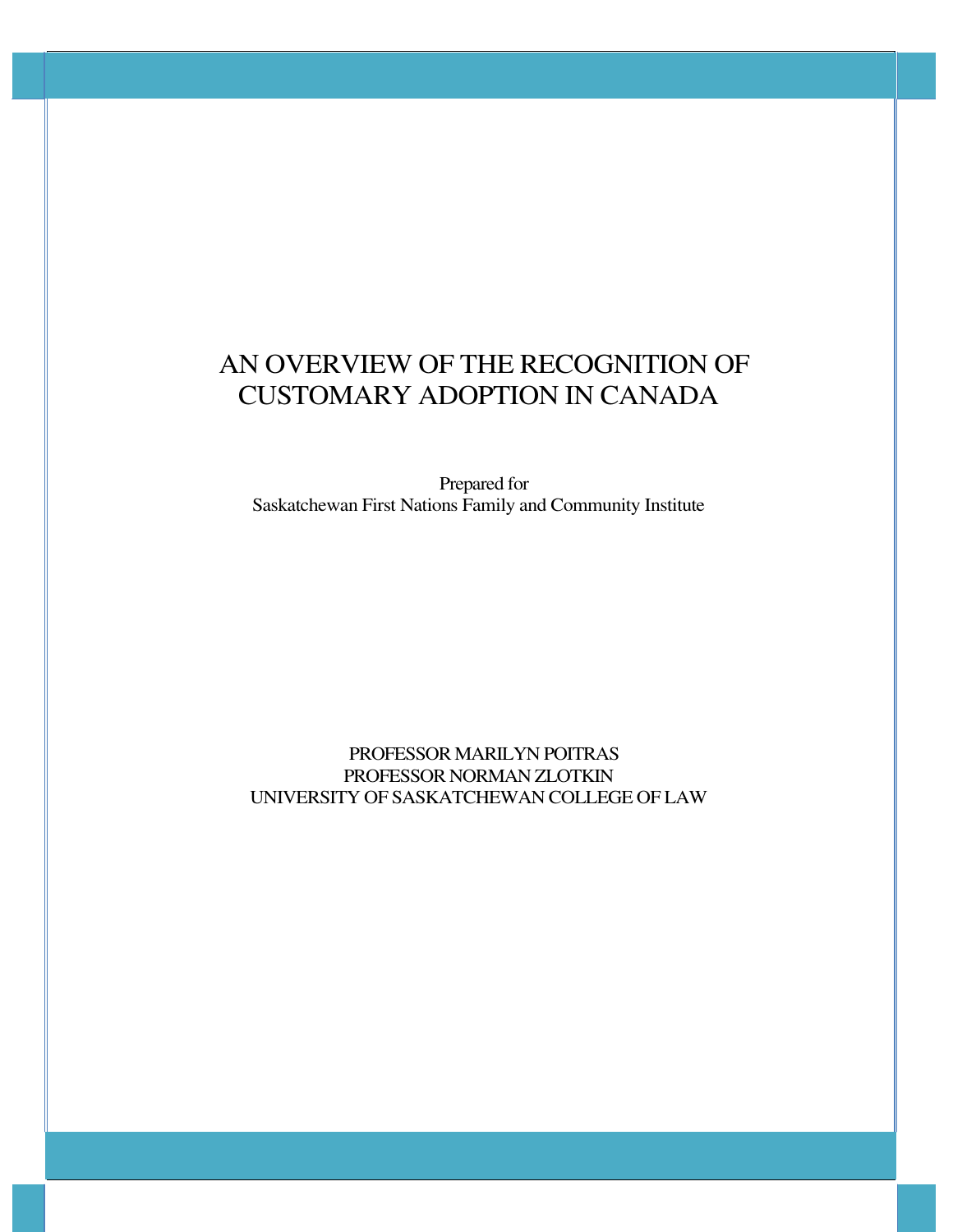Final Report

Prepared for Saskatchewan First Nations Family and Community Institute PROFESSOR MARILYN POITRAS PROFESSOR NORMAN ZLOTKIN UNIVERSITY OF SASKATCHEWAN COLLEGE OF LAW

February 15, 2013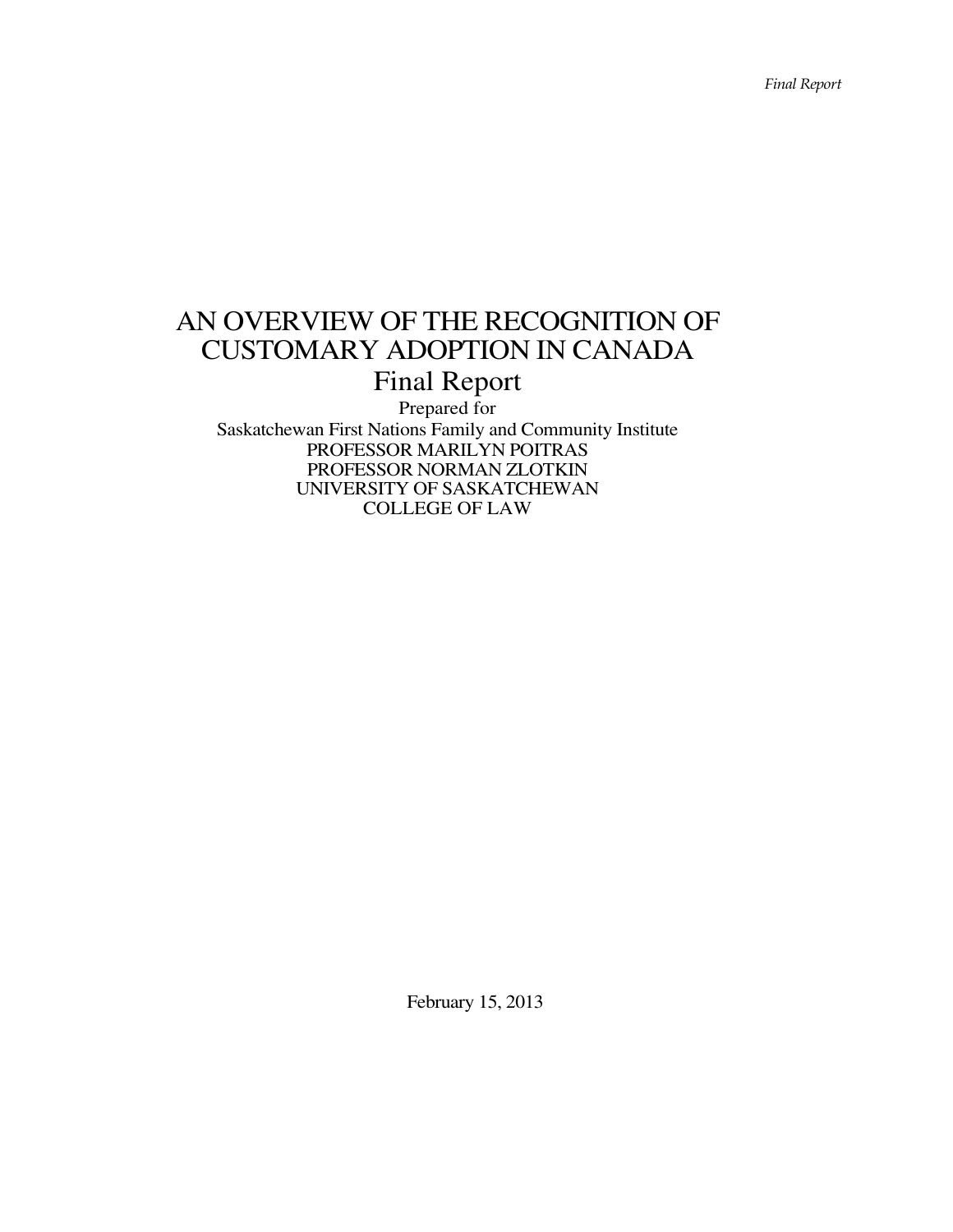|                          |                                                                                                        | Page |
|--------------------------|--------------------------------------------------------------------------------------------------------|------|
| <b>Executive Summary</b> |                                                                                                        | 3    |
| PART I                   | <b>INTRODUCTION</b>                                                                                    | 6    |
| <b>PART II</b>           | <b>LEGAL FRAMEWORK</b>                                                                                 | 13   |
|                          | 1. Judicial Recognition of Customary Law                                                               | 13   |
|                          | by Canadian Courts<br>2. Judicial Recognition of Customary Adoption                                    | 15   |
|                          | by Canadian Courts<br>3. Statutory Recognition of Customary Adoption<br>in Canada                      | 20   |
| PART III                 | <b>CONSULTATIONS WITH FIRST NATIONS ELDERS</b>                                                         | 23   |
|                          | PART IV CONSULTATION WITH FIRST NATIONS CHILDCARE<br><b>AGENCY WORKERS</b>                             | 34   |
| PART V                   | <b>CONCLUDING COMMENTS</b>                                                                             | 38   |
| PART VI RECOMMENDATIONS  |                                                                                                        | 41   |
| Chart 1                  | Comparison of Statutory Models in Canada for the Recognition<br>of Aboriginal Customary Adoption       | 46   |
| Appendix A Terminology   |                                                                                                        | 47   |
|                          | Appendix B Summary of Legislative Provisions Addressing<br>Customary Adoption and Child Care in Canada | 48   |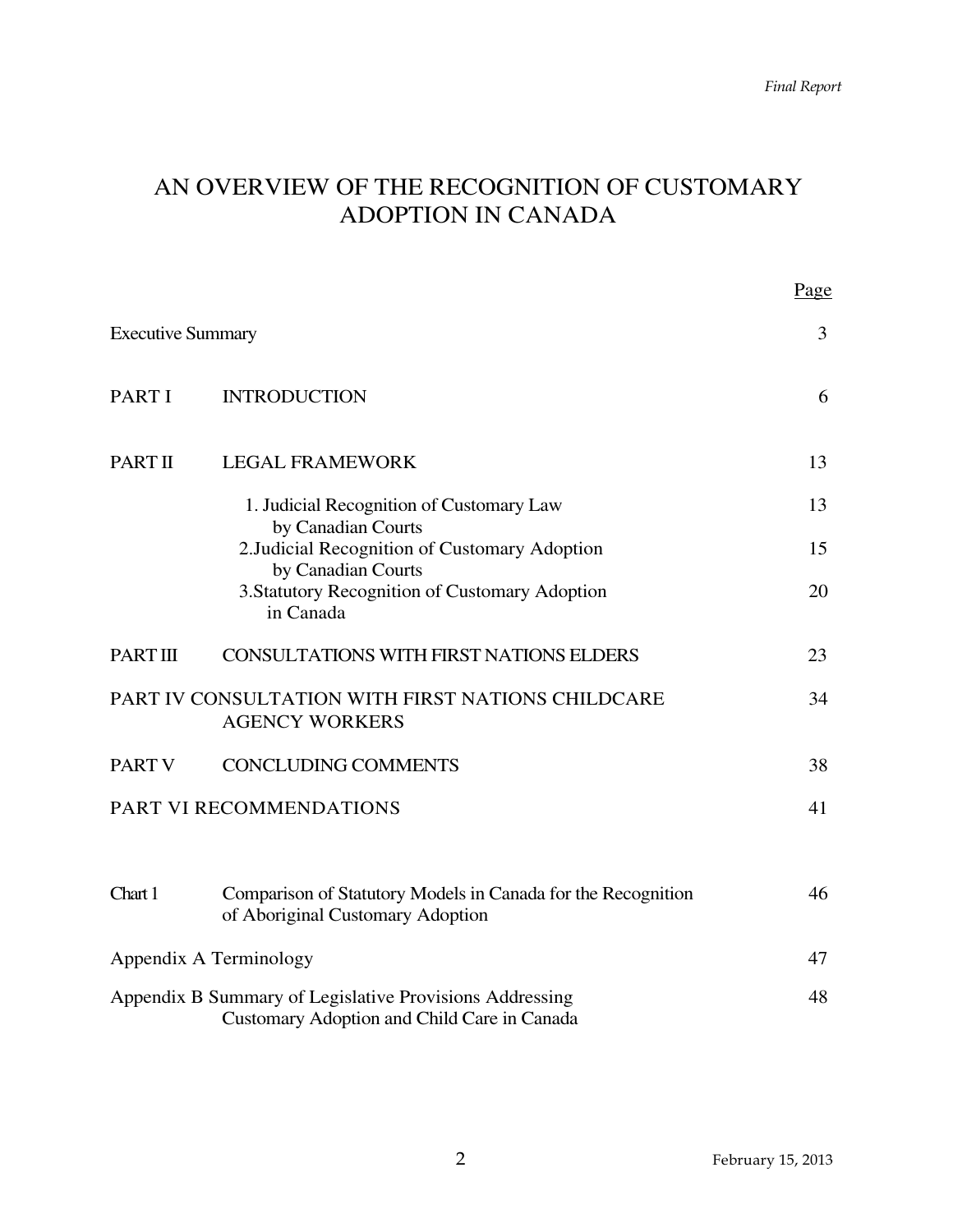#### **EXECUTIVE SUMMARY**

Adoption, including shared child care, is a long-standing practice among the Indigenous peoples of Canada. It is an important means of addressing basic issues of family and community membership as well as more profound issues of transferring of knowledge and ceremony in Indigenous societies; itis integral to the distinctive cultures in which customary adoptions are utilized.

Canadian courts have followed two intersecting paths for the recognition and protection of Aboriginal customary laws. Depending on the context, Aboriginal peoples can choose to rely on the common law of custom or seek recognition of their customary laws as constitutionally protected Aboriginal or Treaty rights under section 35 of the *Constitution Act, 1982*. Canadian courts have concluded that custom adoption is a recognized traditional Aboriginal practice. Since 1982, case law has established that Aboriginal rights such as the right to utilize customary adoption cannot be infringed or extinguished unless the Crown can meet the strict test described in this report to justify their acts. A further option is to have custom adoption set out in legislation, which has occurred in a few jurisdictions in Canada, but not yet in Saskatchewan.

If challenged, Aboriginal custom adoption practices would likely be upheld as valid by Canadian courts. However, litigation is an expensive and uncertain route towards the recognition of Aboriginal customary adoptions. For this reason, it may be more desirable to seek statutory changes which clearly recognize Aboriginal customary adoptions, either expressly in provincial legislation or through federal, provincial and First Nation legislation that recognizes First Nations jurisdiction over family, in particular jurisdiction over children, child care and custom adoptions.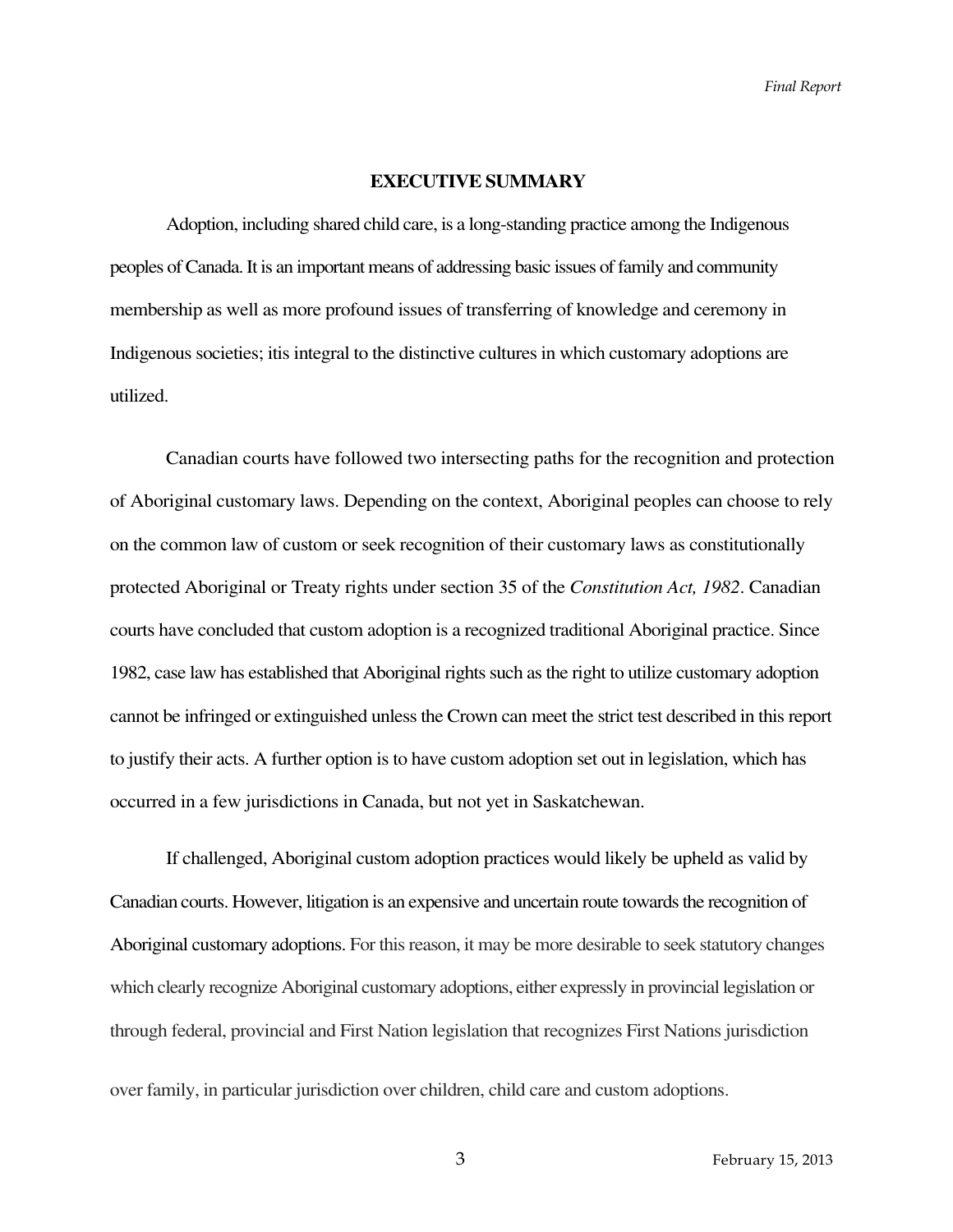Legislative recognition of customary adoptions has lagged behind judicial recognition. Statutory recognition is found only in the Northwest Territories, Nunavut, Yukon, the province of British Columbia, and federally in the *Indian Act*. In Northwest Territories and Nunavut legislation, "custom adoption" is not defined. The legislation does not require home studies and placement approvals by child welfare agencies, or court appearances. Interestingly, placement of an Aboriginal child outside the community requires consultation with an Aboriginal organization. In British Columbia and Yukon, legislation allows courts to recognize customary adoptions but requires a formal court hearing. This requirement may make the customary adoption process more difficult for First Nation persons.

This report recommends that Saskatchewan follow the example of the Northwest Territories and Nunavut in making changes to Saskatchewan's adoption legislation. For ease of reference, Chart 1 at page 46 compares the most important features of the two basic models used in Canada for statutory recognition of Aboriginal customary adoption.

The authors' consultations with First Nations Elders and First Nations childcare agency workers made it clear that a narrow focus on adoption, as it is understood in Canadian law, does not match the reality of family and community relationships in First Nations in Saskatchewan. Broader concepts like customary care must be recognized by statute in order to maintain and strengthen family and community ties within First Nations. Foster care within First Nations must also be supported.

This report includes specific recommendations for legislative changes and the joint processes through which they may be achieved. The recommendations are based on general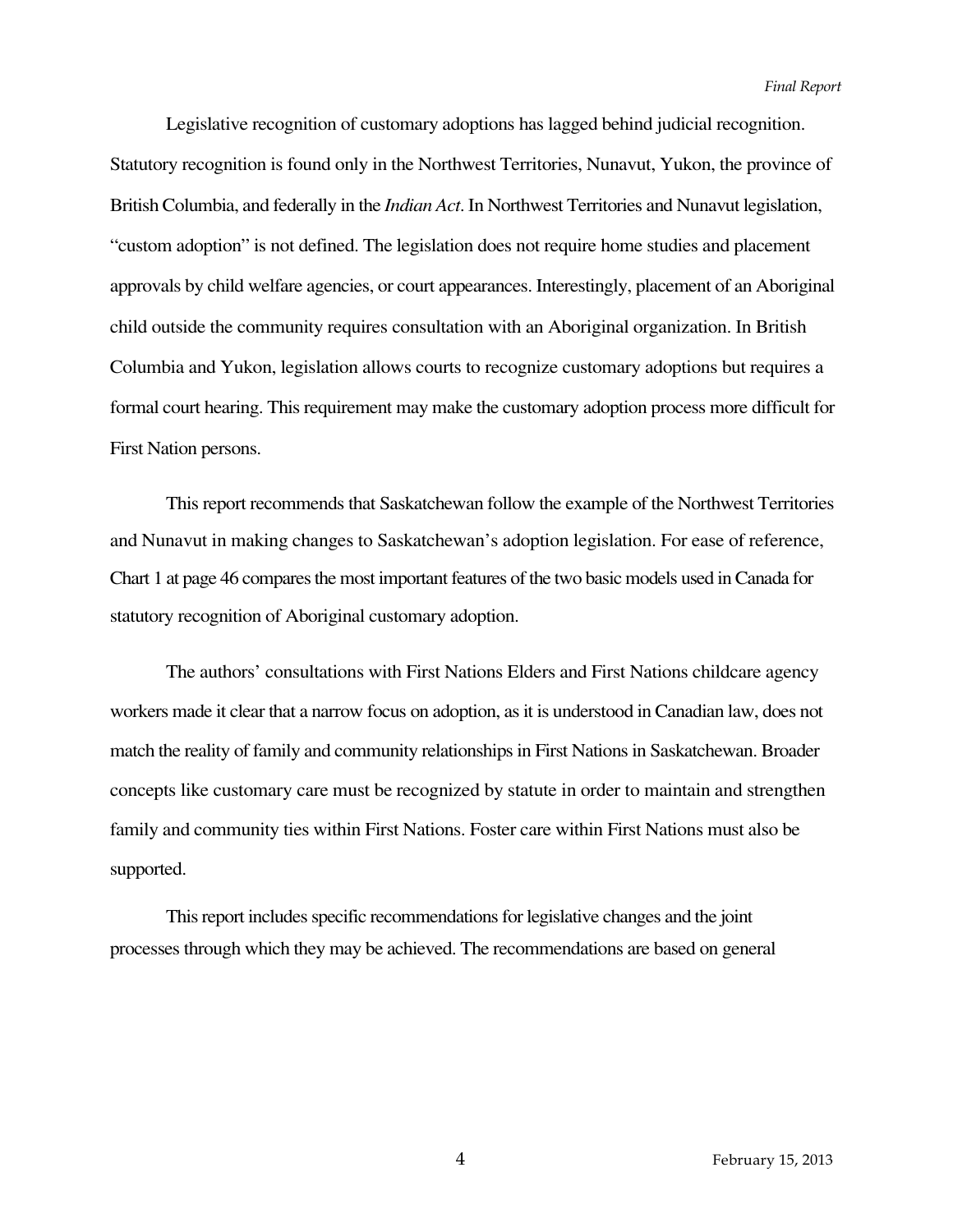principles flowing from the research, including the need for legal recognition of Aboriginal concepts of the best interests of children, their families and their communities. The recommendations are general and flexible enough to support recognition of the unique customs and laws of each individual First Nation in Saskatchewan. The report also suggests possible topics for further research and analysis. Although concerns about child welfare and foster care practices in Saskatchewan go beyond the mandate of this project, this report summarizes the information provided during the consultations and make suggestions for future actions to address these important topics.

Finally, the authors would like to thank the Institute for selecting us to participate in this research, the directors, Eleanor Brazeau and Derald Dubois and their staff and Elders and the people who invited us into their communities and homes. We want to be clear that due to the short time frame it was just not possible to go to each community and so we did not hear from any Nakota, Lakota or Dakota people and had only a couple of opportunities to hear from Dene and Salteaux families. The majority of people interviewed were Cree. More work would need to be done to ascertain the practices of the other Nations.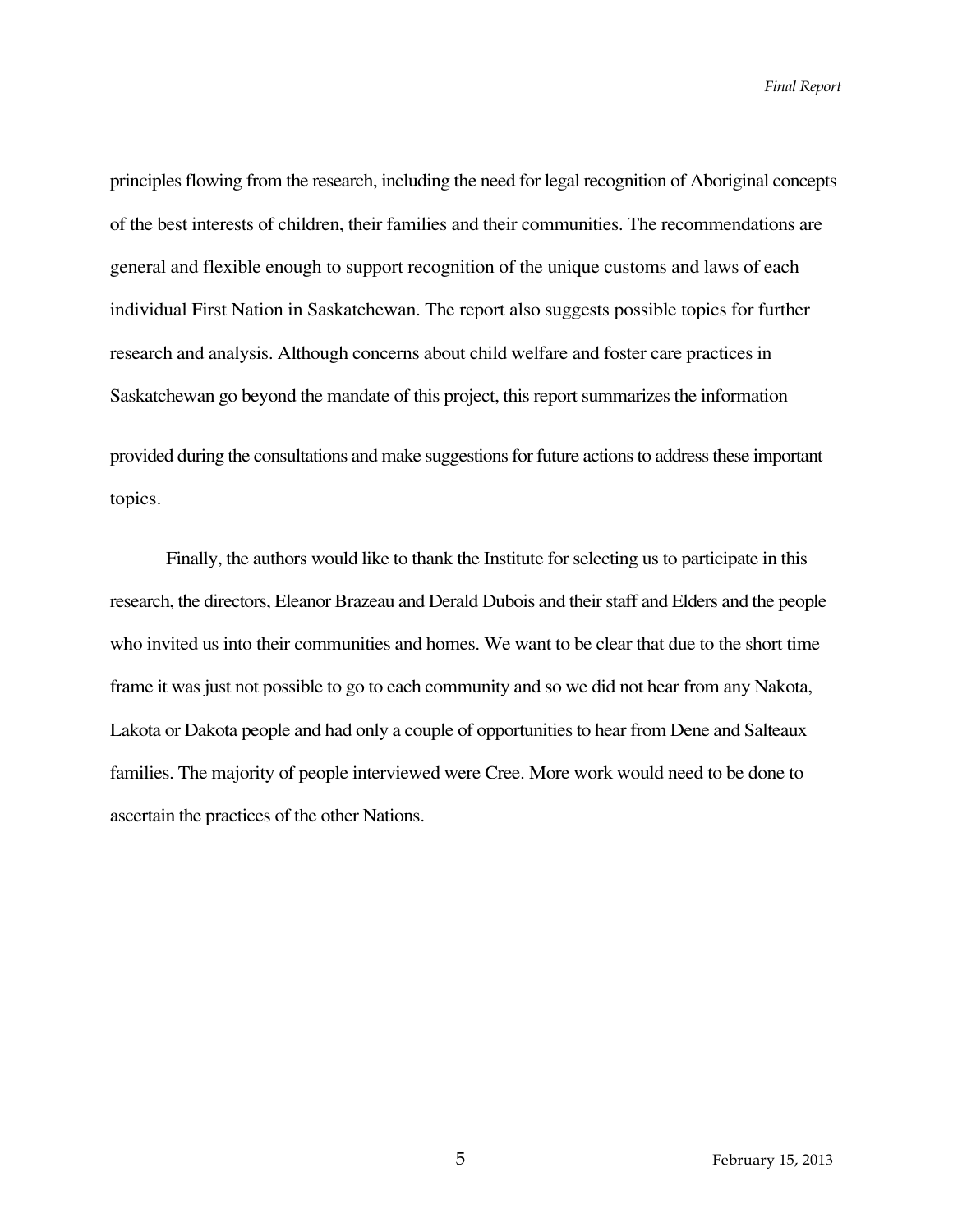#### **I. INTRODUCTION**

Customary adoption is generally defined as the cultural practices of Aboriginal peoples to raise a child, by a person who is not the child's parent, according to the custom of the First Nation and/or the Aboriginal community of the child<sup>1</sup>. These customs are part of traditional legal systems which exist across Canada today within Indigenous families and communities. The question for each First Nation and each family is how are these traditions implemented by First Nations governments in order to maintain the practice and whether or not theyneed to be recognized by federal or provincial governments. As we shall see there has been some recognition through the Canadian courts for these types of lawsand practices.

In 1982, the Constitution of Canada was amended to formally recognize the existing 2 Aboriginal and T reaty rights of the Aboriginal peoples of Canada.This explicit constitutional recognition protects customary law, both as aTreaty and as an Aboriginal right, and is one step towards fulfilling the demand of Aboriginal peoples for recognition of their own legal systems, including the development of both substantive laws anddispute-resolution mechanisms appropriate to Aboriginal cultures. Each Aboriginal community has its own system of customary laws. The recognition of customary law supports the strength and integrity of Aboriginal communities.

<sup>&</sup>lt;sup>1</sup> Aski Awasis/Children of the Earth: First Peoples Speaking on Adoption, Jean Carrier, Editor, (Fernwood Publishing, Nova Scotia) 2010 2*Constitution Act, 1982*, s. 35, being Sched. B to the *Canada Act 1982* (U.K.) 1982, c. 11.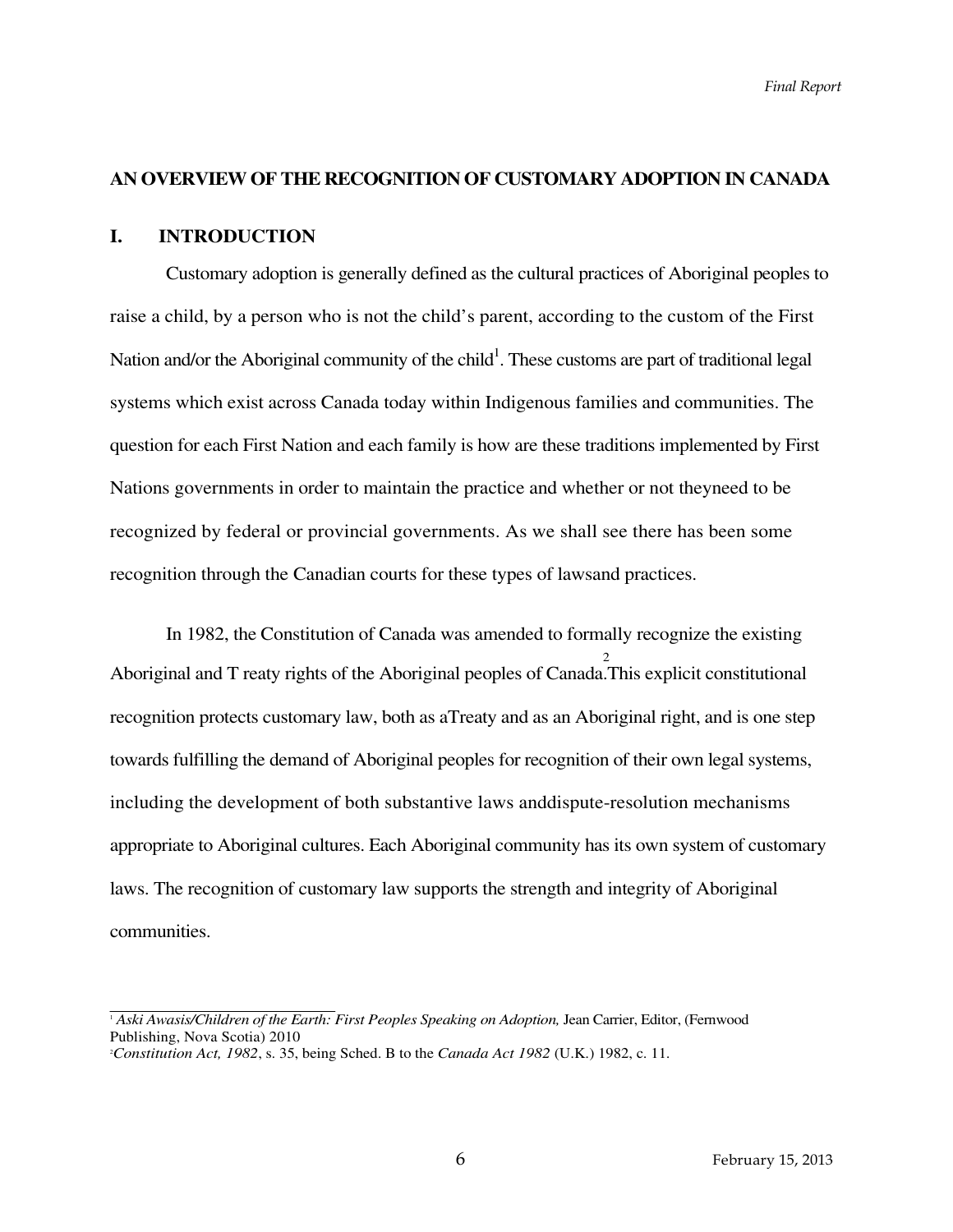In this paper we use the term "customary law" to refer to the system of laws, rules, protocols and social relations which are held by members of an Aboriginal community. Such a system could also be described as "traditional law or "indigenous law." We do not intend to imply a pan-Indigenous model of any particular law. As discussed below, some aspects of Indigenous law are now recognized by the general system of law in force in Canada. However, we generally use the term "Canadian law" to contrast it with Indigenous customary law.

Somewhat ironically, one basis for the current recognition of Aboriginal customary law lies in the ancient common law of England, which provided strong protection for local customary law against general statutory law unless the statute showed a clear and plain intention to abrogate local customary law. In Canada prior to 1982, Aboriginal customary law was recognized and applied by the courts, particularly in the area of family relations. The earliest recognition of customary law often involved situations in which there was no applicable Canadian or English law or in which the application of such law would have been impossible in the circumstances. Theability of Aboriginal customary law to survive the imposition of colonial and later Canadian legal systems has taken on greater importance with the constitutional recognition of existing Aboriginal and Treaty rights in the *Constitution Act, 1982* under Section 35. However, Indigenous people have consistently asserted their rights to determine for themselves, through their own systems, what kinship laws are and how they should apply in their respective Nations.

Adoption is a long-standing practice among the Indigenous peoples of Canada. It is an important means of addressing basic issues of status in Indigenous societies and is integral to the distinctive cultures in which customary adoptions are utilized. In the case of *Re Deborah*,Justice Morrow of the Northwest Territories Territorial Court,described the Inuit practice of adoption as

<sup>&</sup>quot;the most outstanding characteristic of their culture and appears to outrank marriage and hunting rights."<sup>3</sup>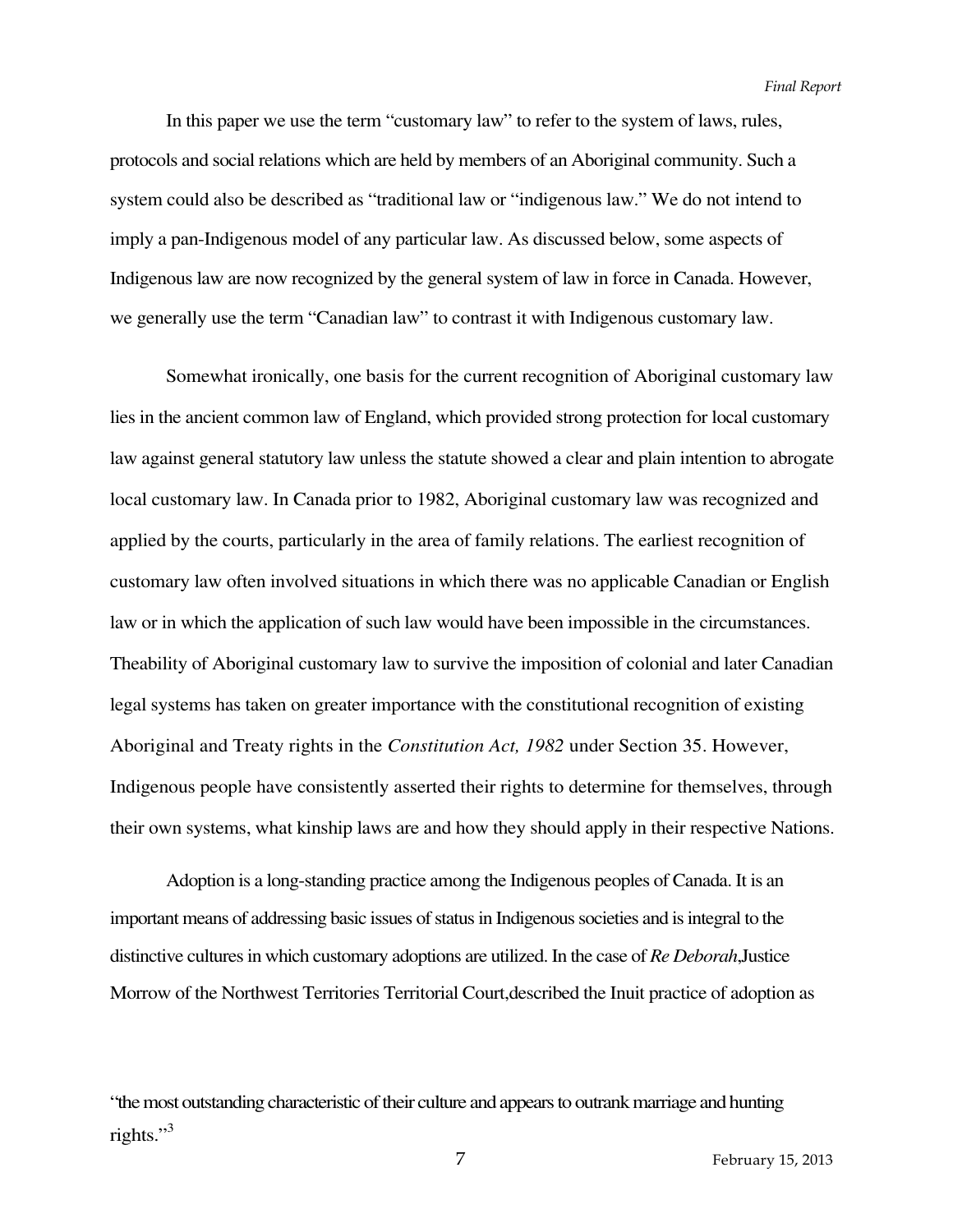The term "adoption," as used by western societies, is defined as an arrangement that is exceptional, where a child, who has no caregivers, is permanently placed with a family. Western adoptions were, and in some cases still are, private affairs where the birth parent s' identity and thus

#### the identity of the extended family is hidden from the children family is the children from the community in the community is signified for the community is simplement in the community in the community in the community is

#### the

child - there is nothing exceptional or unusual about it and there is no severing of the relationship

with the birth parents. The birth parents are acknowledged as having a special and unique gift to

contribute to the child that cannot be provided by other community members, so active steps are

taken to ensure the child knows his or her parents, extended family and clan.<sup>4</sup>

#### Each First Nation has its own practices for the transfer of child care we have come to cal "customary adoption" and, of course , their own terms, in their own language, for these practices.

The terms are precise and descriptive for whatever type of customary adoption they are practicing, dependent on who is being adopted and which tradition is being used.<sup>5</sup>

In Canadian law an Aboriginal customary adoption may be defined as the transfer of parental rights and obligations from biological to adoptive parents in a manner which conforms to

<sup>3</sup>  *Re Deborah* , [1972] 5 W.W.R. 203, (*sub nom. Re Tucktoo and Kitchooalik*), 28 D.L.R. (3d) 483 (N.W.T.C.A.) [cited to W.W.R.], aff'g [1972] 3 W.W.R. 194, 27 D.L.R. (3d) 225 (T.C.) [cited to W.W.R.], at 198 (T.C.).

<sup>4</sup> Blackstock, C. Submission to the Standing Committee on Human Resources, Skills and Social Development and the Status of Persons with Disabilities. 2010 (http://www.fncaringsociety.com/sites/default/files/docs/FNCFCS-Supporting-First-Nations-Adoption-Dec2010.pdf) See also Quebec, Report of the Working Group on Customary Adoption in Aboriginal communities, Apr. 16, 2012 at 19.

<sup>5</sup> Each Indigenous Nation has their own phrases/words for these practices. See Quebec, Report of the Working Group on Customary Adoption in Aboriginal communities, Apr. 16, 2012 at 22, where the Report states "Of course, use of the term "adoption" makes it easier for non-natives to understand because it invokes a concept familiar to them."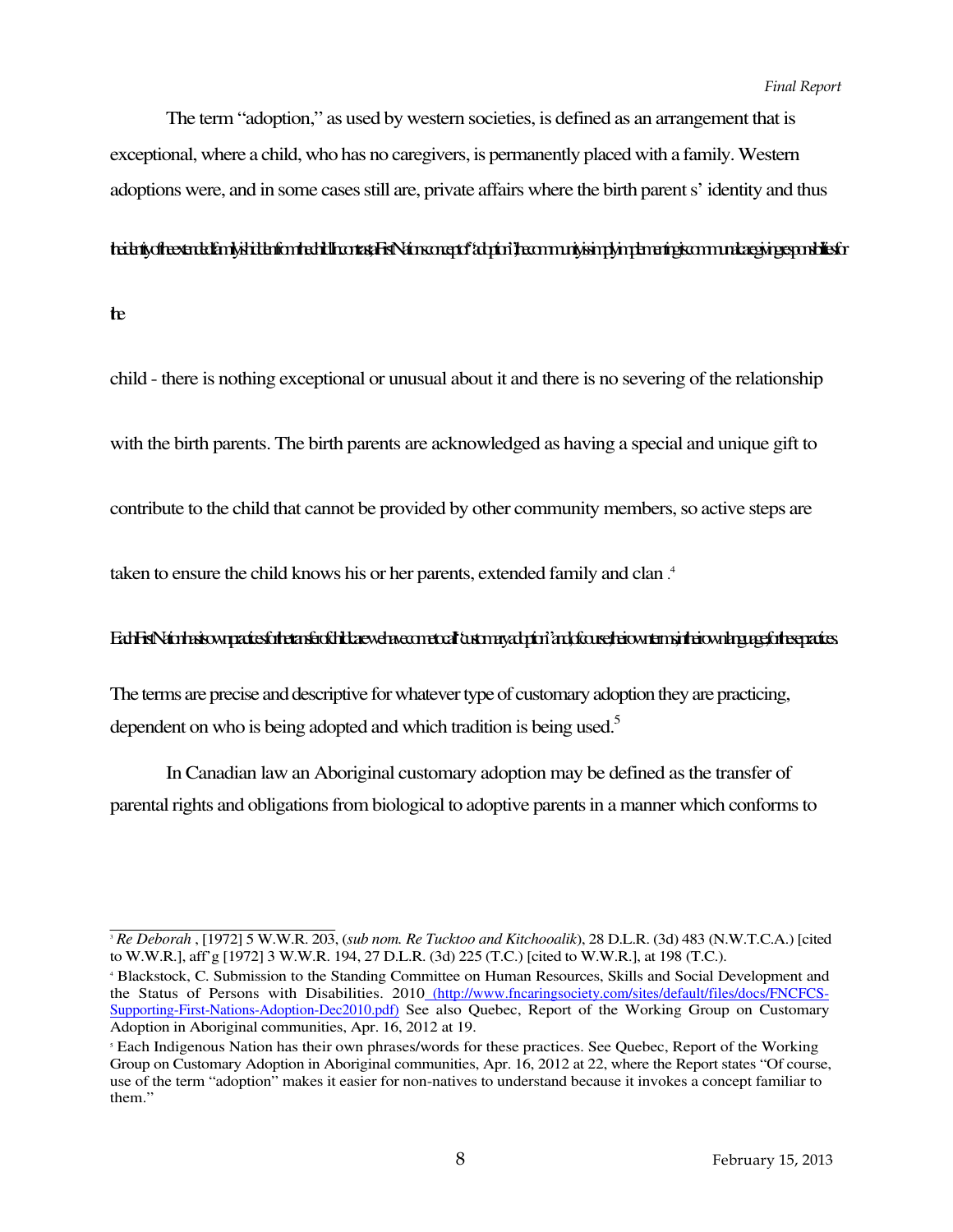the traditional custom of an Aboriginal community but which does not attempt to fulfill the 6 requirements of provincial or territ orial adoption legislation. The non-recognition of customary adoption can have a number of negative legal consequences in addition to the denial of the existence of Indigenous legal systems, and undermining of Indigenous culture; these range from the den ial of government benefits to the loss of inheritance and other rights normally enjoyed by other adopted children and adoptive parents in Canada.

Aboriginal customary adoptions - among both Inuit and First Nations - have been recognized judicially in the Northwest Territories,British Columbia and Quebec since 1961. The reasonableness of Aboriginal customary adoptions was most clearly addressed in the case of *Re Deborah*. In that case, Justice Morrow stated:

Looking back over the more than 200 cases that I have heard to date there is no doubt in my mind but that these reasons [for Inuit customary adoptions] are always there and are all based on good sense: the mother had to go to hospital and could not look after the child; this is the third or fourth child in a row and my wife cannot look after it; this is a twin and my wife cannot look after two of the same age; we have lots and the grandmother is lonely and wants this one to look after  $<sup>7</sup>$ </sup>

The reasons for adoptions traditionally vary from culture to culture and include: the death of a child, so that the couple or family will then adopt another child; the death of the child's parents; the need for a child to become a caregiver in the adoptive family; the need to teach the child a certain practice or customin which the adoptive family is expert, so the child is taken on

In contrast with the judicial recognition given to Aboriginal custom adoptions, Canadian,

<sup>6</sup>Zlotkin, N. "Judicial Recognition of Aboriginal Customary Law in Canada: Selected Marriage and Adoption Cases, [1984] 4 C.N.L.R. 1, at 2. 7  *Supra,* note 3 at 198 (T.C.)

by them.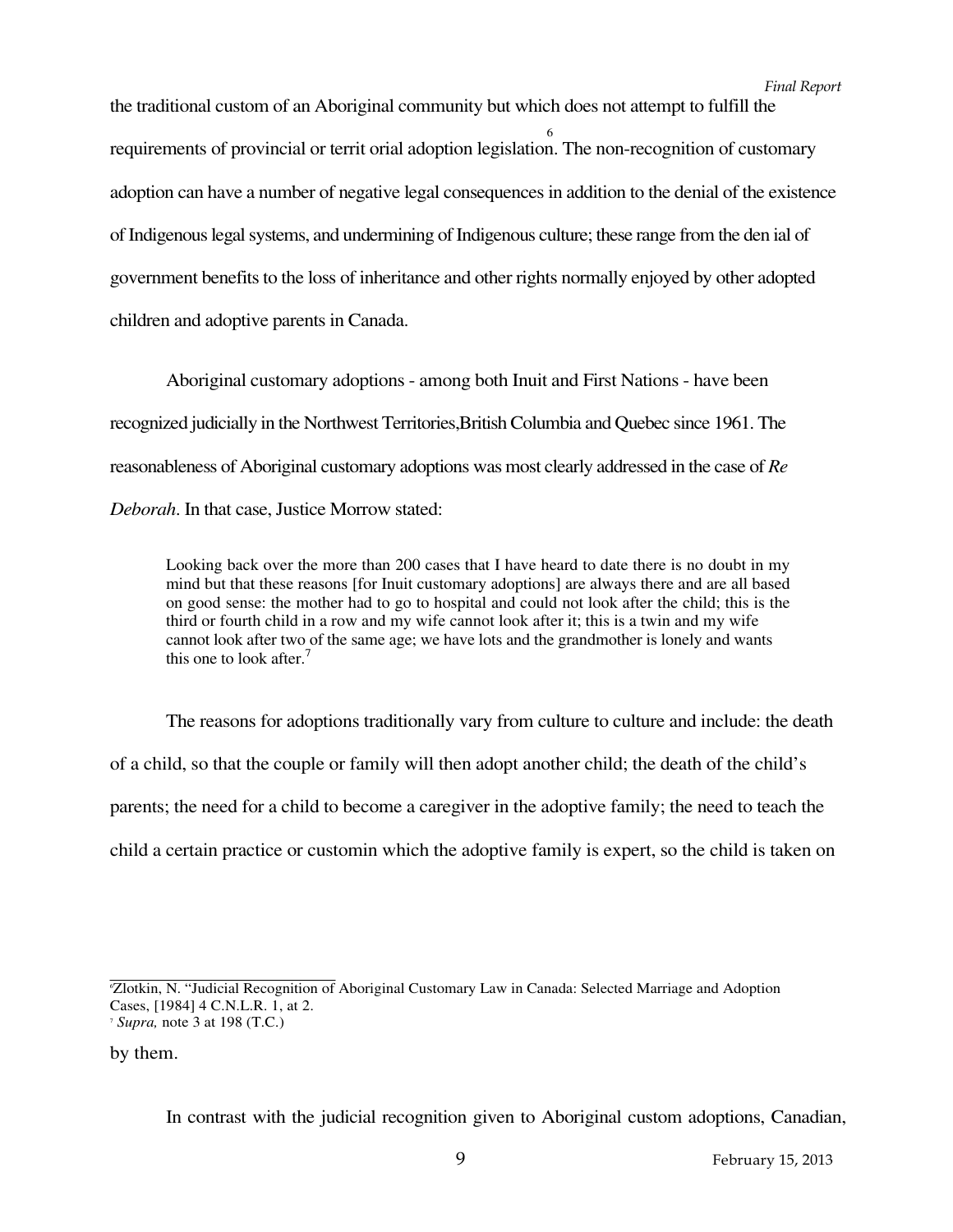British and American law did not recognize adoptions prior to the passage of adoption legislation. A father had an absolute right of custody of his children against everybody else: he could not enter into a legally binding agreement to deprive himself of custody of his children, and if he purported to do so, he could at any time regain custody of them. The non-recognition of adoption by English law may be contrasted with its recognition in many other legal systems. The earliest known recognition of adoption can be found in the *Code of Hammurabi* from around 2270 B.C. Adoption was also recognized by ancient Greek, Egyptian, Japanese and Hindu law. Roman law, which used adoption as a means of providing an heir for an adopter's family, has been followed in those European countries with civil codes.<sup>9</sup>

Many of the so-called adoptions which did occur in Canada and England prior to the enactment of adoption legislation fell into two categories: private placements and agency placements. A private placement was arranged by the birthand adoptive parents (who were often related to one another), so that a child would have a better opportunity in life. In an agency placement, the birth parents or parent (often an unwed mother) agreed to place a child in an agency's care until the agency could place the child in an appropriate home or situation. Unlike the situation with Aboriginal customary adoptions, neither private placements nor agency placements were enforceable in the courts, unless a judge considered that it was in the best interests of the child that the child not be returned to the birthparents.<sup>10</sup>

The permanency aspect of non-Indigenous adoption does not have the same value in Indigenous customary care. Based on our research and the discussions we have had with the two

<sup>8</sup>Durst, D. "Seeking Solutions through Self -Government", in *Aboriginal Self-Government in Canada: Current Trends and Issues,* J.H. Hylton, editor(Purich Publishing, Saskatoon, SK) 1999.

<sup>9</sup> Zlotkin, *supra*, note 6 at 7.

<sup>10</sup> *Ibid.*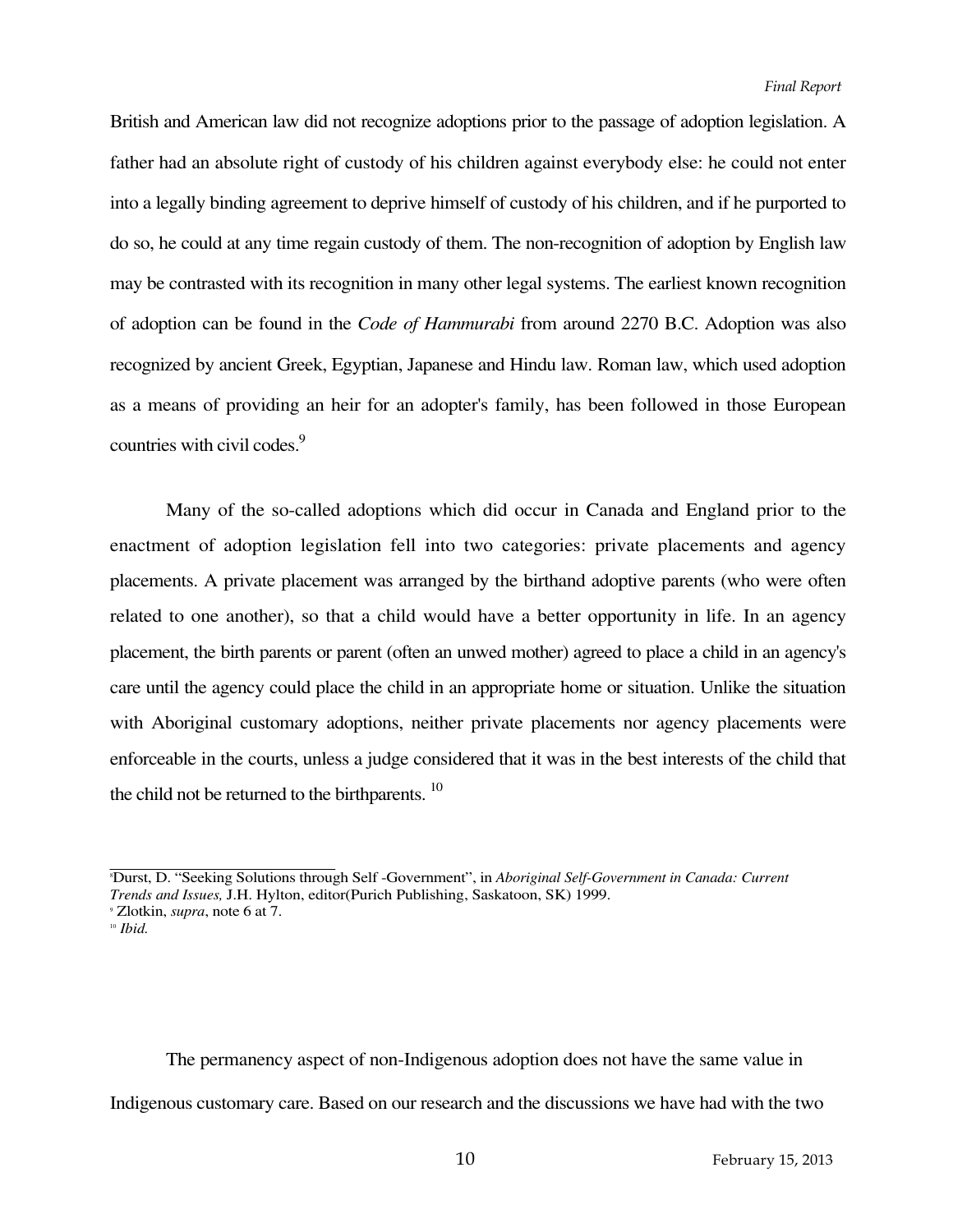Elder groups, as well as the literature review, there were some permanent adoptions in First Nation communities; however, the focus was always on the child and the extension of family, rather than the removal from the family. This puts the two systems of adoptionsat odds and caught in a legal gap when trying to reconcile them. On the one hand, typical Canadian statutory adoptions are private, now with an option to allow birth families access for visitation but with sole parental control, rights of inheritance and determinations upon death to the adoptive family. On the other hand,with customary adoptions there is an extension of family with the actual possibility of more than one mother and father and ofjoint decision-making and responsibility, and even in some cases, of children moving between homes. When children are gifts from the Creator in one system and wards or dependents in the other, it is obvious that language alone, and the systems of claiming and redistribution of rights and responsibilities around childrencannot be reconciled.

Another difference in the notion of adoption generally is that the transfer of care, of family roles and of responsibility, was not limited to children in Indigenous societies. Age, health, and even race, were not prohibitive factors for consideration when adopting new family members, and may even contribute to the need for an alternative family arrangement. This paper focuses on children and the current issues of adoption and fostering arising in First Nation communities,sowe did not consider this range of potential adoptees in our research.

Nevertheless it is noteworthy because it highlights a major difference in approach to the care of others and to relationships within family.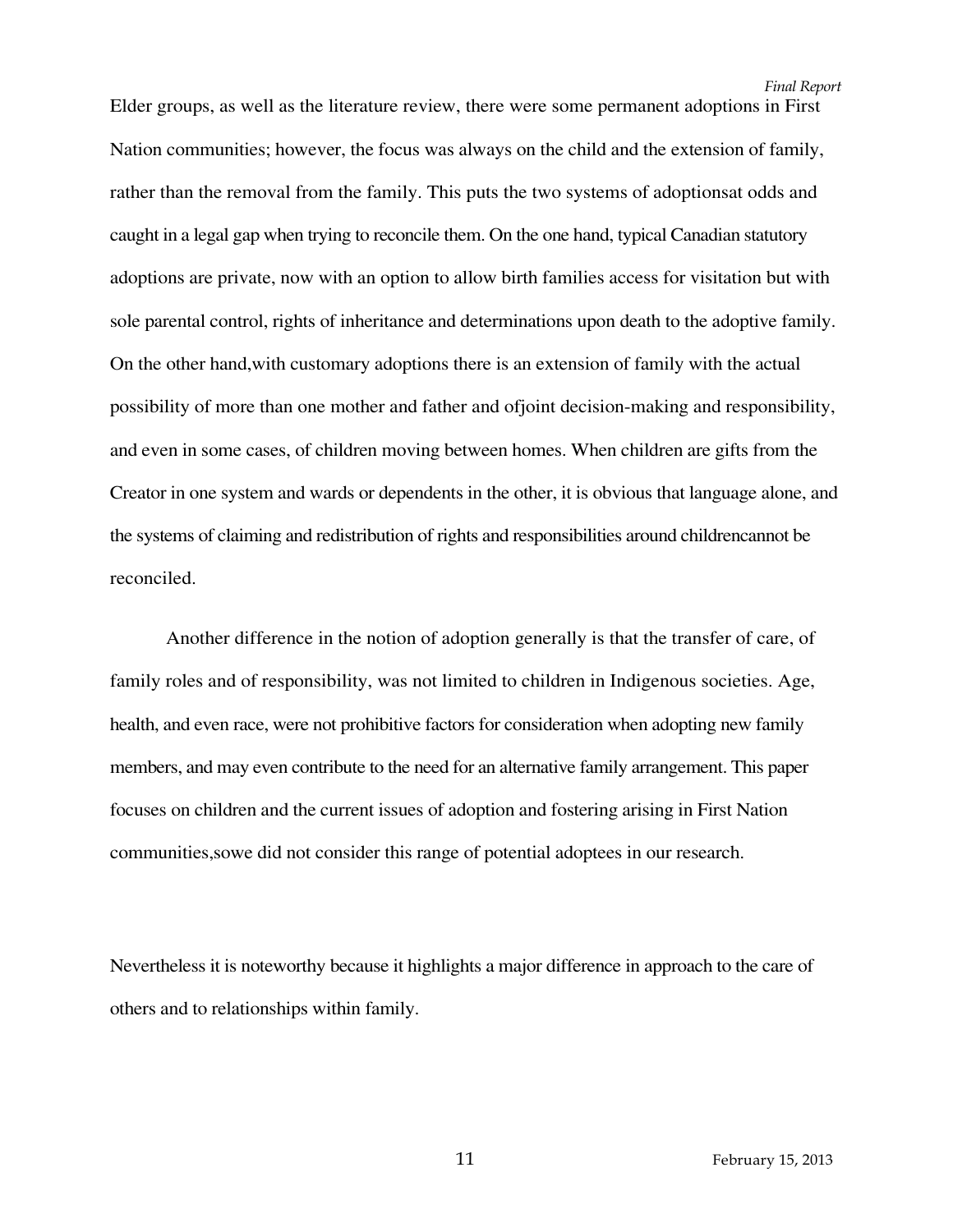#### **PART II LEGAL FRAMEWORK**

#### **1. Judicial Recognition of Customary Law by Canadian Courts**

Most Canadian cases upholding the application of customary law deal with issues of legal status, such as marriage and adoption. The recognition of customary law by Canadian courts has tended to examine the core of the customary law and its traditional role within theculture of a specific Indigenous nation .Customs regarding marriage and adoption are inextricably linked with such fundamental matters as family relationships and membership in a First Nation. Therefore, the customs in question no doubt meet the "integral to a distinctive culture" test and are protected by section 35(1) of the *Constitution Act*, *1982*. This "integral to a distinctive culture" test was established in the *Van der Peet* case from British Columbia and is the test applied in all court cases concerning the establishment of an right.  $11$ 

Aboriginal Canadian courts

have also acknowledged that the right to utilize customary laws continues to exist in Canada, at a minimum,for purposes of self-regulation. For example, in the landmark case *Delgamuukw v.* 

*British Columbia*, at the British Columbia Court of Appeal, Justice Hutcheon wrote: The traditions of the Gitksan and Wet'suwet'en societies existed long before 1846 and continued thereafter. They included the right to names and titles, the use of masks and symbols in rituals, the use of ceremonial robes and the right to occupy or control places of economic importance. The traditions, in these kinship societies, also included the institution of the clans and of the Houses in which membership descended through the mother and, of course, the Feast system. They regulated marriage and the rela tions with

12 neighbouring societies .

He went on to state that the right to practice these traditions had not been extinguished.

<sup>11</sup>*R. v. Van der Peet*, [1996] 2 S.C.R. 507, 137 D.L.R. (4th) 289, 4 C.N.L.R. 177 [cited to C.N.L.R.]. <sup>12</sup> *Delgamuukw v. British Columbia*, [1993] 5 W.W.R., [1993] 5 C.N.L.R. 1 (B.C.C.A.) at 270 [*Delgamuukw* cited to C.N.L.R.].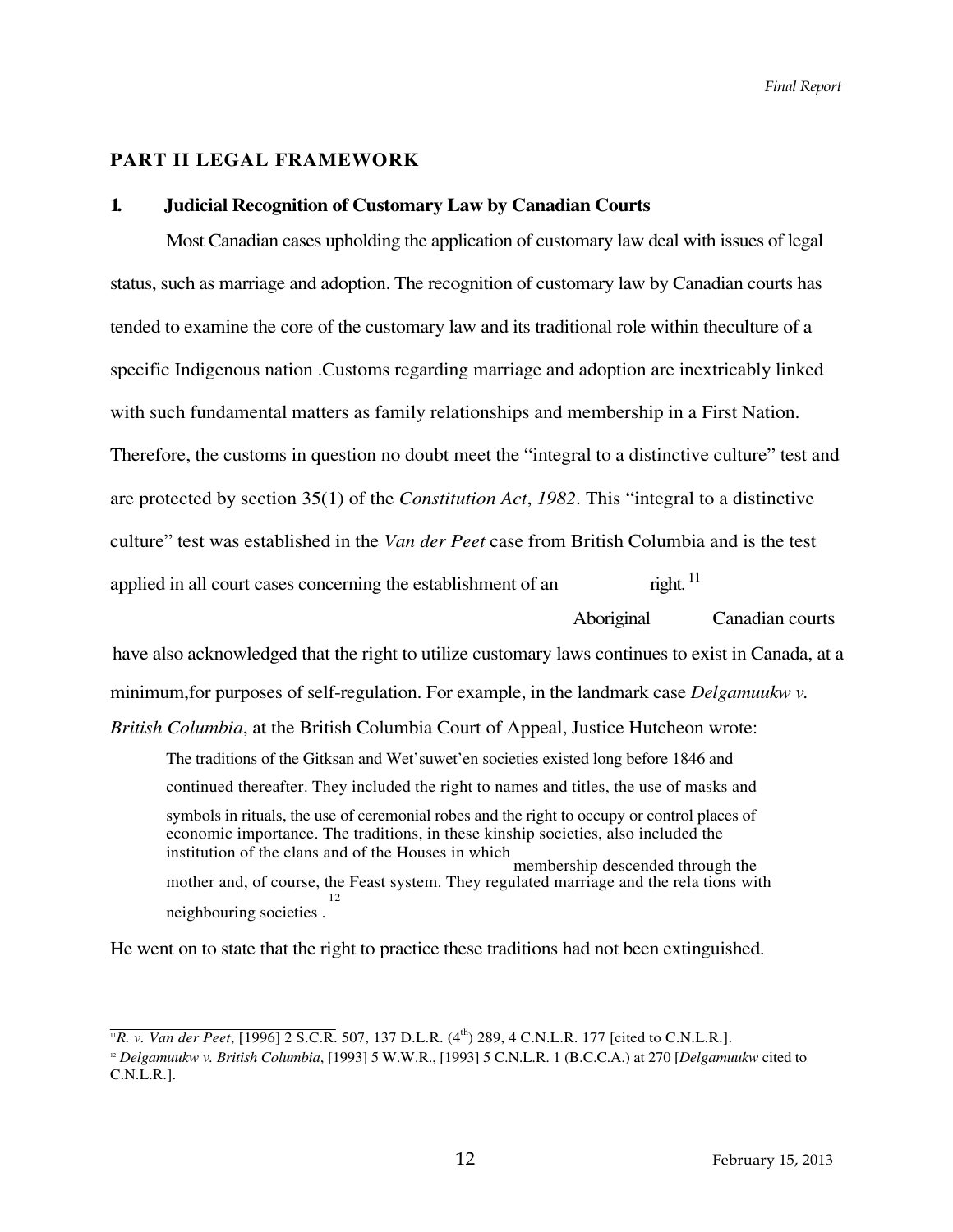Final Report Justice Lambert summarized his opinion on the continued existence of customary law as

follows:

É The Gitksan and Wet'suwet'en peoples had rights of self -government and self-regulation in 1846, at the time of sovereignty. Those rights rested on the customs, traditions and practices of those peoples to the extent that they formed an integral part of their distinctive cultures. The assertion of British Sovereignty only took away such rights as were inconsistent with the concept of British Sovereignty. The introduction of English Law into British Columbia was only an introduction of such laws as were not from local circumstances inapplicable. The existence of a body of Gitskan and Wet'suwet'en customary law would be expected to render much of the newly introduced English law inapplicable to the Gitksan and Wet'suwet'en peoples, particularly since none of the institutions of English Law were available to them in their territory, so that their local circumstances would tend to have required the continuation of their own laws. The division of powers brought about when British Columbia entered confederation in 1871 would not, in my opinion, have made any difference to Gitksan and Wet'suwet'en customary laws. Since 1871, Provincial laws of general application would apply to the Gitksan and Wet'suwet'en people, and Federal laws, particularly the Indian Act, would also have applied to them. But to the extent that Gitksan and Wet'suwet'en customary law lay at the core of their Indianness, that law would not be abrogated by Provincial laws of general application or by Federal laws, unless those Federal laws demonstrated a clear and plain intention of the Sovereign power in Parliament to abrogate the Gitksan and Wet'suwet'en customary laws. Subject to those overriding considerations, Gitksan and Wet'suwet'en customary laws of self-government and self -regulation have continued 13 to the present day and are now constitutionally protected by s.35 of the Constitution Act, 1982.

Justice Macfarlane, speaking for himself and Justice Taggart, further supported the recognition of customary law on kinship, including adoption, when he wrote: "No declaration by this court is required to permit internal self-regulation in accordance with aboriginal traditions, if the people affected are in agreement". <sup>14</sup>

In *Casimel v. Insurance Corp. ofBritish Columbia*, a case involving a customary

adoption, Justice Lambert pulled together the various judgments of the British Columbia Court of

<sup>13</sup>*Ibid.*, 241. <sup>14</sup>*Ibid.*, 48*.* 

Appeal in the *Delgamuukw* case to conclude that the right to practice customary law still exists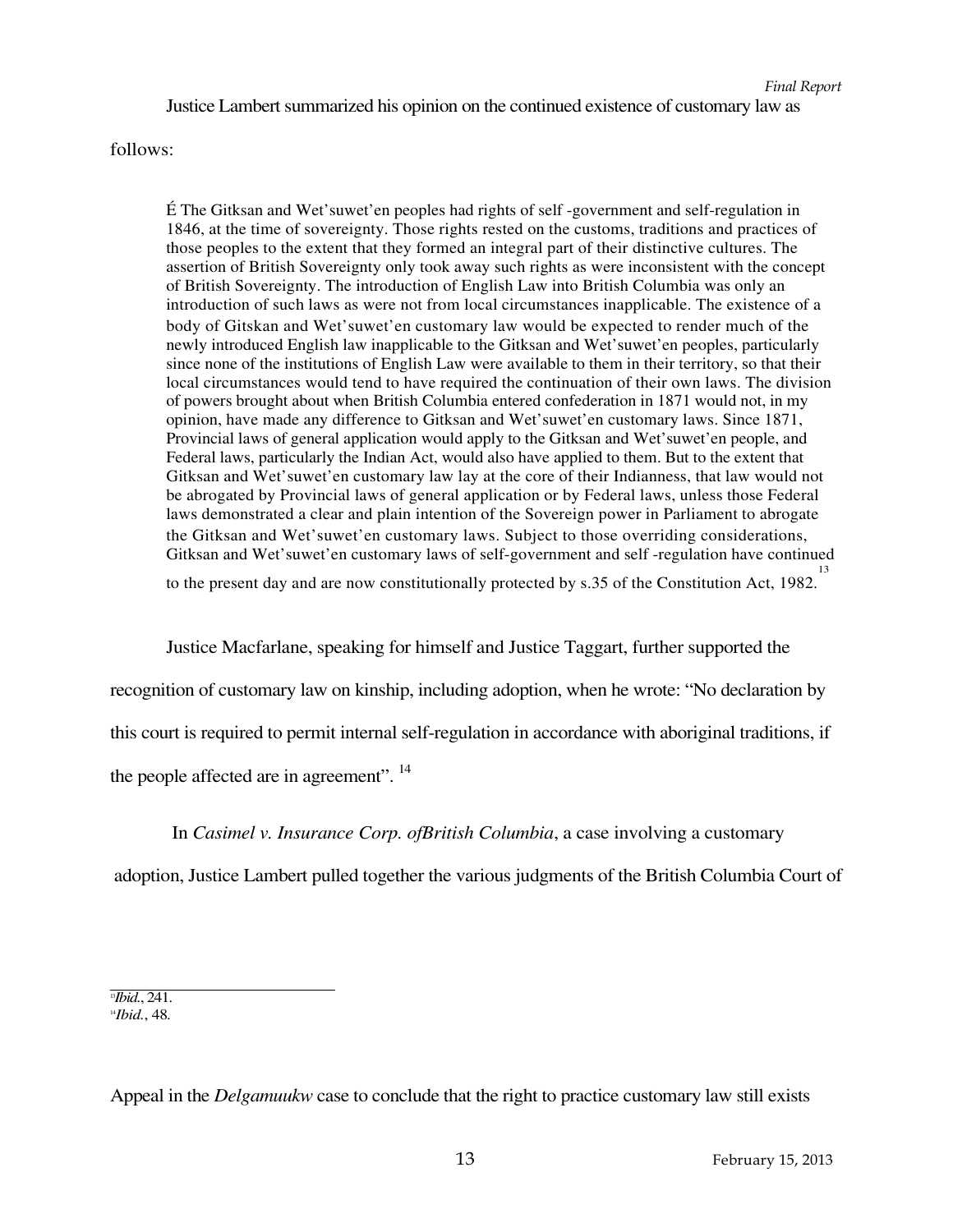I think that the conclusion which should be drawn from the decision of the court in *Delgamuukw v. British Columbia* is that none of the five judges decided that Aboriginal rights of social self-regulation had been extinguished by any form of blanket extinguishment and that particular rights must be examined in each case to determine the scope and content of the specific right in the Aboriginal society, and the relationship between that right with that scope and content and the workings of the general law of British Columbia affirmed and guaranteed by s.35 of the *Constitution Act, 1982*, not in its regulated form but in its full vigour, subject to prima facie infringement and justification tests leading to a decision about ultimate justification, all as set out in *R. v. Sparrow* .<sup>16</sup>

#### **2. Judicial Recognition of Customary Adoption by the Canadian Courts**

Canadian courts have followed twointersecting paths for the recognition and protection of Aboriginal customary law. Depending on the context, Aboriginal peoples can choose to rely on recognition through the common law of custom rather than relying on existing legislation, or recognition as constitutionally protected Aboriginal or Treaty rights under Section 35 of the

*Constitution Act, 1982*."Common law" means judge-made law based on past judicial decisions, rather than law set by legislation. Recent case law from the Supreme Court of Canada has the potential to further protect customary law, because consultation is now a constitutional requirement before Aboriginal or Treaty rights can be infringed by government action. Hence, based on case law, a government that wishes to change its adoption legislation would have to carefully examine the impacts of proposed changes on Aboriginal people, discuss the options

<sup>15</sup>*Casimel v. Insurance Corp. of British Columbia*, [1994] 2 C.N.L.R. 22 (B.C.C.A.), rev'g [1992] 1 C.N.L.R. 84, 58 B.C.L.R. (2d) 316 [*Casimel*, cited to C.N.L.R.] <sup>16</sup> *Ibid.,27.* 

with them, and consider ways to least impact Aboriginal people and all the alternatives to the legislative changes.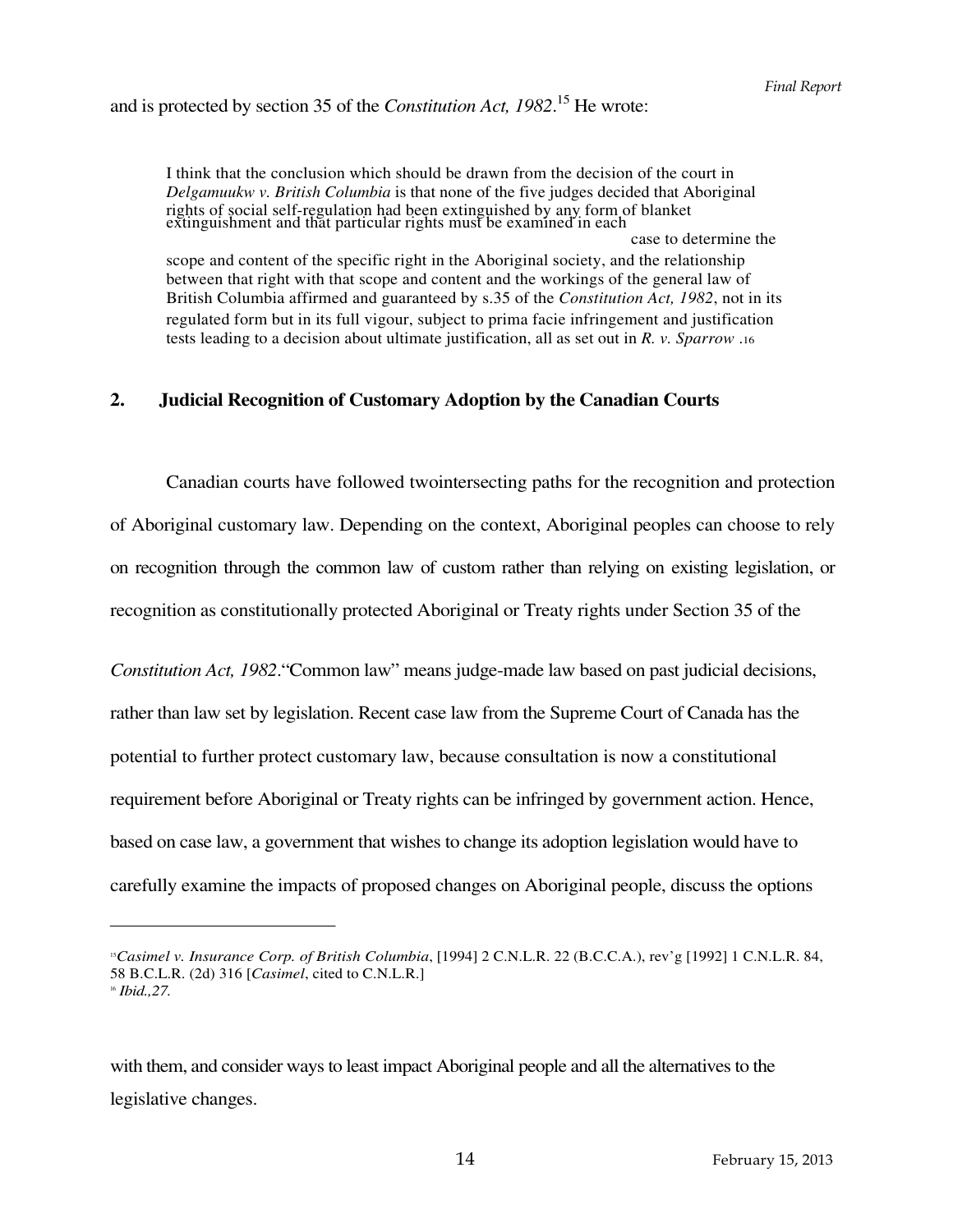Prior to 1982, and the section 35 constitutional protection of existing Aboriginal and Treaty rights, the recognition of Aboriginal customary adoptions by Canadian courts illustratedthe use of English common law to protect customs integral to many Aboriginal nations. Aboriginal adoption customs were recognizable inCanadian law because they fulfilled the English common law requirements of valid customs. Today, the right to practice customary adoption is also protected as an existing Aboriginal or Treaty right by section 35(1) of the *Constitution Act, 1982.* 

Before Constitutional recognition of existing Aboriginal and Treaty rights, case law considering the validity of Aboriginal customary adoptions addressed two primary legal questions:

(1) What is the legal basis of the validity of Aboriginal customary adoptions?

(2)Assuming that Aboriginal customary adoptions were at one time valid within the framework of Canadian law, has their validity been abrogated by legislation?

Both questions were addressed by the British Columbia Court of Appeal in 1993 inthe *Casimel* case referred to earlier.That caseconfirmed that customary adoption was an integral part of the distinctive culture of the Stellaquo Band of the Carrier Nation and that the custom had not been abrogated by legislation prior to the constitutional amendments of 1982. The Court further found that the custom was therefore recognized and protected as an existing Aboriginal right by both the judicially developed common law and the constitutionally legislated Section 35. The case involved the right to death benefits payable to "dependent parents" under the *Insurance (Motor Vehicle) Act*of British Columbia. The trial judge found that a customary adoption in accordance with Carrier customary law had taken place , but dismissed the action on the basis that

the customary adoption gave rise to moral rights and obligations but not to legal rights and obligations. Therefore the adoptive parents of the deceased insured motorist, who were his biological grandparents,were not entitled to be treated as parents for purposes of the Act.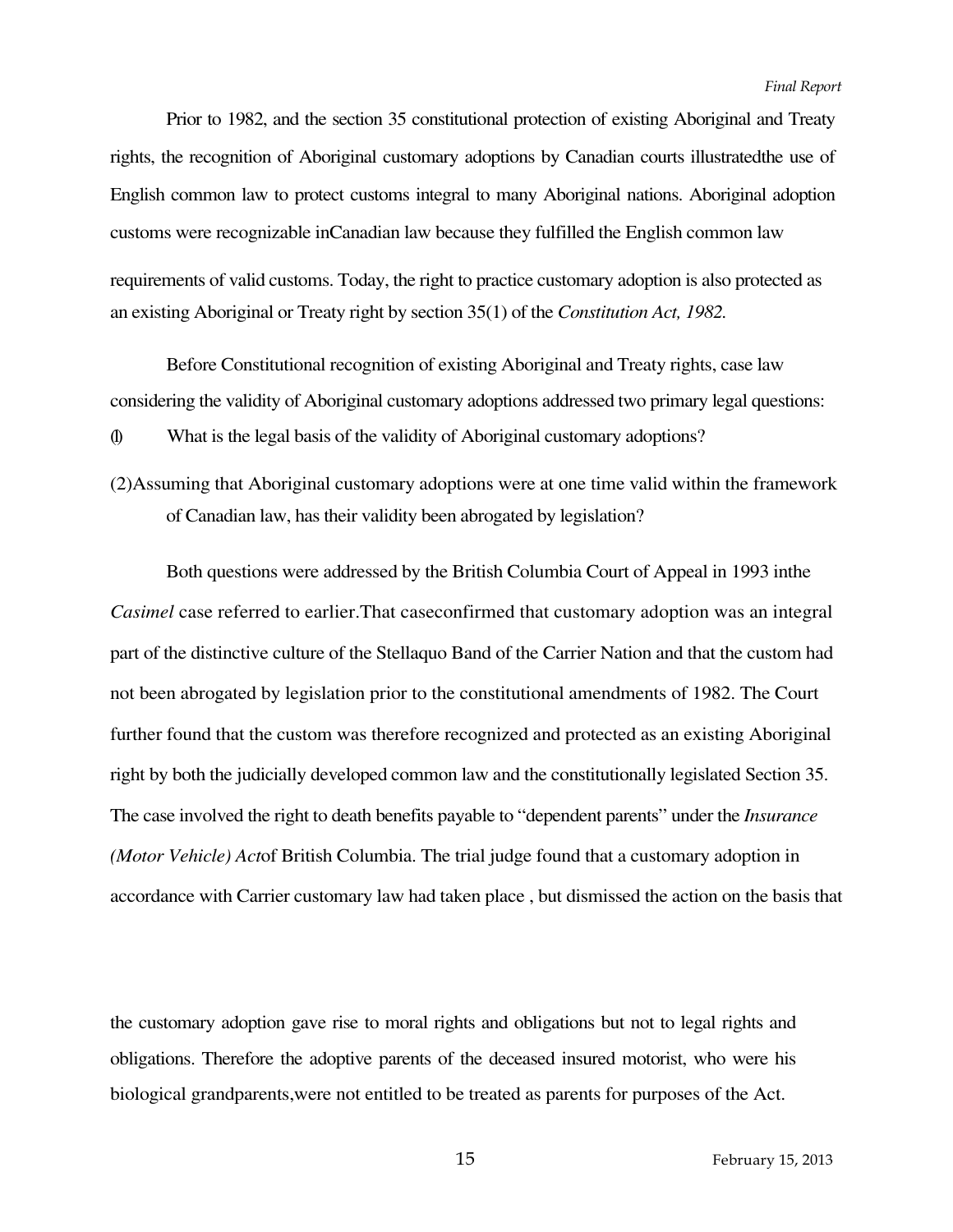On appeal, one of the issues was whether the adoptive parents were "parents" of their deceased adopted son for purposes of the provincial statute. The Court of Appeal considered previously decided customary marriage and adoption decisions and concluded "that there is a well-established body of authority in Canada for the proposition that the status conferred by

Aboriginal customary adoption will be recognized by the courts for the purposes of application of the principles of the common law and the provisions of statute law to the persons whose status is established by the customary adoption."<sup>17</sup> Justice Lambert examined in detail both provincial adoption legislation going back to British Columbia's first*Adoption Act* in 1920 and the federal *Indian Act*. <sup>18</sup> He concluded that there was no intention by either the British Columbia Legislature or Parliament to regulate or qualify the right of Aboriginal people to continue their adoption custom in accordance with their customs, traditions and practices which form an integral part of their culture. In other words, there was no evidence of a clear and plain intention to extinguish the Aboriginal right to utilize customary adoptions.

19

Criteria for customary adoptions are found in Canadian jurisprudence. In *Re Tagornak*  Justice Marshall summarized the elements of the earlier decisions, and produced a list of "some of the criteria which the Court will apply":

a) that there is consent of natural and adopting parents;

<sup>17</sup>*Ibid.,* 30.

<sup>&</sup>lt;sup>18</sup>R.S.C. 1985, c. I-5.

<sup>19</sup> *Re Tagornak*, [1983] N.W.T.J. No. 38, [1984] 1 C.N.L.R. 185 (N.W.T.S.C.)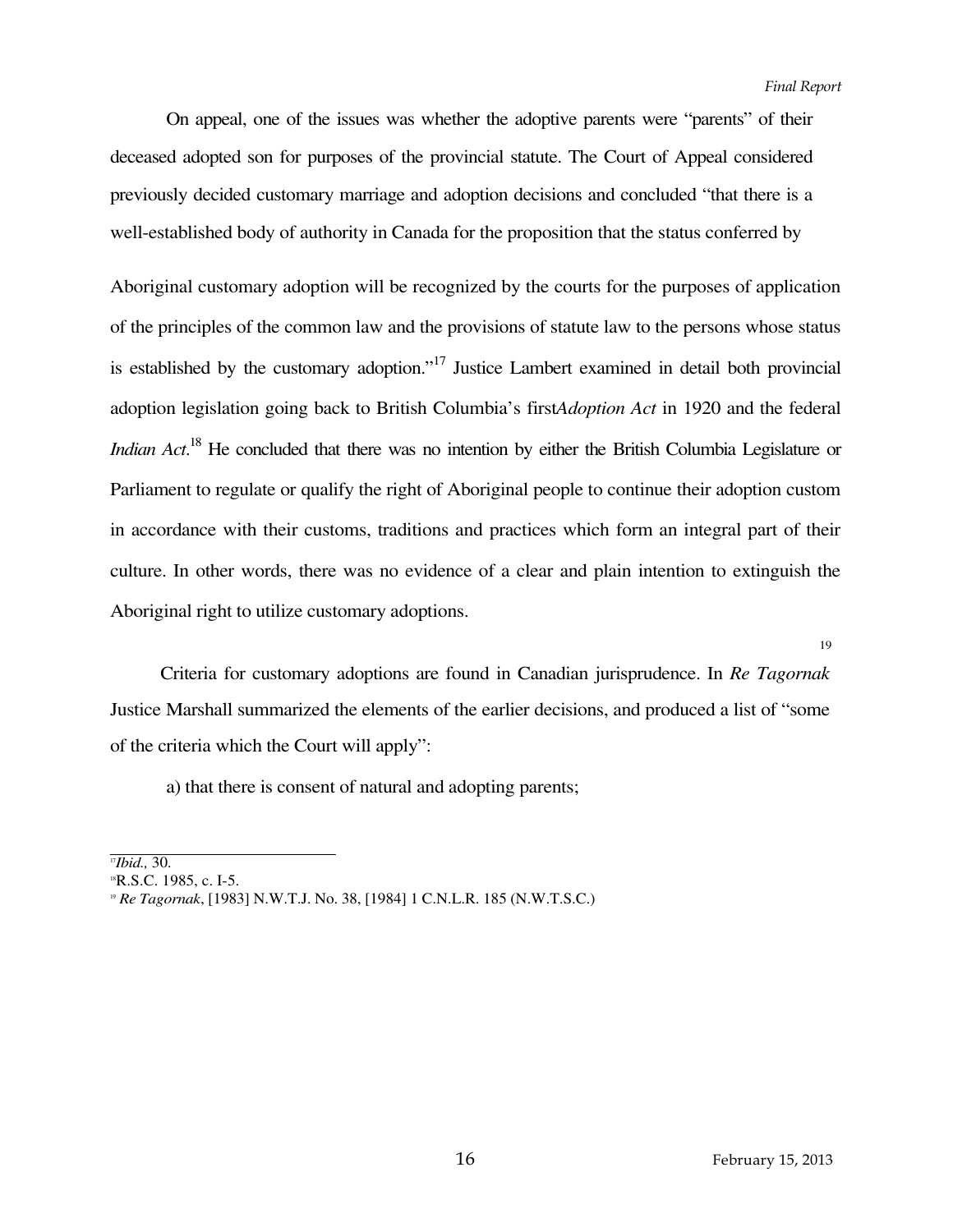b) that the child has been voluntarily placed with the adopting parents;

c) that the adopting parents are indeed Aboriginal or entitled to rely on Aboriginal custom; and

d) that the rationale for Aboriginal custom adoptions is present in this case as in *Re Deborah CA* above.

Canadian courts have found that a valid custom can only be altered or extinguished by legislation that uses explicit language or language which can only be interpreted

#### as extinguishing the

custom. Statutory language which is consistent with the continued existence of a custom does not extinguish it. Early adoption legislation in the Northwest Territories and British Columbia, for example, has never expressly extinguished the right to utilize customary adoption, prohibited customary adoption, or used language inconsistent with the continued practice of Aboriginal customary adoption.

Turning now to a consideration of Aboriginal customs as Aboriginal and Treaty rights in Canadian law: prior to 1982 Aboriginal rights could only be extinguished if there was a clear and plain intention by the federal Crown to do so. Furthermore, regulation of a right,in great detail, did not mean that the Aboriginal or Treaty right was extinguished. Since 1982, case law has established that Aboriginal rightscannot be infringed or extinguished unless the Crown can meet the strict test justifying why they would infringe a right, to what extent and whether or they worked with the First Nation to limit that right in any way.

*R. v*.*Sparrow<sup>20</sup>*set out a two -part test to address the question of what constitutes a legitimate regulation of a constitutionally-protected Aboriginal right, from the perspective of the

<sup>20</sup> *R. v. Sparrow*, [1990] 1 S.C.R. 1075, [1990] 3 C.N.L.R. 160, [1990] 4 W.W.R. 410, 70 D.L.R. (4th) 385, 46 B.C.L.R. (2d) 1, 56 C.C.C. (3d) 263, 111 N.R. 241.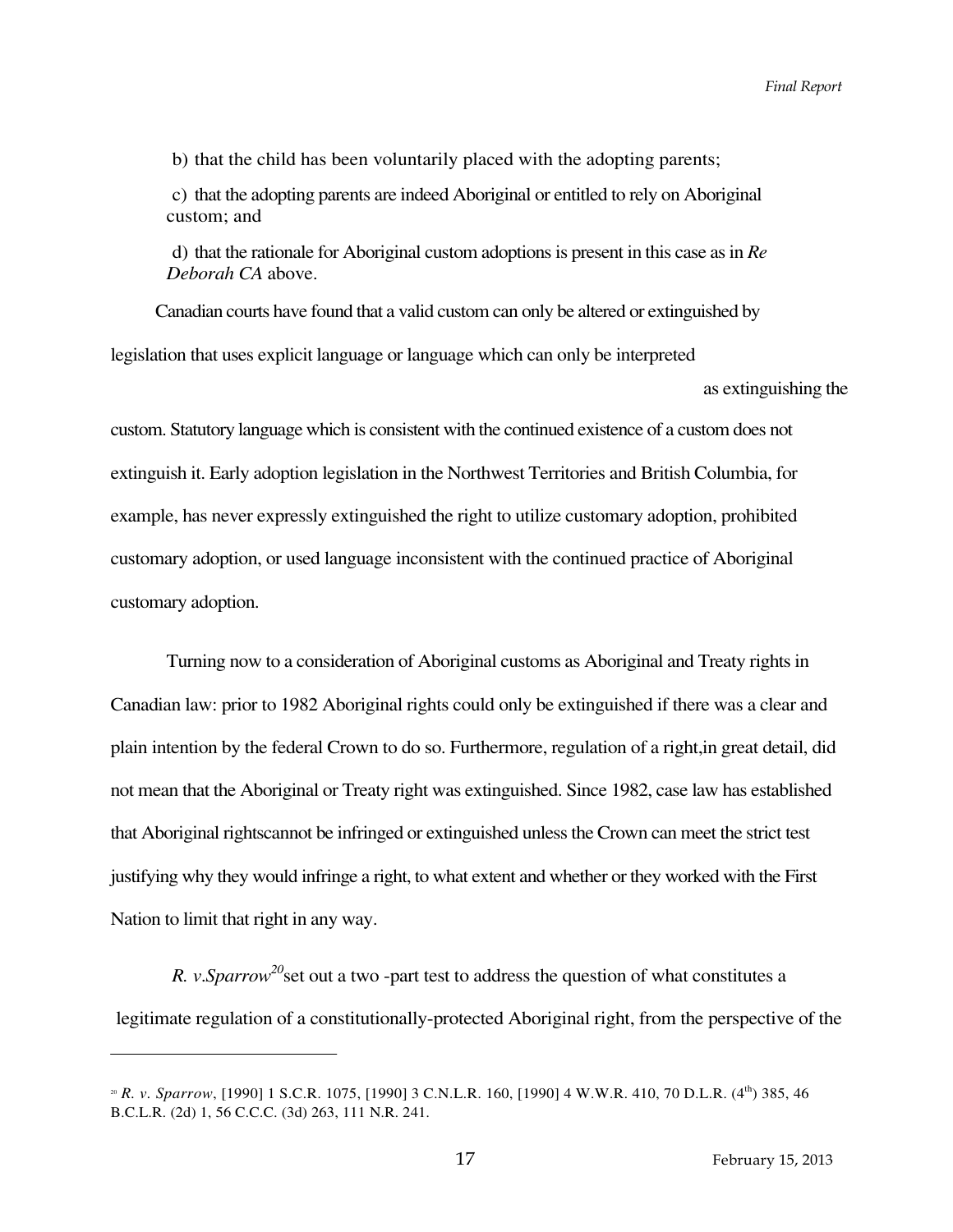judiciary. First, the statute or governmental action in question must have a valid legislative objective or good legal reason. If a valid legislative objective is found, the second part of the test asks whether the honour of the Crown in its dealings with Aboriginal peoples has been upheld. The special trust relationship and the responsibility of the government towards Aboriginal peoples must be the first consideration in determining whether the legislation or action in question can be justified.

Within the justificatory analysis, there are further questions to be addressed, depending on the circumstances of the case. These include whether there has been as little infringement as possible in order to effect the desired results; whether the Aboriginal group in question has been consulted with respect to the infringement of their rights; and whether, in a situation of expropriation, fair compensation is available. According to *Sparrow*, the justificatory standard may place a heavy burden on the Crown.

Indigenous customary law as recognized through Canadian case law, including its ability to evolve and adapt to modern conditions,  $^{21}$  is now recognized as an existing Aboriginal and Treaty right, protected by section 35 of the *Constitution Act, 1982* .

In Nunavut, the courts have divided custom adoptions into two categories: traditional 22 custom adoptions and practical adoptions. custom The distinction is based on how the custom adoption is initiated. With traditional custom adoptions, the "biological and adoptive parents meet

<sup>22</sup> *S.K.K. v J.S,.* 2002 CanLII 53332 (NU CJ).

and reach an intention and agreement of adoption."<sup>23</sup>The court states that "the adoptive parents"

<sup>&</sup>lt;sup>21</sup>Zlotkin, N., "FromTime Immemorial: The Recognition of Aboriginal Customary Law in Canada, in C. Bell & R. Paterson (eds.), Protection ofFirst Nations Cultural Heritage: Laws, Policy and Reform (Vancouver, University of British Columbia Press, 2009) at 27.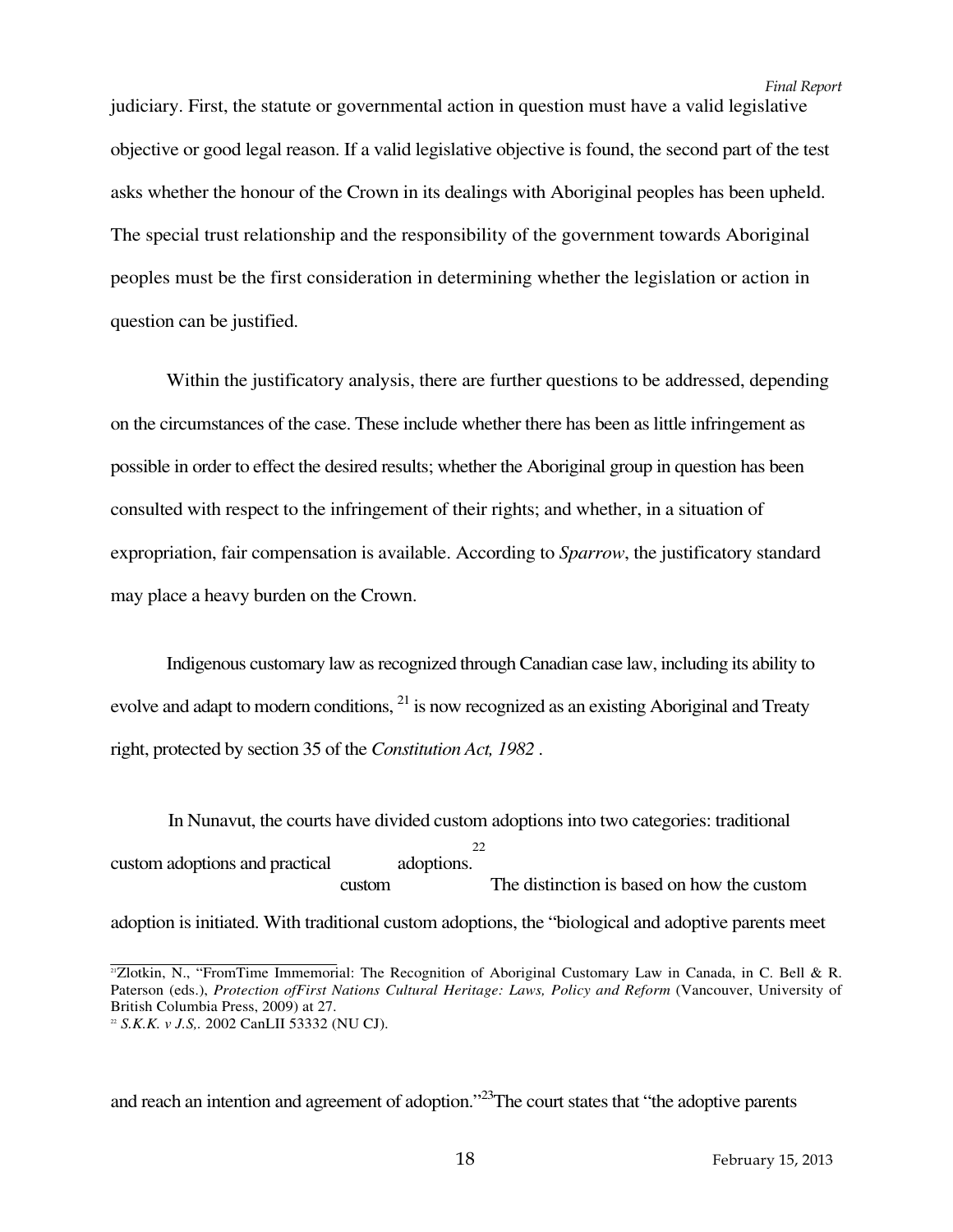take on all the rights, responsibilities and obligations towards the child and those rights, responsibilities and obligations are extinguished vis-à-vis the biological parents (unless the

agreement is to the contrary)."On the other hand, with practical adoptions, "a child is taken to the 25 extended family because the biological parents are unable or not interested in caring for the child." The court states that the "caregiver does not take on the rights, responsibilities and obligations for the child from the biological parents."<sup>26</sup> The court goes on to state that "It may be that if there is a practical custom adoption, the child has more than one set of parents who have legal responsibility for their care."<sup>27</sup> It is important to note that both traditional custom adoptions and practical custom adoptions may be registered by the Custom Adoption Commissioners under Nunavut law.<sup>28</sup>This approach may have great relevance in Saskatchewan.<sup>29</sup>

#### **3. Statutory Recognition of Customary Adoption in Canada**

Within the federal jurisdiction, the only legislation with national scope in which customary adoption is addressed is the *Indian Act*. <sup>30</sup> The *Indian Act* recognizes customary adoption within its definitional section, which states:

2. (1) In this Act,

"child" includes a legally adopted child and a child adopted in accordance with Indian custom.<sup>31</sup>

In 1985 the *Indian Act* was amended through Bill C-31to grant Indian status to children adopted after September 4, 1951.<sup>32</sup> This would include children adopted by custom as well as by statute.<sup>33</sup>

<sup>23</sup>*Ibid.,* para. 47.

<sup>24</sup>*Ibid.*para. 52.

<sup>25</sup>*Ibid.,* para. 47.

<sup>26</sup>*Ibid.,* para. 52. <sup>27</sup>*Ibid.* 

<sup>28</sup>*Ibid.,* para. 53.

<sup>29</sup>See the "Recommendations" section of this report.

<sup>30</sup> *Indian Act,* RSC 1985, c I-5.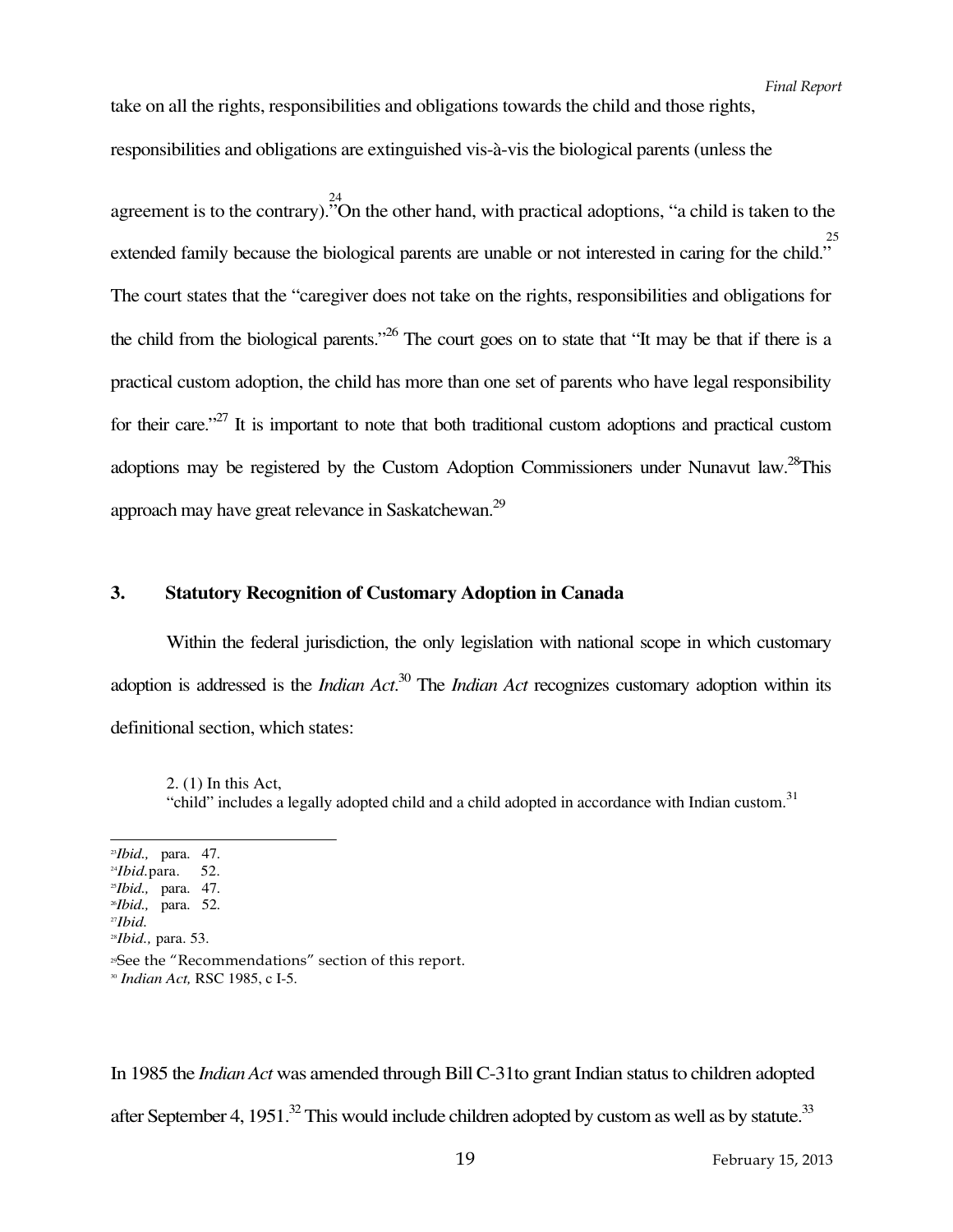In provincial jurisdictions, legislative recognition of customary adoptions has lagged behind judicial recognition. Currently, the only statutory recognition is found in the Northwest Territories, Nunavut, Yukon and the province of British Columbia.<sup>34</sup>

In the Northwest Territories and Nunavut, customary adoption is recognized by legislation , the *Aboriginal Custom Adoption Recognition Act<sup>35</sup>* of the Northwest Territories, which also appliesin Nunavut.<sup>36</sup> "Custom adoption" is not defined and home studies and placement approvals by child welfare agencies are not required. An informational document is submitted by the adoptive and birth families with a local official. That person confirms the information and submits the documentation for court approval. Court appearances are no longer required.<sup>37</sup> Interestingly, placement of an Aboriginal child outside the community requires consultation with an Aboriginal organization.

In British Columbia, legislation was passed in 1995 allowing courts to recognize customary adoptions. In that province's *Adoption Act*, section 46 reads as follows:

<sup>37</sup> See Sissons J.'s memoirs, *Judge of the Far North* (Toronto: McClelland and Stewart, 1968) ch. 28 for his description of the "Fight Over Eskimo Adoption Customs." Prior to 1976, it was necessary for the adoptive parents and the biological parents to attend an oral hearing in order to obtain a declaration. In 1976, when Tallis J. succeeded Morrow J., oral hearings were no longer required. Instead, adoptive parents were able, through a local government office, to file a petition which was eventually placed before a judge in chambers, who would either grant the declaration or direct a hearing of the petition. The above procedural information is taken from a paper prepared by a researcher with the N.W.T.S.C.: J. Callaghan, *Custom Adoption: The Unique Alternative* (N.W.T.S.C., 1986) [unpublished].

46 (1) On application, the court may recognize that an adoption of a person effected by the custom of an Indian band or aboriginal community has the effect of an adoption under this Act.

(2) Subsection (1) does not affect any aboriginal rights a person has.

 $31$ - Ibid., s. 2(1).

 $32$  *Ibid.*, s.  $6(1)(c.1)(iv)$ .

 $33$  Relying on the definition of "child" in s. 2(1).

<sup>&</sup>lt;sup>34</sup> See Appendix B.

<sup>35</sup> SNWT 1994, c. 26.

<sup>36</sup> By operation of the *Nunavut Act*, SC 1993, c.28.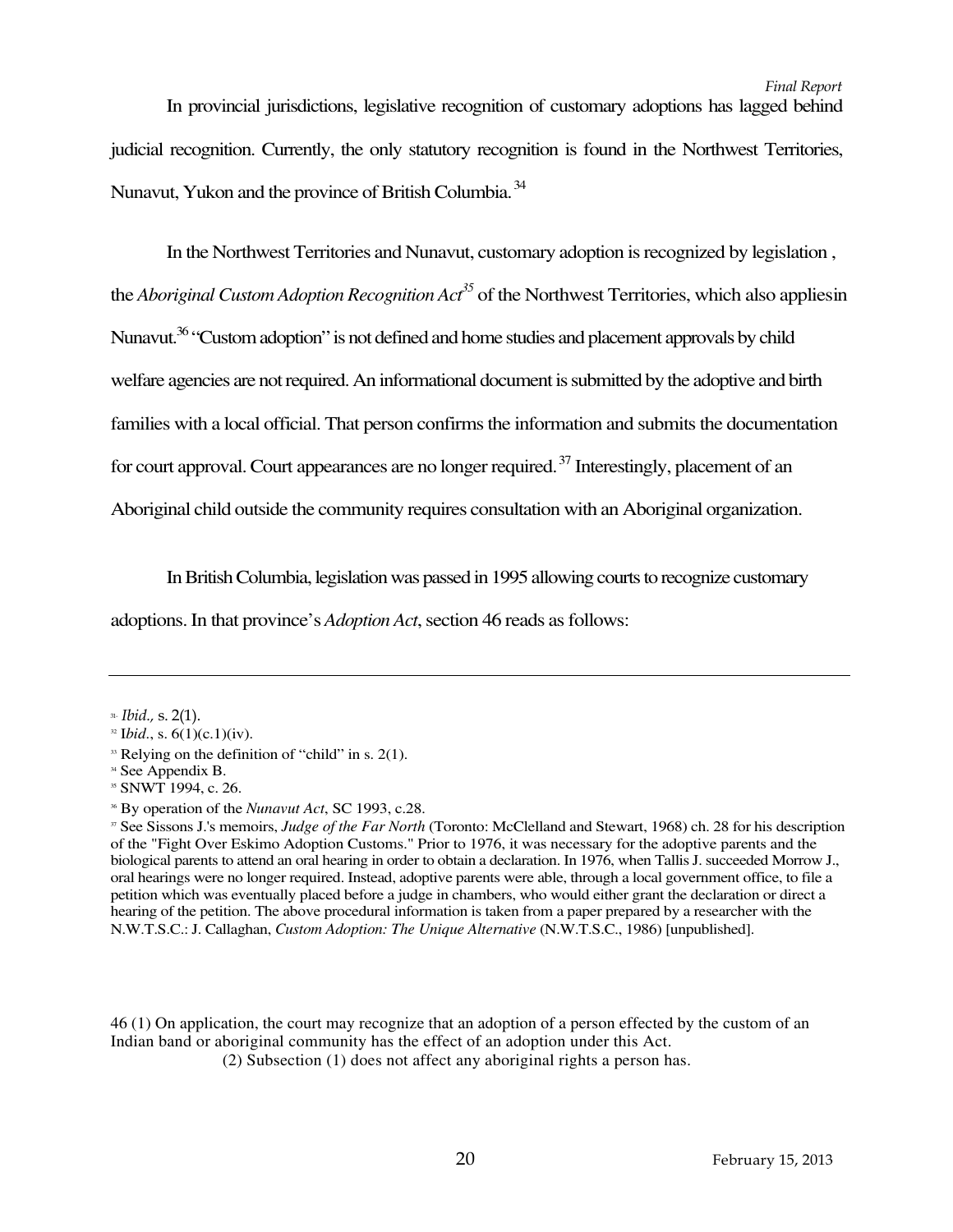Unlike in the Northwest Territories and Nunavut, a formal court hearing is required in British Columbia, which may make the process more difficult for First Nations persons. A basic question, which has not been a ddressed by the courts, is whether the British Columbia approach changes the nature of customary adoptions, in the sense of limiting certain rights and responsibilities that exist in customary law. Yukon has followed the British Columbia approach in requiring a formal hearing before the Yukon Supreme Court.<sup>38</sup>

In Quebec, Bill 81 was tabled in the National Assembly on June 13, 2012 to recognize customary adoption. As it was not passed when a provincial election was called on August 1, 2012, it will have to be reintroduced. $39$ 

<sup>38</sup> *Child and Family Services Act* SY 2008, c 1, s. 134.

<sup>&</sup>lt;sup>39</sup> As of January 22, 2013, Bill 81, which would recognize customary adoptions, had not been reintroduced in the National Assembly.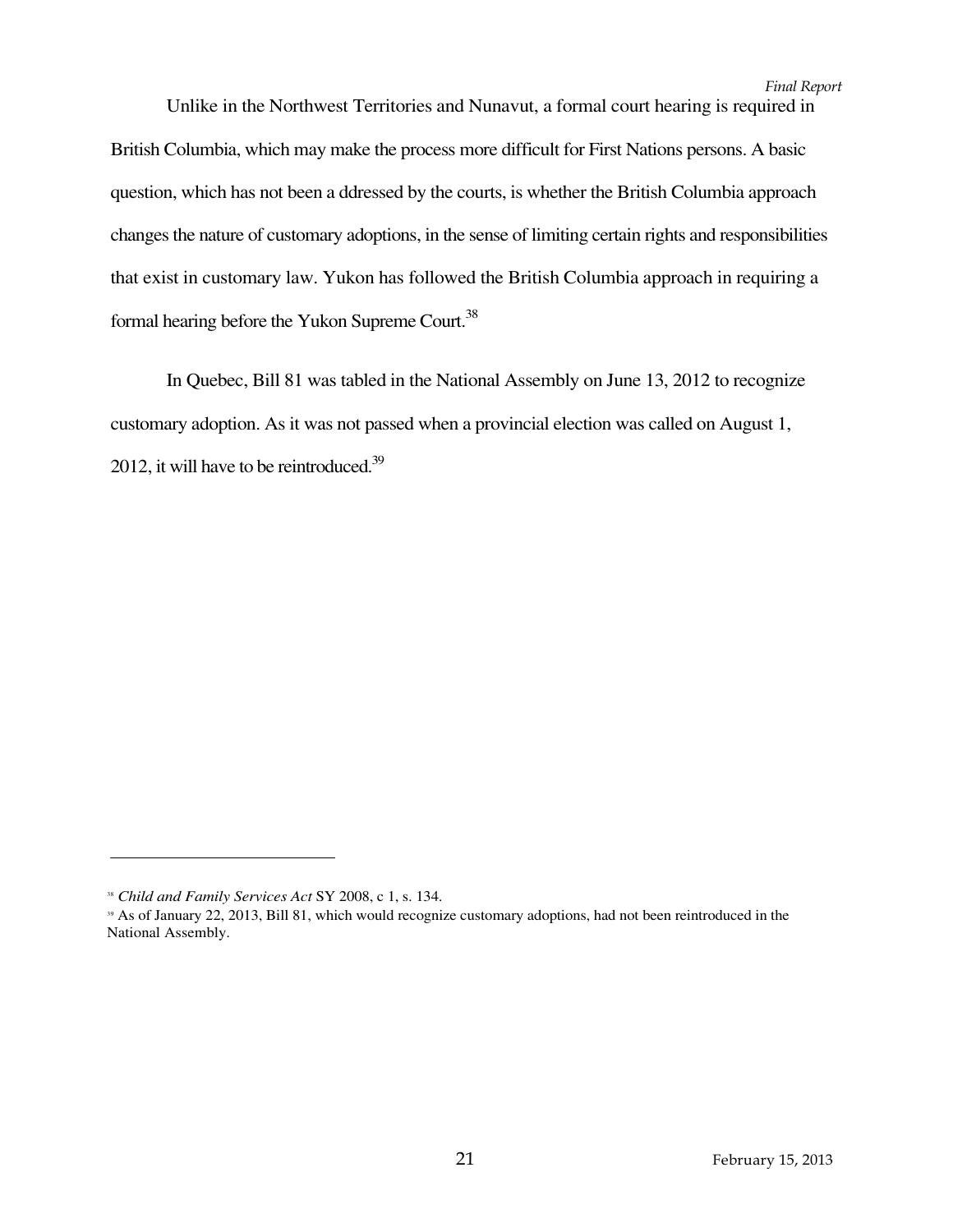### **PART III CONSULTATIONS WITH FIRST NATIONS ELDERS**

Wewere invited to meetings with Elders at Sturgeon Lake and Muskowekan First Nations, twoof the Agencies within the First Nations Child and Family Services Institute. Several individual one on one interviews were also held at other locations with various Elders from across Saskatchewan. The purpose of meeting with Elders was to get an understanding of the traditions around adoption and the processes and protocols involved with customary adoptions. The time frame was short and it was clear after the interviews that much more research has to be done within each community with the Elders to find the traditional laws of the particular community. We are deeply grateful to the Agencies for arranging the meetings and for the Elders teaching us and taking time to tell us their stories and their knowledge ofthe traditional care of children. The information they offered was very specific to their Nation and to their family and this Report does not disclose specific details of the Elders' information. Rather generalities were drawn for Report purposes. A recommendation will be to have a study set up to go to each community, follow their protocol and gather their practices so theircustomary law is available to community people and to the Agency workers to implement. Below is a summary of what we gathered on customary adoption.

Once the work on this Report began it became evident that every Indigenous person we spoke to had a story about adoption, customary care, or taking care of foster children. Everyone has experience with customary care-grandmas and aunts and grandpas and uncles grew up with children in their household that were not their biological children and there was clear mobility

The Elders were very insistent that non -First Nations communities and governments,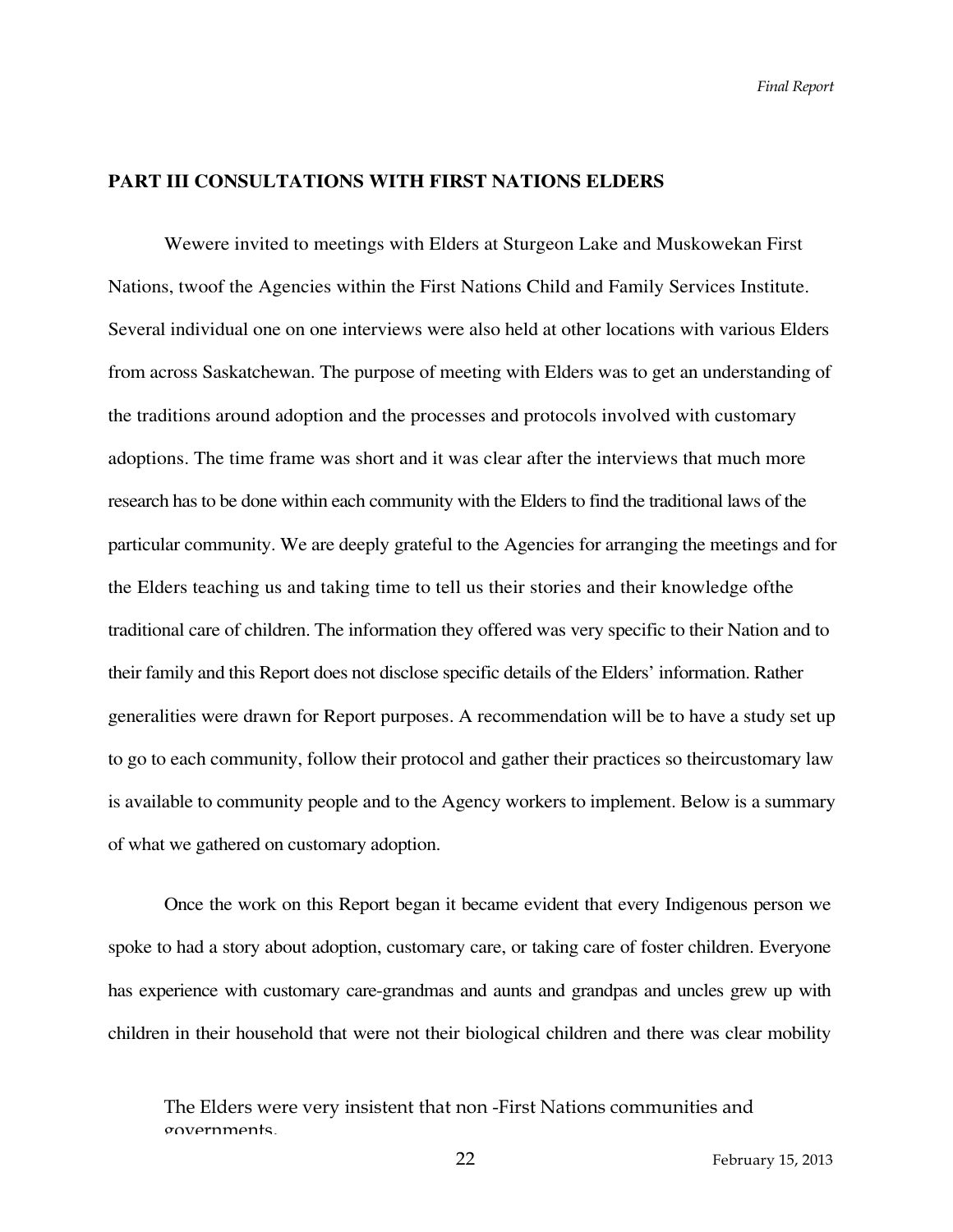among extended family members. It was part of the everyday experience of First Nation

families. In talking with us, Elders articulated the goal of recognition of the laws and the practices relating to the customary care of children.

Along with providing information about traditional childcare practices in the communities, the Elders also had many concerns about what happens to children in care in the provincial system, how they are processed, who is watching outfor them, what their resources are and what theresources of the family are.<sup>40</sup> They articulated a need to send out the message that the current situation is not good -that the children from their First Nations are their babies and that they want those children kept within the Nation.

The message is very clear-whatever the traditional law, whatever the family practice, the Elders firmly believe that children are citizens of their First Nation and are a priority. Children should be with family. Ultimately, wherever they are, children should be visited on a regular basis by family members to always ensure strong community bonds and open communication with extended family. This would help maintain and respect kinship laws and traditions. It was said that children are hungry for knowledge of who they are and that this information must be available to them and that they in turn must be available to their home communities and families.

According to the Elders, the concept of "permanency" was not relevant in the context of First Nation childcare situations. In fact, many very senior people had trouble understanding the concept, as it has no place in traditional childcare arrangements. They start instead from the

<sup>40</sup> Dr. Cindy Blackstock, Executive Director of the First Nations Child and Family Caring Society of Canada is the only one who has done a study on families who have had children removed and Saskatchewan should consider actually replicating that study or designing a new study that would capture the experience of children and families who are removed and compare that to the service they actually receive. See Blackstock, C. *When Everything Matters: A study on Children being removed from their Families in Nova Scotia Between 2003- 2005,* Doctoral Dissertation, University of Toronto 2009.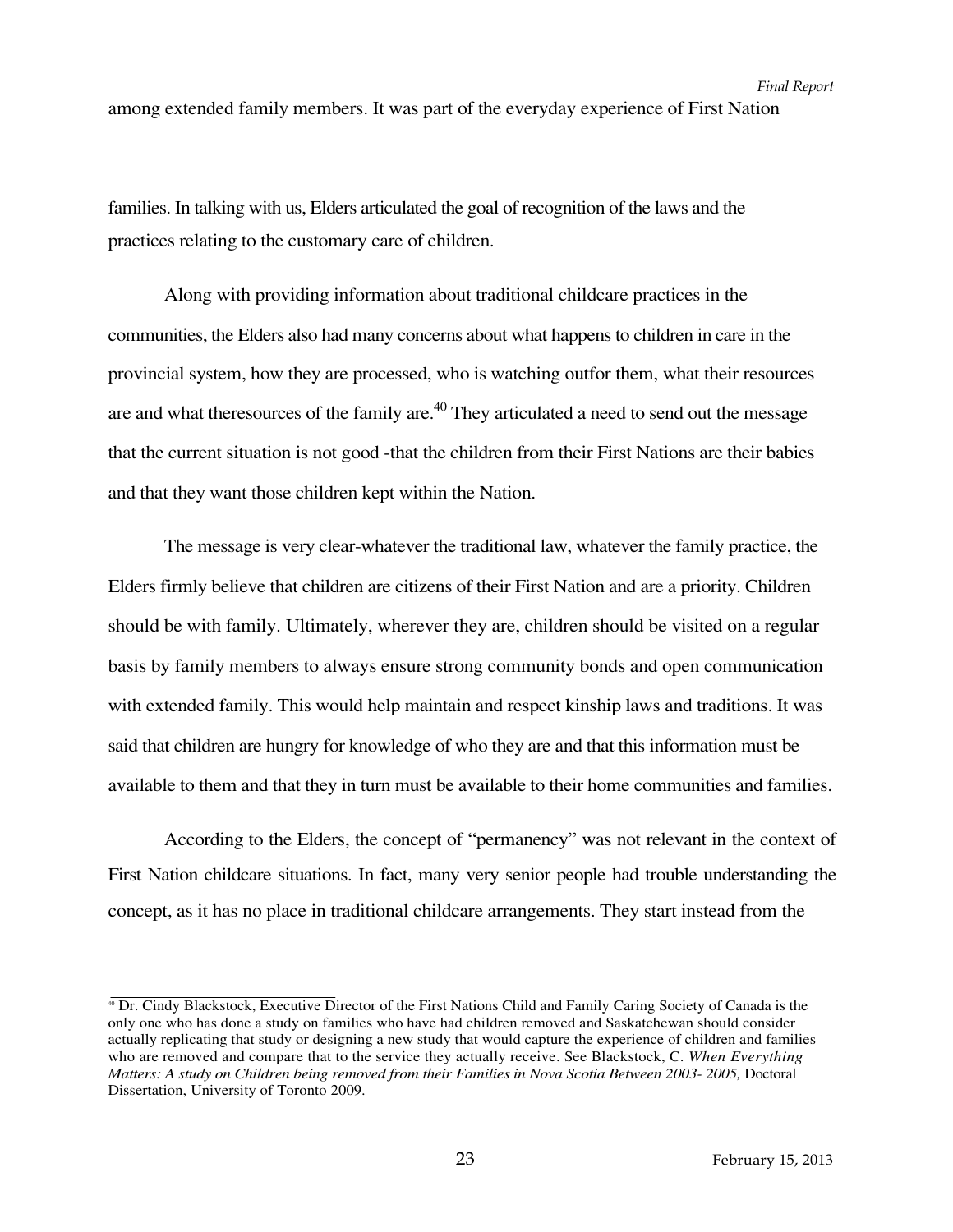position that children are loaned to parents by Creator.  $41$  In the context of this research, to determine who should bring them up, questions are asked: What are the current needs of the child and parents? Who is best able to look after the child or children? This language may be linked in some ways to the common law concept of "bestinterests of the child". But the Elders were very clear that loving the child was at the centre of the decision-making. If circumstances changed, then the child's best interests were reassessed. The child was the centre- there were many stories of children moving from one home with extended family to another and back to mom and/ or dad. It was emphasized that the child was loved by all and, unlike with modern-day foster care, it was not a matter of moving from stranger to stranger. Strangers were not involved in caring for children;it was a familial arrangement. Therefore, with First Nation practices, traditional arrangements for looking after children were not defined as "permanent" but may have end up being so out of need or necessity or arrangement.

The Elders did not want touse language like "permanent", "custody", "short-term", "long-term" or "guardianship." They saw these words as the language of the outside child welfare system which has been used too many times to remove children from the community. With some Elders, even the word "adoption" is unacceptable, as "adoption" connotes the

Failure to care for these gifts bestowed on the family, and to protect children from the betrayal of others, is perhaps the greatest shame that can befall an Aboriginal family.

permanent removal of children from families and communities without allowing any further

<sup>&</sup>lt;sup>41</sup> The 1996 *Report of the Royal Commission on Aboriginal Peoples* very eloquently made this point when they wrote at v. 3, p.21:

Children hold a special place in Aboriginal cultures. According to tradition, they are gifts from the spirit world and have to be treated very gently lest they become disillusioned with this world and return to a more congenial place. They must be protected from harm because there are spirits that would wish to entice them back to that other realm. They bring a purity of vision to the world that can teach their elders. They carry within them the gifts that manifest themselves as they become teachers, mothers, hunters, councillors, artisans and visionaries. They renew the strength of the family, clan and village and make the elders young again with their joyful presence.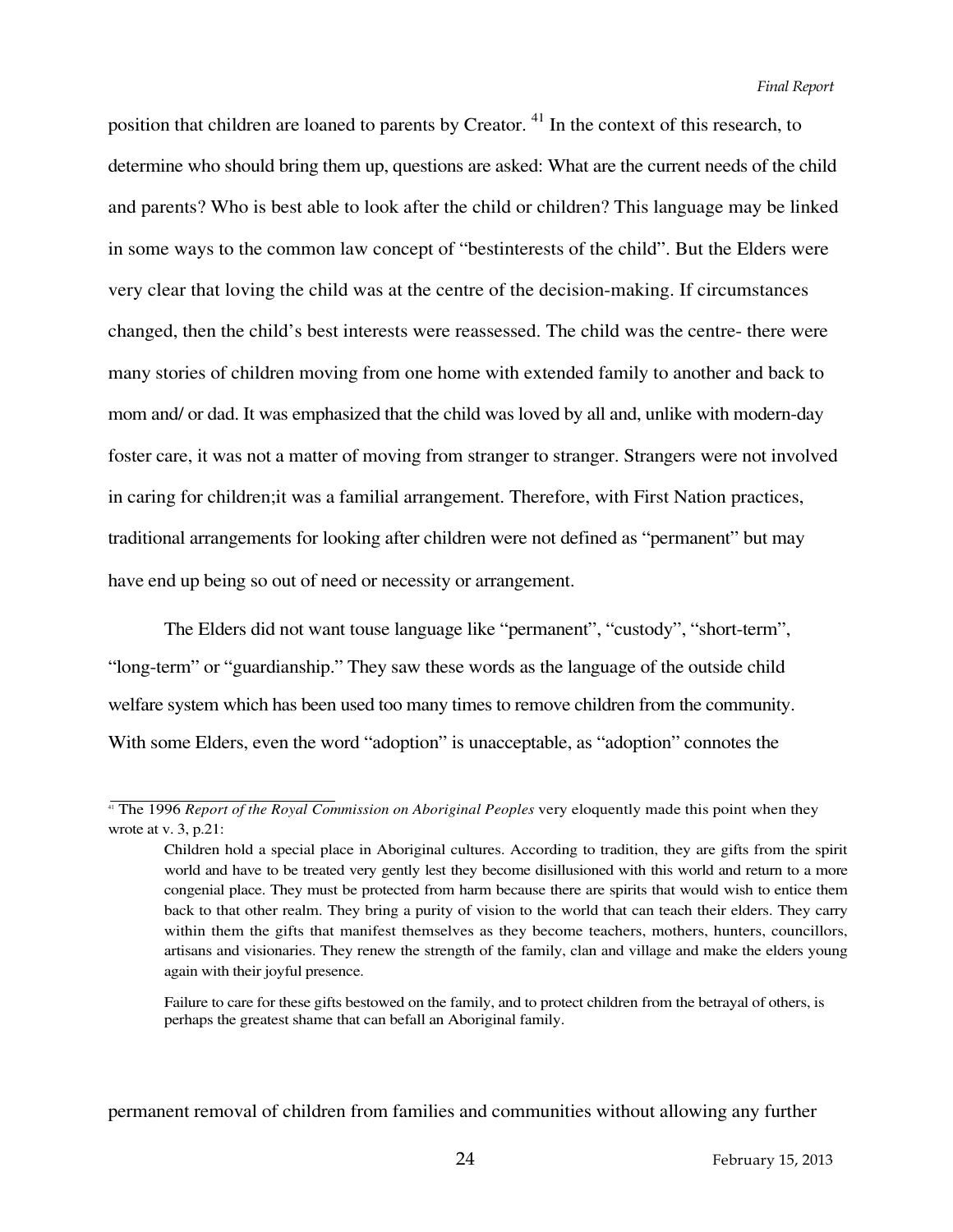contact with family. Instead they talked about "love" over and over again. They were very clear that the institutional language around the removal of children was ignoring the fact that children need to know who they are, and that they are loved and they are wanted. There were requests for this type of language to be used within processes surrounding child care today and a belief that this type of language would be part of the path to put First Nations children back into their communities and tied to their families, or, toreduce the number of children going into foster care and adoption outside of that traditional system.

For many Elders, grandparents were the watchful eye of the behavior and safety of the children. They were the ones who, under customary law, had the responsibility to step in to correct problems within the family relationshipsand restore responsibility and respect for the child and the parent. Extended family was key to the notion of child care, to the point that children might have more than one person they could call "mom" or "dad". Elders used Cree and Dene terms, phrases and concepts for the raising of a child who was brought into the family, for taking a child to raise, for abandoned children and for children taken to ensure that the child's needs were met. In fact the term "adoption" was used by some Elders with reluctance. They wanted to use a word from their own language that better reflected the action and the place of the child within the family.

Even the use of the word "family" has the potential to be problematic. In First Nation communities, "family", due to kinship laws, is going to be much a larger and further-reaching concept than for that of a typical non-Indigenous family. In First Nation societies, children have

relationships with individuals who may come to be known under names like "grandma" or "auntie", in situations that are limited to many fewer people in a non-Indigenous context.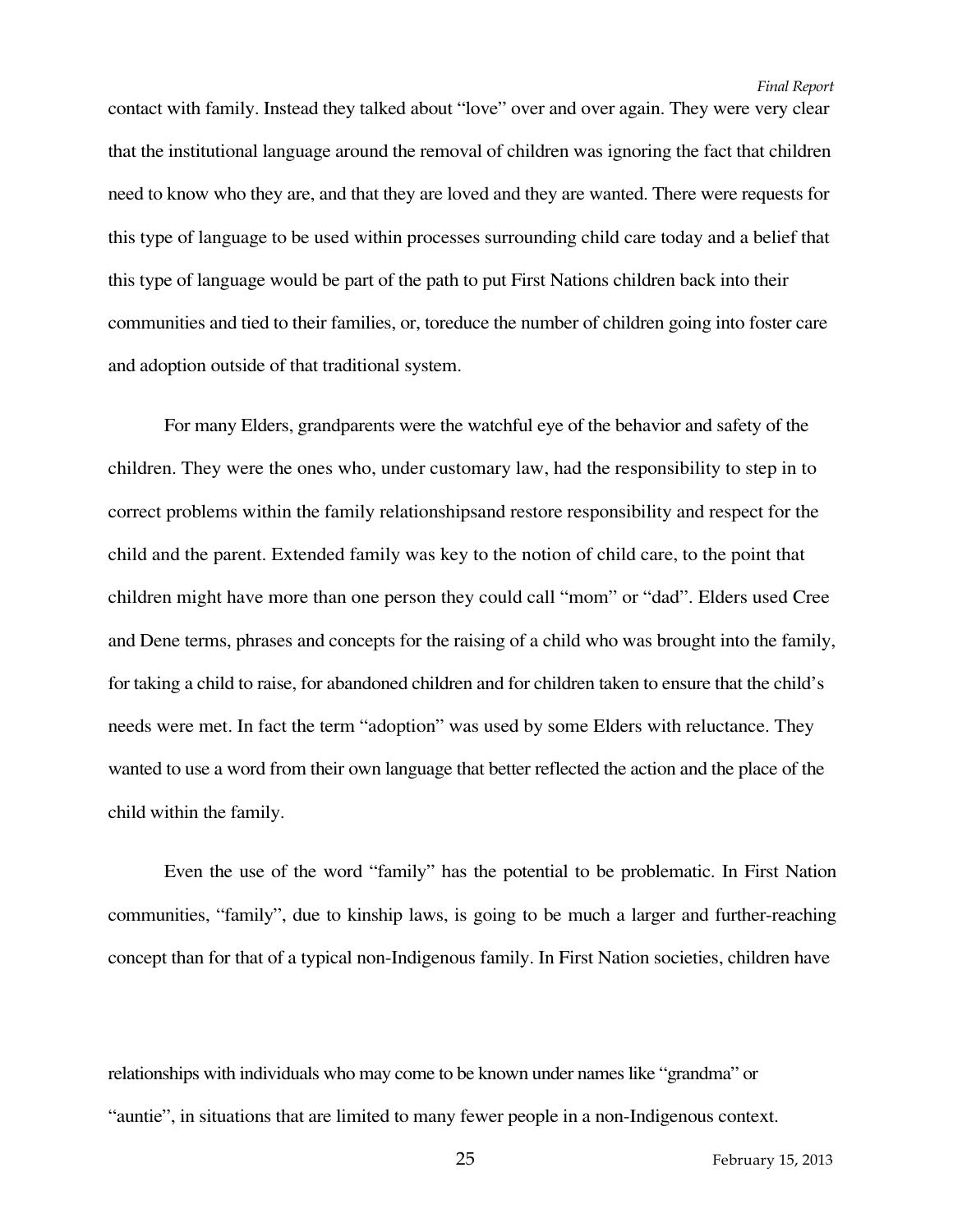According to the Elders, there were a number of ways that changes to childcare arrangements, i.e. when a child leaves the home of his biological parents for another home, could be done. There may be an announcement, an exchange of gifts, witnesses, a ceremony or the new caregivers may simply go and get the child. (The latter was more likely when a grandparent took a grandchild from her own daughter or son.) These different ways of taking on the care of a child of another person within the family or community had many areas of overlap. There may be gifting at a ceremony, or an announcement might come after the child was in the extended family for aperiod of time, and may come within a ceremony,and so on.

Traditional laws dealing with childcare may be thought of asboth "private" and "public". Traditional laws may be considered private to the extent that the decision was made solely within the family. Yet they may be considered public, when witnesses, a community ceremony and gift giving were required. The difference between First Nation and non-Indigenous contexts is that, in a First Nation context, both public and private traditional laws dealing with childcare were understood and recognized as equally binding on community members. In small First Nation communities the distinction between "private" and "public" would not have been easily understood, as private arrangements for care of the child would become publicly known relatively quickly. In larger urban areas, private arrangements might be less visible and less understood.

The people interviewed to date are concerned that "private" extended family arrangements for child care be recognized by both the provincial and federal governments. They would also like these types of private arrangements to be used more frequently than they are currently, because they are a recognition of traditional law which gives families the responsibility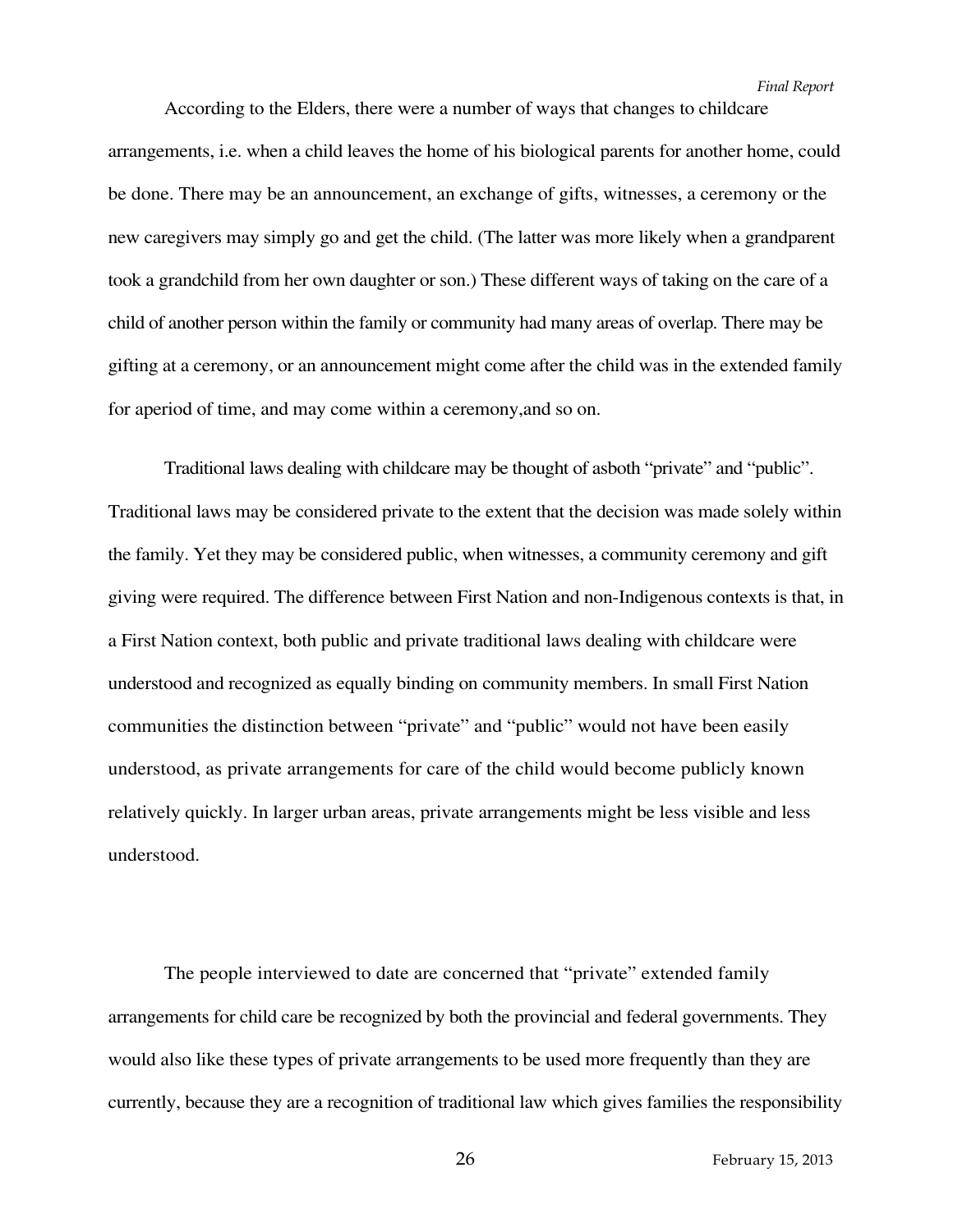for looking after the children rather than relying on the state. Taking on this type of responsibility was traditionally seen as a good thing to do, as it led to the community truly raising the children and the children knowing that they were connected and fit within that supportive structure. It was pointed out that apprehension and even statutory adoption may work in the short term to protect young children from immediate harm, but this protection breaks down as the children become teenagers and young adults.<sup>42</sup>Their sense of who they are, the tugging on them between two families and the efforts to find their community, all play into their sense of guilt of having lost something.

There are problems with the current system in that it does not recognize that First Nation families are looking after children within their extended family and are not being paid for this task even though they areclearly taking on the financial responsibility for the child and for maintaining family connections. Although there was a belief expressed that off-reserve foster families often take children for the money, there was also a concern that when a First Nation family takes on the care of an extended family member pursuant to customary law, they are not provided with the financial means to care for the extra children in their household. We were also

told that First Nation foster families are not funded by provincial child welfare agencies to the same extent as non -First Nation families.<sup>43</sup>

A related issue impacting on the potential availability of family members as foster parents is that of existing criminal records. Having a criminal record is an obstacle to fostering. It should be recognized that many people change and go on healing journeys. Elders told us that people who show the willingness to change their lifestyle and rejoin their community should then be

<sup>42</sup> Richard, K., "A Commentary Against Aboriginal to non-Aboriginal Adoption" (2004) 1 *First Peoples Child & Family Review* 101.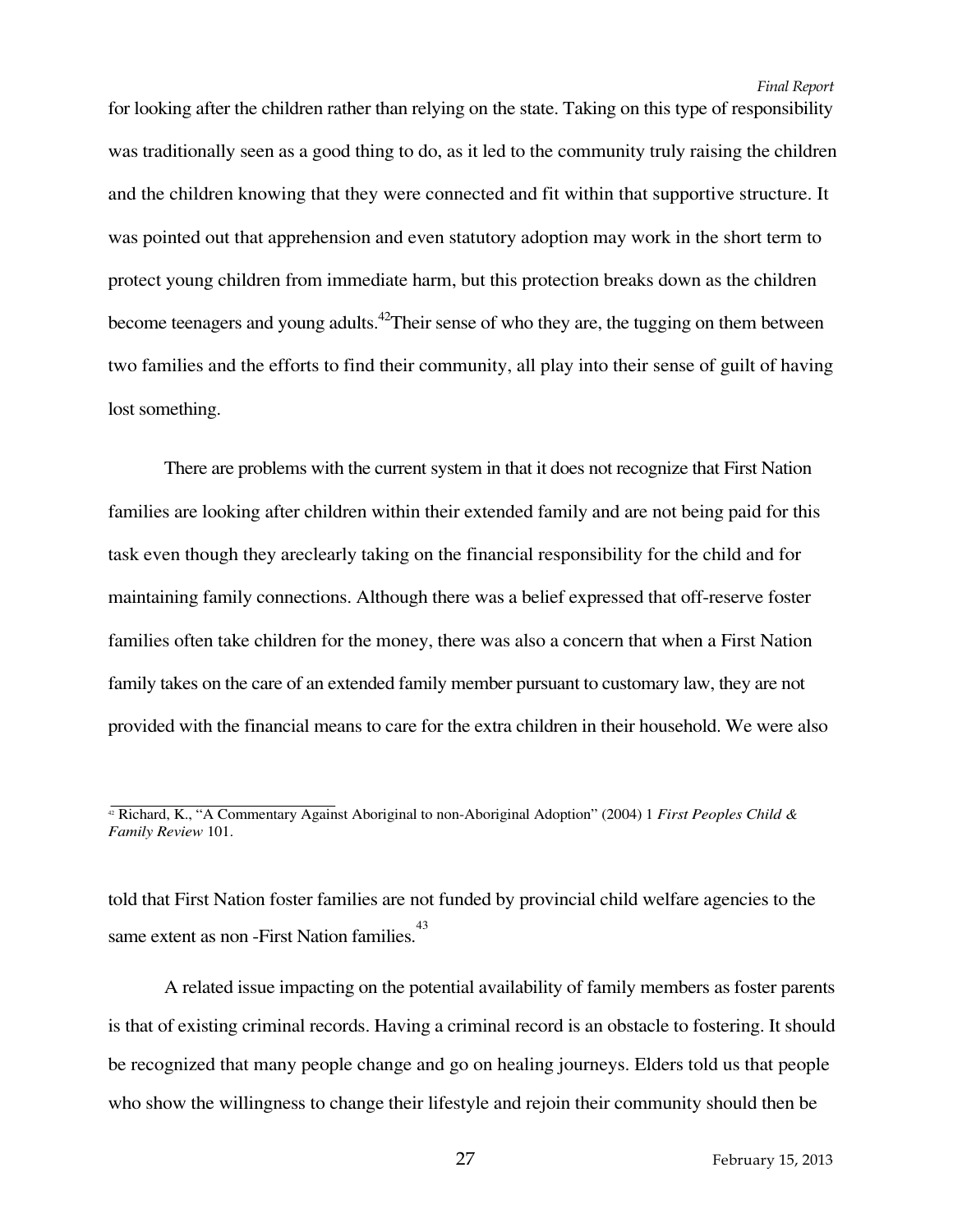given a chance to serve as foster parents.

Traditional laws and customs are highly valued by the Elders. Elders believe that traditional practices within the family and community keep the traditional laws and values alive, and thus the community itself, alive. These laws include how to refer to your extended family, who relates to whom and the ways to show respect for those relationships. Traditional ceremonies contribute to kinship relations. Naming, for example, often connected a child to the land and was, in itself, a teaching for the individual and gave signals to the relatives and the 44 community as to the place and role or gifts and talents of the person being named.

Within the province of Saskatchewan, statutory adoptions are private; birth families are not told where the child has been placed and adoptive families are not told which community the child comes from. Thus adoptees usually lose connection with their First Nation community. Even though there may be well-meaning attempts by the adoptive family to expose the child to First Nation culture generally, it is not a link to the family or community that the child comes

from and, in fact, it may be seen as a form of pan-Indianism, whi ch ignores family and community.

One of the primary effects of adoptions under provincial statute is the qu estion of property and inheritance. Statutory adoptions create permanent arrangements which give property and inheritance rights to children adopted in this manner. When asked about inheritance, several Elders pointed out in strong terms that this is inco nsistent with the effect of customary adoptions or childcare arrangements. By customary law, property or rights were transferred to

<sup>&</sup>lt;sup>43</sup>This is the mission of Dr. Cindy Blackstock. She is widely published and in the media regularly in regard to the inadequate funding of First Nation child care agencies when compared with provincial agencies. .

<sup>44</sup> *Aski Awasis/Children of the Earth: First Peoples Speaking on Adoption*, *supra*, note 1. The stories of Elder Bluestone Yellowface in Darin Keewatin's chapter "Teachings from the Late Elder Bluestone Yellowface" detail some ceremonies, past and present, and the critical role they play in ensuring that children and families are united. The chapter reflects many teachings within our communities as well.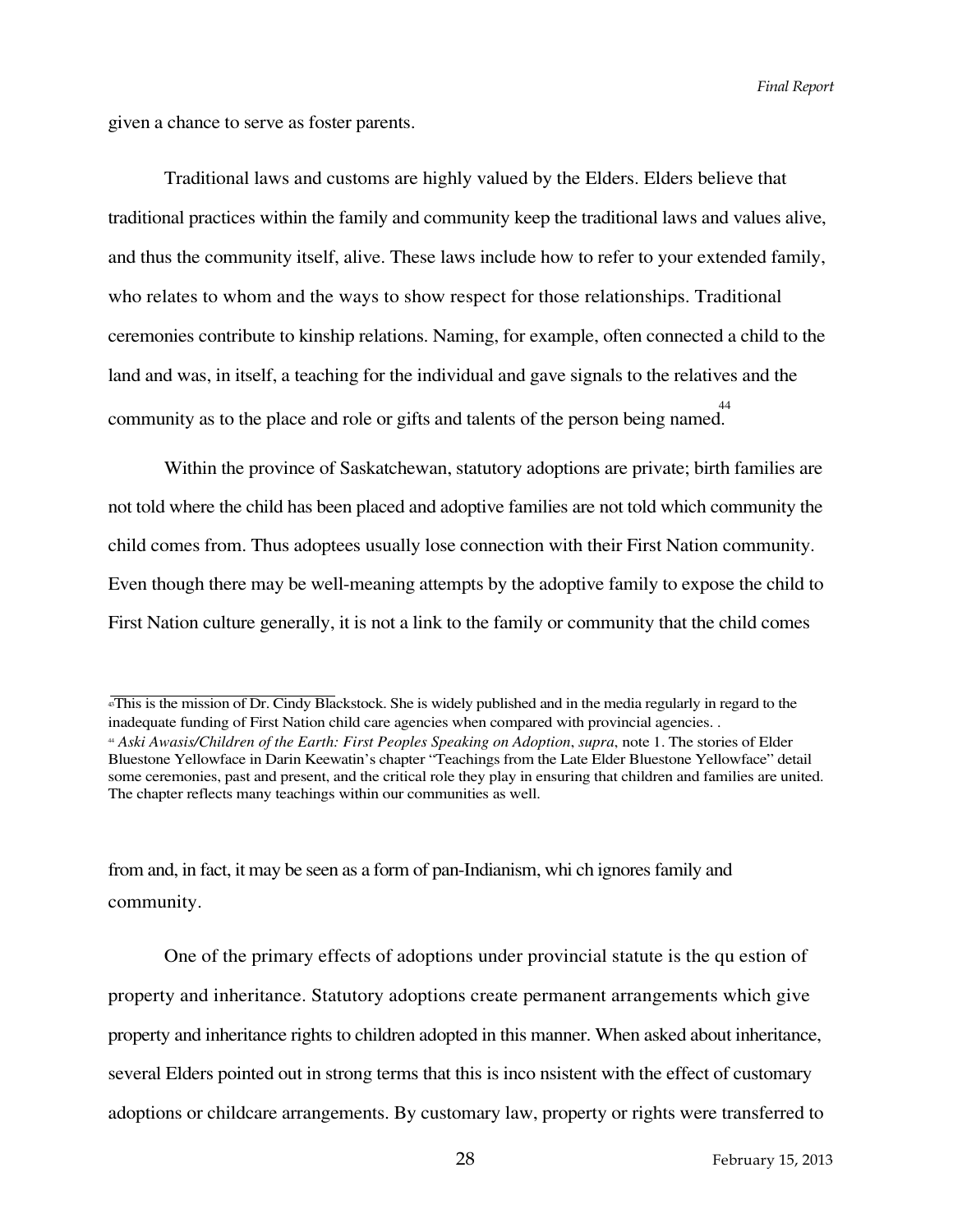others through the individuals receiving the property or rights earning the responsibility of ownership or control, which re sponsibility is then passed on to them by the person in control of such property or rights, as opposed to a right of inheritance merely as a family member. Elders went so far

as to articulate this aspect of statutory adoption as another attack, even thoug h unintended, on customary law. The matter of inheritance may need to be addressed as a separate issue.

The Elders were very insistent that non-First Nations communities and governments, including childcare workers, need to be educated on First Nations' ways and traditional laws and practices. First Nations want to use traditional laws and have them recognized rather than ignored.

Interprovincial issues and questions around jurisdiction were also raised. The current patchwork of policies around children going into care make access to the children, the courts, the paperwork and social services in general very difficult for many First Nations people trying to reconnect family and rebuild community. The Elders told us that traditional childcare should be recognized throughout Canada, as it would send the very simple but important message to the

children within the system that someone is looking for them, loves them and that they belong somewhere. As a solution, it was suggested that First Nation jurisdiction, based on the community membership of the parent or parents, would be a way of providing for interprovincial

45 jurisdiction over child welfare by the First Nation.

Residential schools came up in every conversation with the Elders as being very literally linked to the problems today. The forced relocation of children to residential school broke traditional laws and customary practices.Residential school authorities did not recognize

29 February 15, 2013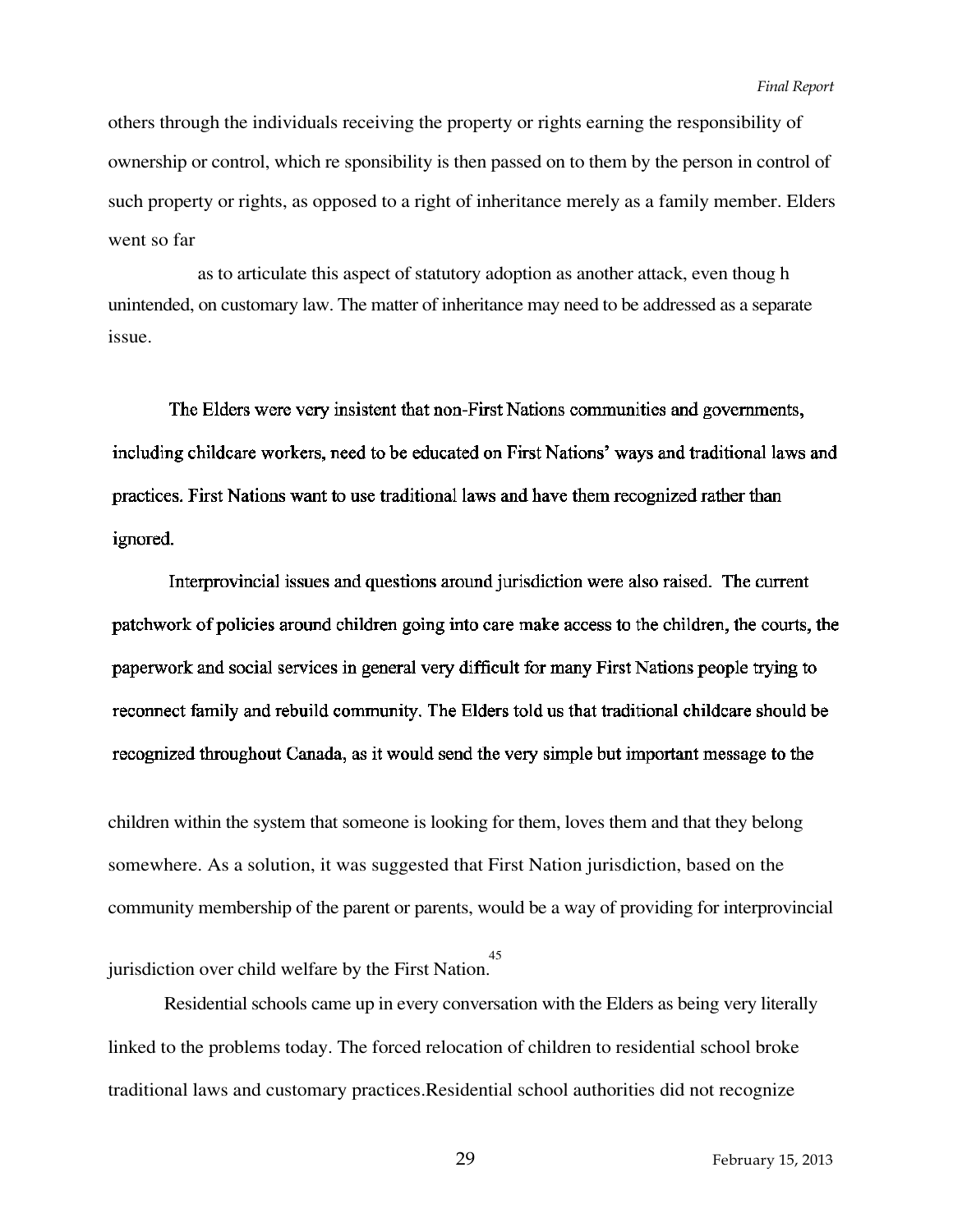customary care and, if they knew there was no birth parent available, the children were forced to remain at the school over the summer. Thus a large number of children werenot connected with extended family, who had a responsibility under customary law to look after them and educate them in First Nation ways.

In addition to the residential school severing familial ties, many Elders noted that there

was not just a 1960s "scoop", but also a 1940s and 1950s scoop. In fact the removal

of First

Nations children continues to be a problem to this day.Nationally, between the years 1996- 2001

the number of Aboriginal children in care rose  $71.5\%$ . <sup>46</sup> Saskatchewan

statistics are consistent

with national patterns: Aboriginal children are dramatically over-represented amongst those served by child welfare:

Aboriginal children are 6-8times more likely to be placed in foster care than non-Aboriginal children. It is also clear that First Nations registered Indian children make up the largest portion of Aboriginal children entering child welfare care.... 47

Statistics on children in care are closely related to the number of Aboriginal people in custody,

70- 80 %, despite the fact that Aboriginal people only make up 13-15 % of the population of the

province.<sup>48</sup>

always been. The Elders know that they are often mined for the jewels, the gems that have kept

<sup>45</sup>In the United States, tribes have exclusive jurisdiction over the adoption of a Native American child or resides on (or is domiciled on) the reservation. See *Indian Child Welfare Act of 1978*, 25 U.S.C., s. 1911. This federal statute applies to all state authorities dealing with Native American children who are members of federally recognized tribes and who reside off reservation. If the Act and state law conflict, ICWA prevails, per s. 1915. <sup>46</sup>*Ibid,* page 10. Based on an unpublished report by Brad McKenzie from 2002, based on INAC data.

The bottom line is that the Elders are very worried about First Nations children and have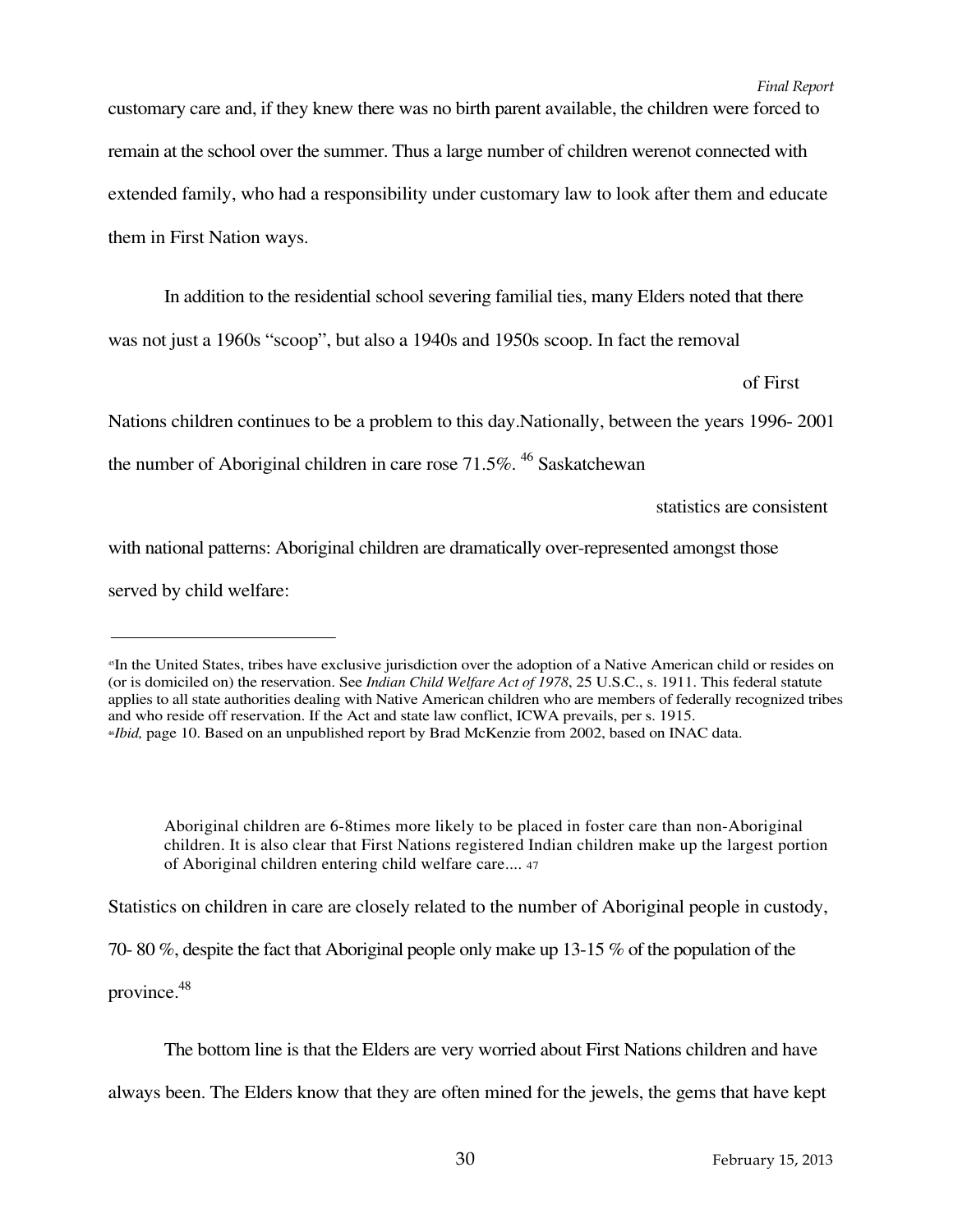them alive ,functional and thriving in spite of all attempts to ensure the disintegration of the First Nation family and traditiona l laws through assimilation policies, the taking of children,and legislation which was imposed to restrict their every move. One Elder said she is sick of being examined by agencies and governments and people who want an inside look at how First Nations have survived in spite of the constant attacks against their very beings as Indigenous people. She believes it is the spirit of the person that enables them to survive and which needs to be nurtured and, ultimately, that is not something you can find by dissecting people who have survived the many obstacles in their lives. That spirit which is found in all people must be nurtured and she believes that culture, her culture and her families traditions, are what has done that for her and what is assisting First Nation children who were removed from their families heal from the separation and abuse they faced.

<sup>47</sup> Galley, V.J. *Summary Review ofAboriginal Over-representation in the Child Welfare System. Prepared for* Saskatchewan Child Welfare Review Panel, July 28, 2010. Found at www. http://saskchildwelfarereview.ca/Aboriginal-Over-representation-VGalley.pdf.

As mentioned earlier, our discussions also showed traditional "adoption" was not limited to children. This paper does focus on children,but we heard over and over again of traditional laws still practiced today, by which adults will adopt each other as sisters, brothers, aunts, uncles and parents or grandparents. This type of custom extends the boundary of family and traditional family roles that are given to the adoptees. However, as arrangements between consenting adults, this types of 'adoption' is not the focus of this study and so was not pursued in our discussions with the Elders.

In summary, the various Elders with whom we talked believe that a loving family-

<sup>48</sup>Statistics Canada 2006 Census: Analysis Series; Aboriginal People of Canada: A demographic profile. Ottawa, Statistics Canada.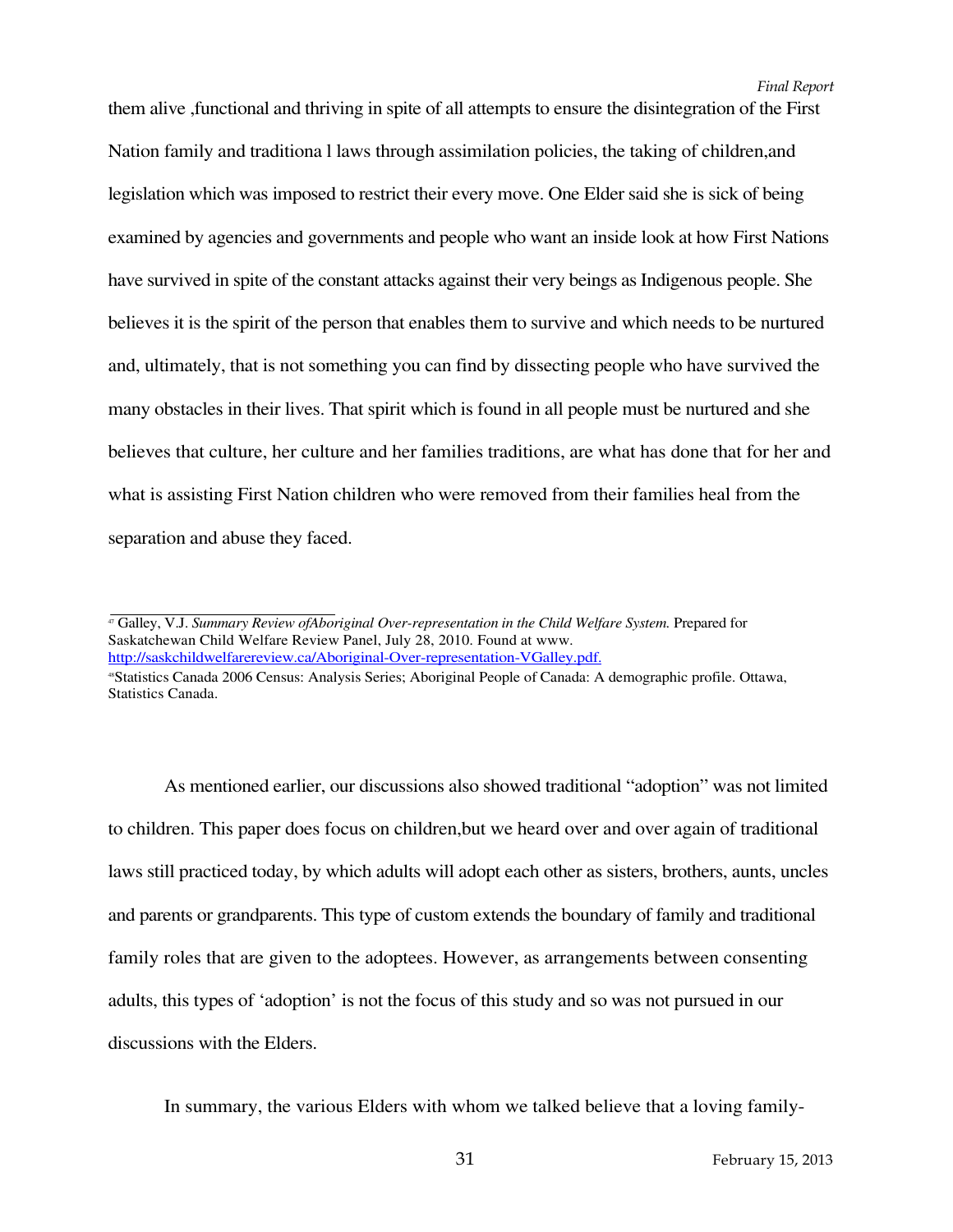supported by community-will produce a better adjusted child and adult than one raised outside the family and the culture. All want a process by which the community isthe first to respond to a child in need of care and, ultimately,that there be a place, a process and a priority to have First Nations children left within, and connected to, the First Nation family and community.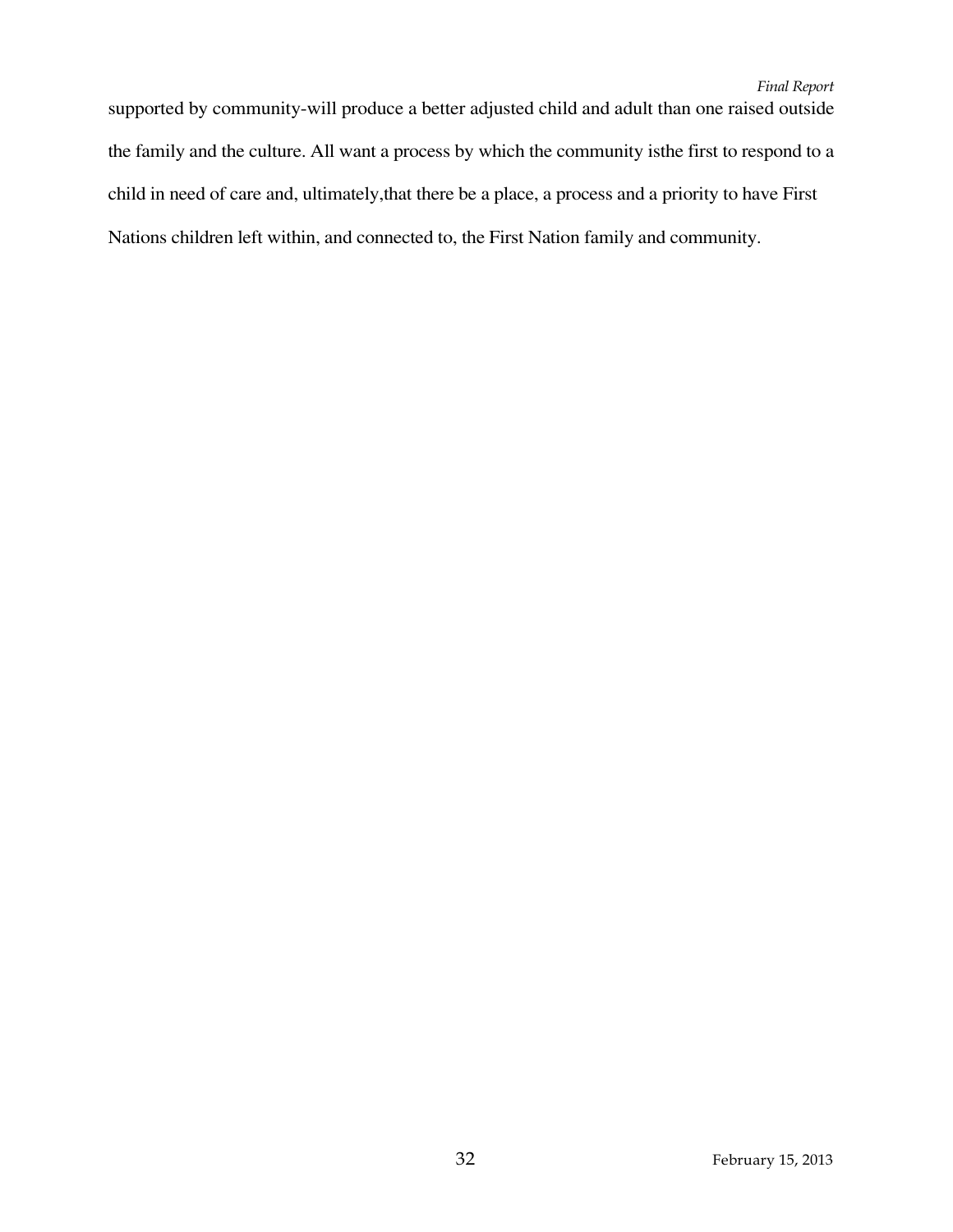# **PART IV CONSULTATIONS WITH FIRST NATIONS CHILDCARE AGENCY WORKERS**

At the meetings with the Elders, a number of agency workers attended to listen, offer their expertise and experience and to assist in note taking. The workers are often the first point of contact with the child welfare bureaucracy. As well, a few of these workers had firsthand experience with their own families in regard to boththeprovincial child caresystem as well as traditional practices , which they were prepared to share with us.

From the information we heard, the agency workers are seen, often, as the hub of dealings with the children**,** the birth families and the foster and adoptive families as well as the other government agencies. Therefore,

they are often the landing spot for a lot of emotion, anxiety and frustration. The workers who spoke with us and at the Elder meetings articulated their concerns regarding their limits within the child welfare system and their desire for more authority and resources to work within the community to maintain children within that community.

The workers reported the need to have Elders within the system of adoptions to ensure that traditions were followed. This is consistent with the findings of another study that showed that the employees of other Canadian First Nation child welfare agencies were feeling very oppressed in having to impose provincial, colonial rules and practices within their First Nations communities, thus adding to the colonization.<sup>49</sup>

The restrictions on the role of the agency workers were mentioned briefly. These restrictions are multifaceted due to the nature of their work, the multitude of systems at play, and

<sup>49</sup> Reed, M. "First Nations Women Speak, Write and Research Back: Child Welfare and Decolonizing Stories", *First Peoples Child and Family Review* 2005 Vol 2 (1), 20-40.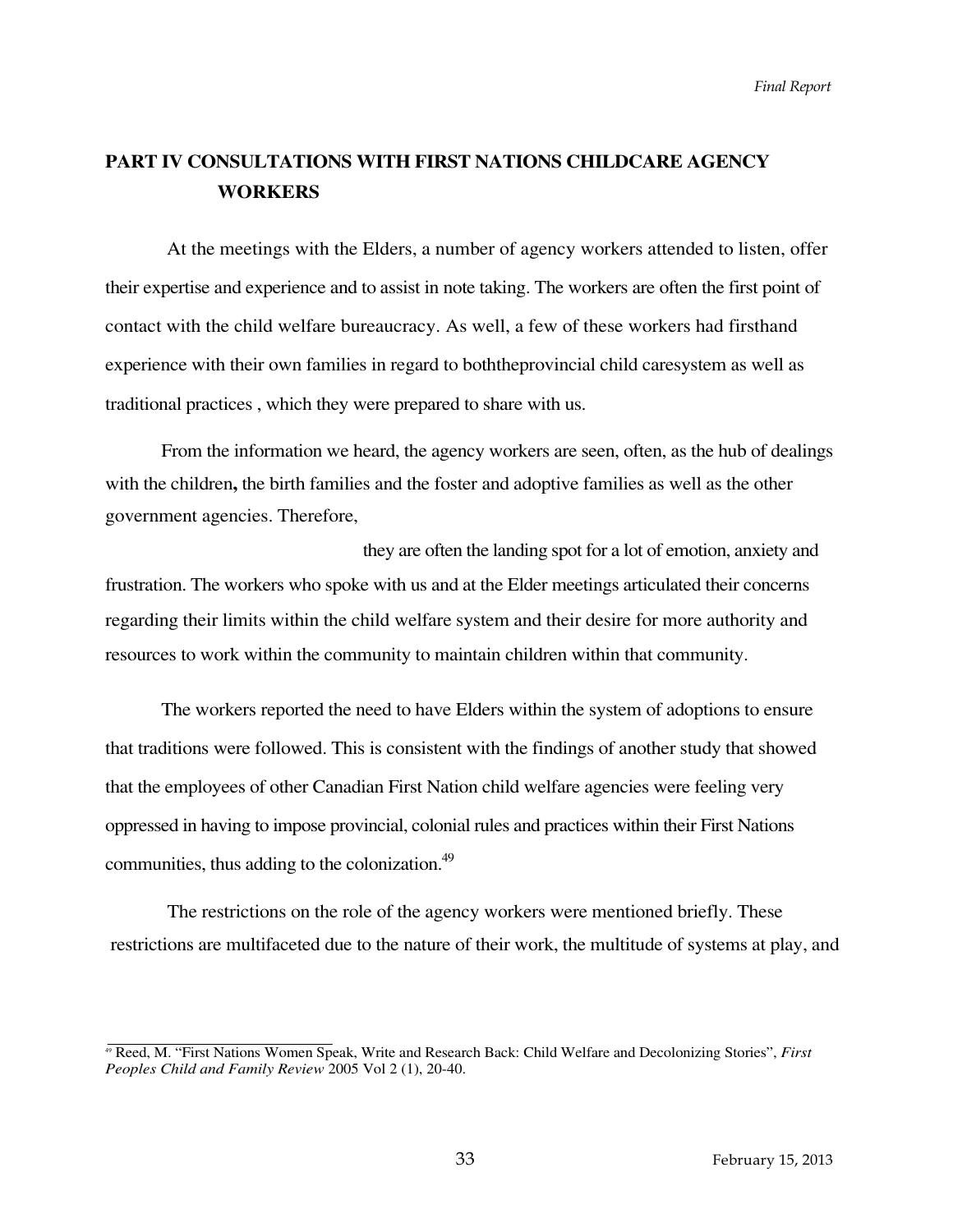their familiarity with the family's history. Families who do not trust the agency or the workers are caught between issues of trust and of practicality. The negative feelings flowing from the history of the childcare system's interaction with First Nations families are often transferred to the agency workers, who are seen to now be a replacement for the typical non-First Nation government agency. However, the family is dependent on the same workers for information about the child or children in the care of the agency, the dates of court hearings, any potential transfers of the children, possible adoption or permanent care orders,and on and on. The workers emphasized that the longer the child is held within the system, away from the family, the harder it is for the family to access the child, for possible alternative First Nations foster or extended family care to intervene,and for the child to retain their family connection.

Some agencies have developed, through agreements, through working relationships, through sheer insistence, a process whereby they are notified of any ongoing issues regarding theirnation's children –apprehension, placements, court dates, health issues, and movement within the system. Others are simply not. This is a practice that really needs attention and uniform action to informthe First Nation of the state of its children. It should be mandatory Ðat minimum-to advise the Chief, his or her delegate and the agency of the whereabouts of the children of the Nation.

Many people are trying their best to work within or between two or more systems and some are bridging them. A few situations were found or discussed where an individual and a community wanted to use traditions and were doing their best to abide by provincial laws. In one instance the family followed the guidance of an Elder in regard to protocol for customary adoptionand at the same time sought the advice of a lawyer to ensure that the legal loopholes

had been closed. In the case of the individual, the adopting family that was asked to take on a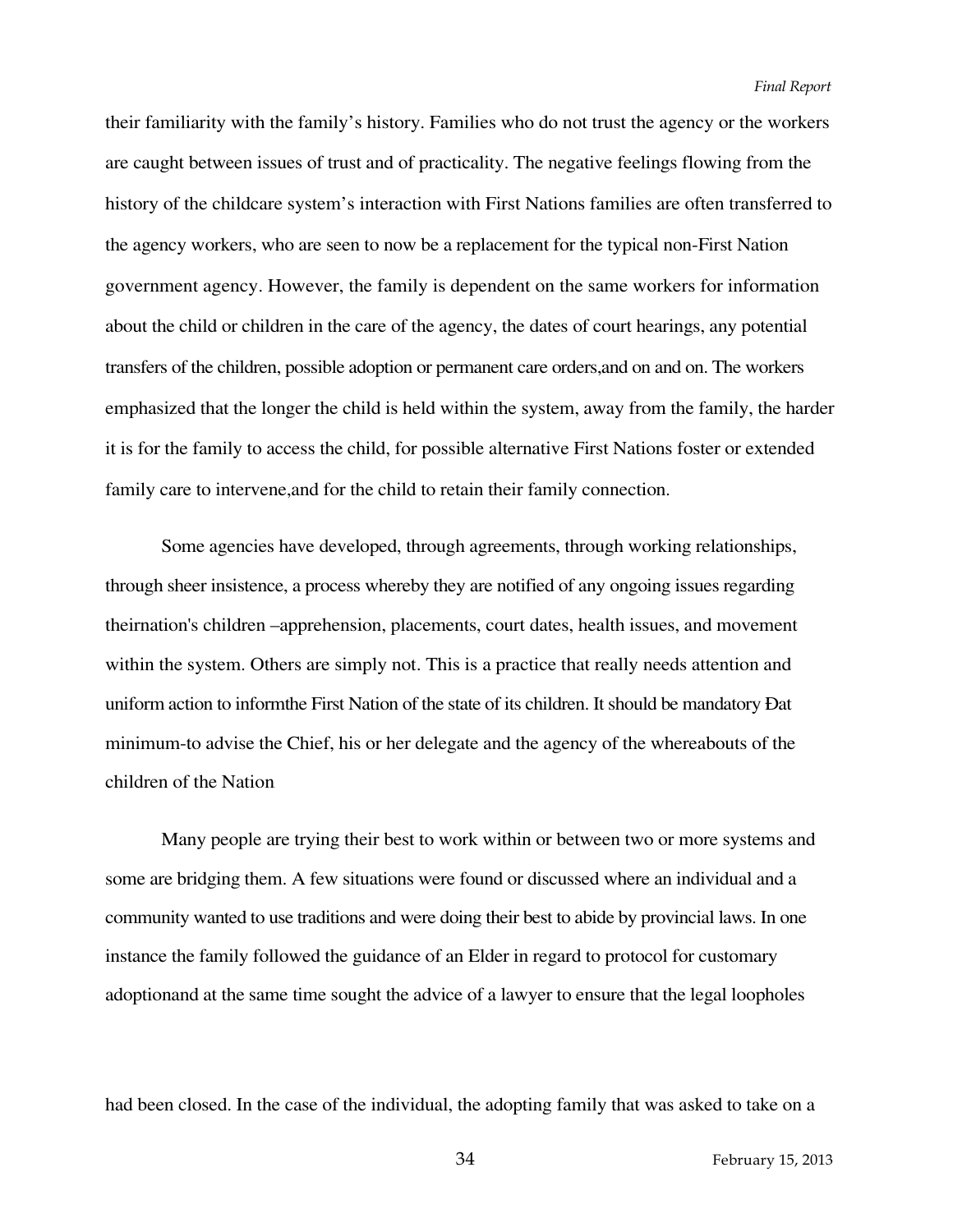child, followed the traditional way of adoption yet also had witnesses and the birth mother sign affidavits as to the new child care arr angements. In the case of the community, an Alberta judge actually showed up for a formaladoption that followed customary law in the morning and 50 provincial law in the afternoon.

In addition to the internal office and provincial processes, the various laws between jurisdictions can become problematic for the workers as they try to connect family members to children in other provinces. There was a desire to have not only recognition of First Nation laws but also First Nation jurisdiction over the children-no matter where they were and reciprocal enforcement of those laws between provinces.

The agency workers said there are limits as to when an agency can intervene on behalf of a family or child and too great a focus on reaction rather than prevention. Specifically under the current system, agencies and workers cannot intervene unless the child is apprehended. We were told that these limits restrict the power to do preventive work - a power which all people

interviewed said should rather be the focus. It was clear that stepping in too early could also be a problem if it was perceived that the agency worker held a bias or had access to limited family information which may or may not be true. The variations in the internal processes followed by the different agencies add to the confusion felt by First Nation clients.

The agency workers themselves expressed the desire for a more positive role; they are often from the community, have personal experience with adoption or foster care or residential school, and know only too well the problems within the system today. Many of the workers rely

articulation of traditional laws.

<sup>50</sup> *Aski Awasis/Children of the Earth: First Peoples Speaking on Adoption*, *supra*, note 1. on Elders for guidance and they wanted the roles of Elders to be clarified in regard to an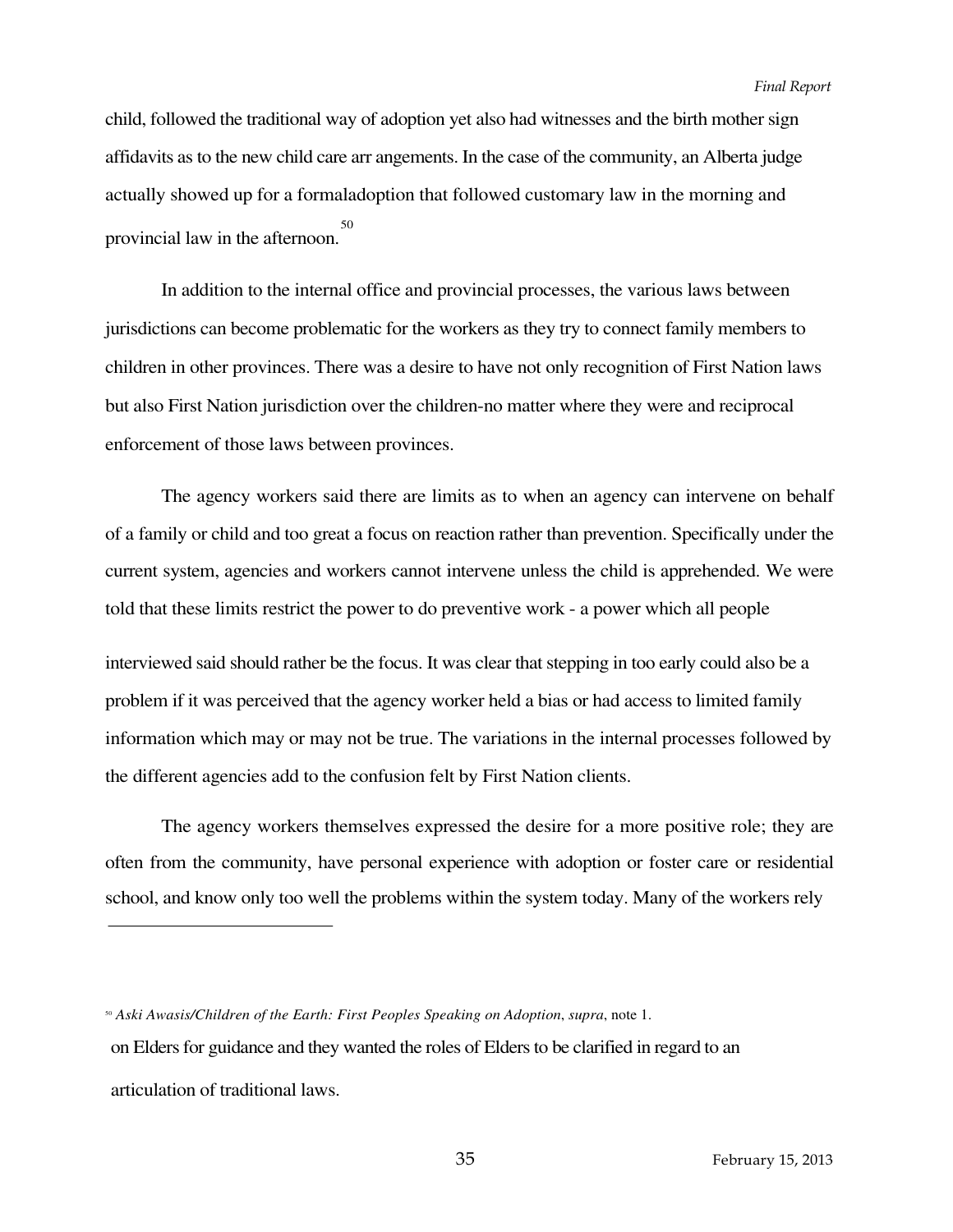Further work should be completed with each agency and the workers. They are a valuable resource and have the experience to show where changes are needed and what the changes might be. There is also a need to canvass the work of other agencies. Several people interviewed made reference to experiences they had with the Alberta courts and social services agencies. There was an indication that some people felt they were more informed and better served in that province. Investigation into the actual processes used in Alberta is necessary. The Yellowhead Tribal Services Agency,which works with four Bands in Alberta, is the subject of more than one research report and may offer some insight.<sup>51</sup>

<sup>51</sup> *Aski Awasis/Children of the Earth: First Peoples Speaking on Adoption*, *supra*, note 1.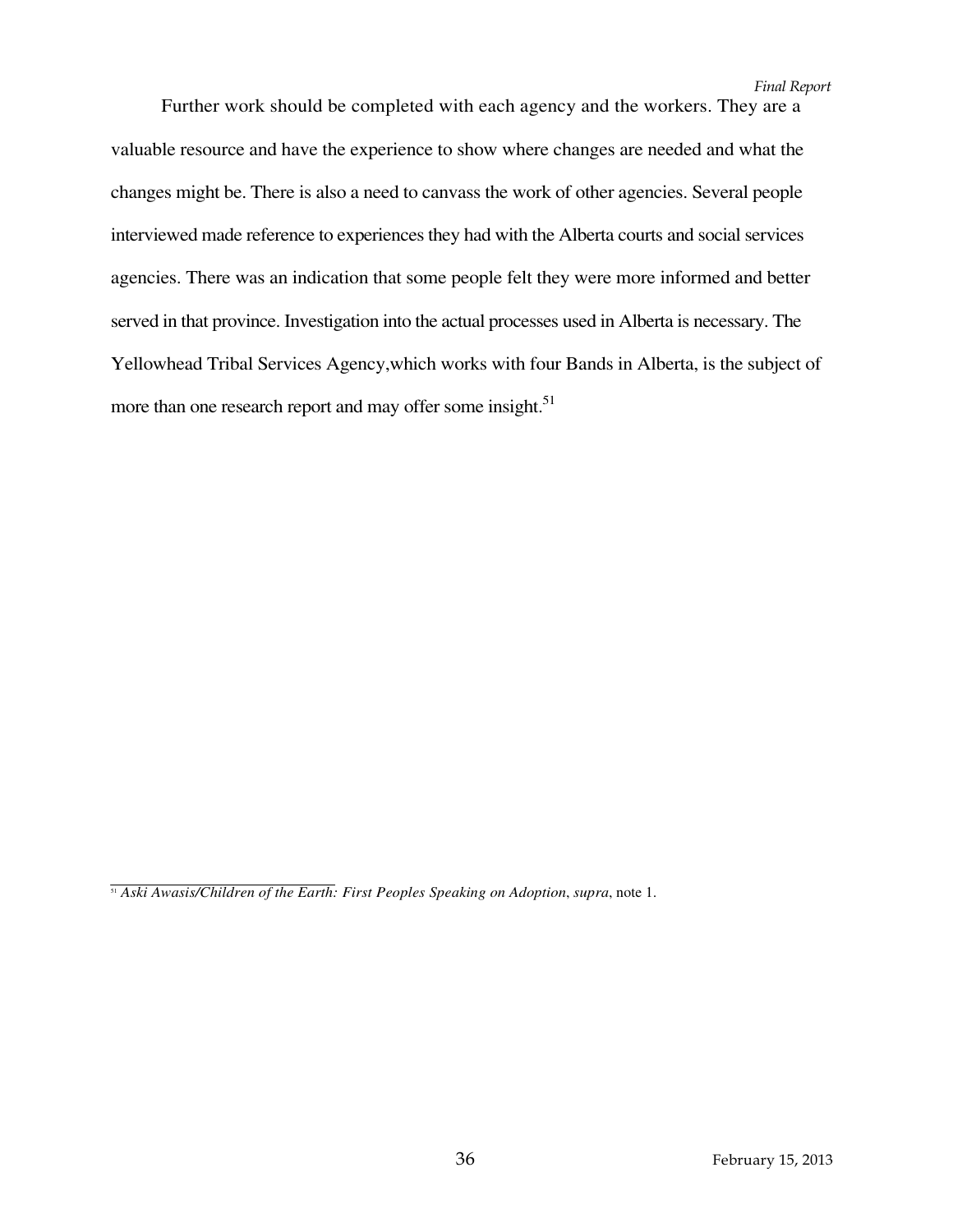# **PART V CONCLUDING COMMENTS**

A separate component of child care that is not immediately apparent but which starts to come to light when speaking with Elders is the aspect of communal interdependency upon which many cultural laws are based. This is little understood in the Canadian legal system. A First Nation community becomes involved when a child is apprehended, customary child care/ custom adoption being a layering of family which adds to the lives of all involved, rather than a removal process under child protection laws done in secrecy with ties to past, identity and culture severed to the detriment of child, family and community. As affirmed by the Quebec Working Group on Customary Adoption:

Customary adoption takes place in the interest of the child and respecting the child's needs, while taking into account that in the Aboriginal context, the notion of interest includes the interest of the family, of the community and of the Nation, and particularly emphasizes the protection of identity, culture, traditional activities and language.<sup>52</sup>

In contrast, statutory adoption laws focus on rights of the adoptive parents rather than the community, the family and the child.<sup>53</sup>

Our research indicates that the English word "adoption," as used in Canadian laws, typically refers to a permanent and irreversible change in family relationships that does not always fit the reality of First Nation customs. In First Nation societies, the transfer of responsibility for a child may last for a significant period of time but may not always be permanent. A word we heard frequently from both Elders and agency workers, was "caregiver." For example, a grandmother or other family member may become a child's caregiver when a

 $\sqrt[52]{\text{Supra}}$ , note 5 at 91.

<sup>53</sup> *Aski Awasis/Children of the Earth: First Peoples Speaking on Adoption*, *supra,* note 1.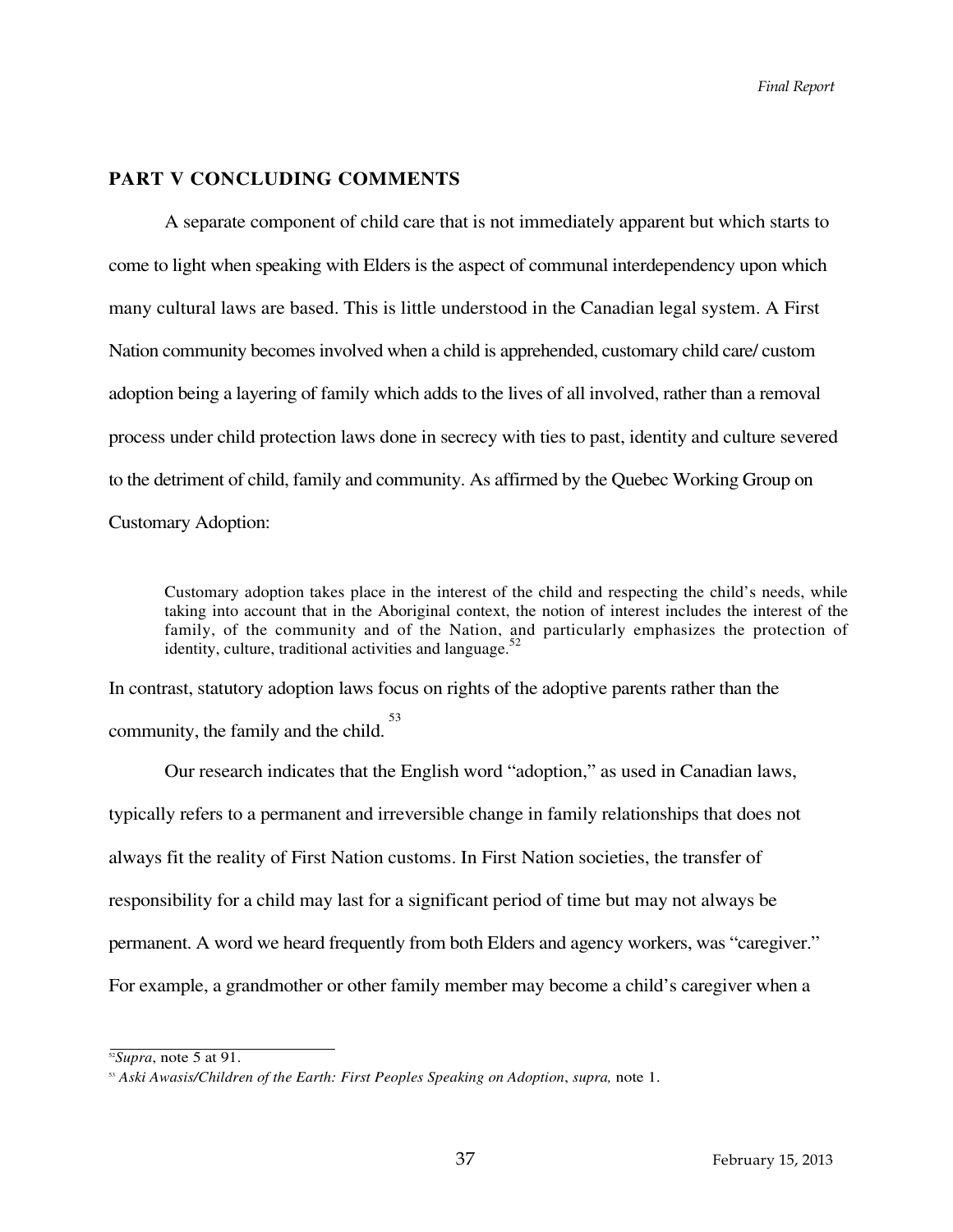mother cannot care for a child, but the caregiver may return the child to the mother at a later time. Another common example is a situation in which children may have more than one person, or set of persons, who are responsible for their care. The Elders told us that there are several First Nation terms and concepts for what we are calling "customary care", and the appropriate term depends on the circumstances in which a First Nation child comes to have needs that place him or her in the homes of extended family or other community members. There may also be other important ways in which family, social and community relations within Indigenous nations are not perfectly translatable into the English language or adequately served by current Canadian law. A more thorough interview process with both the agency workers and Elders of Cree, Saulteaux, Dene, Dakota, Nakota and Lakota nations, will determine what these are and how they are best implemented within the particular First Nation.

The recognition of customary adoption, as the term "adoption" is understood in provincial law, will not solve the central problem articulated by First Nation Elders: the loss of children by First Nation communities. What is needed is the recognition of a more expansive or inclusive concept like "customary care," to use an English term, or care that may or may not be a permanent arrangement.

As set out in a 2007 report prepared by Quebec Native Women and the Association of Aboriginal Friendship Centres of Quebec:

<sup>&</sup>quot;Adoption" was the term used by anthropologists when trying to understand and define aspects of the child rearing practices of people from kinship-based societies. Although the term proved useful in helping westerners make sense of the transfer of children amongst extended family and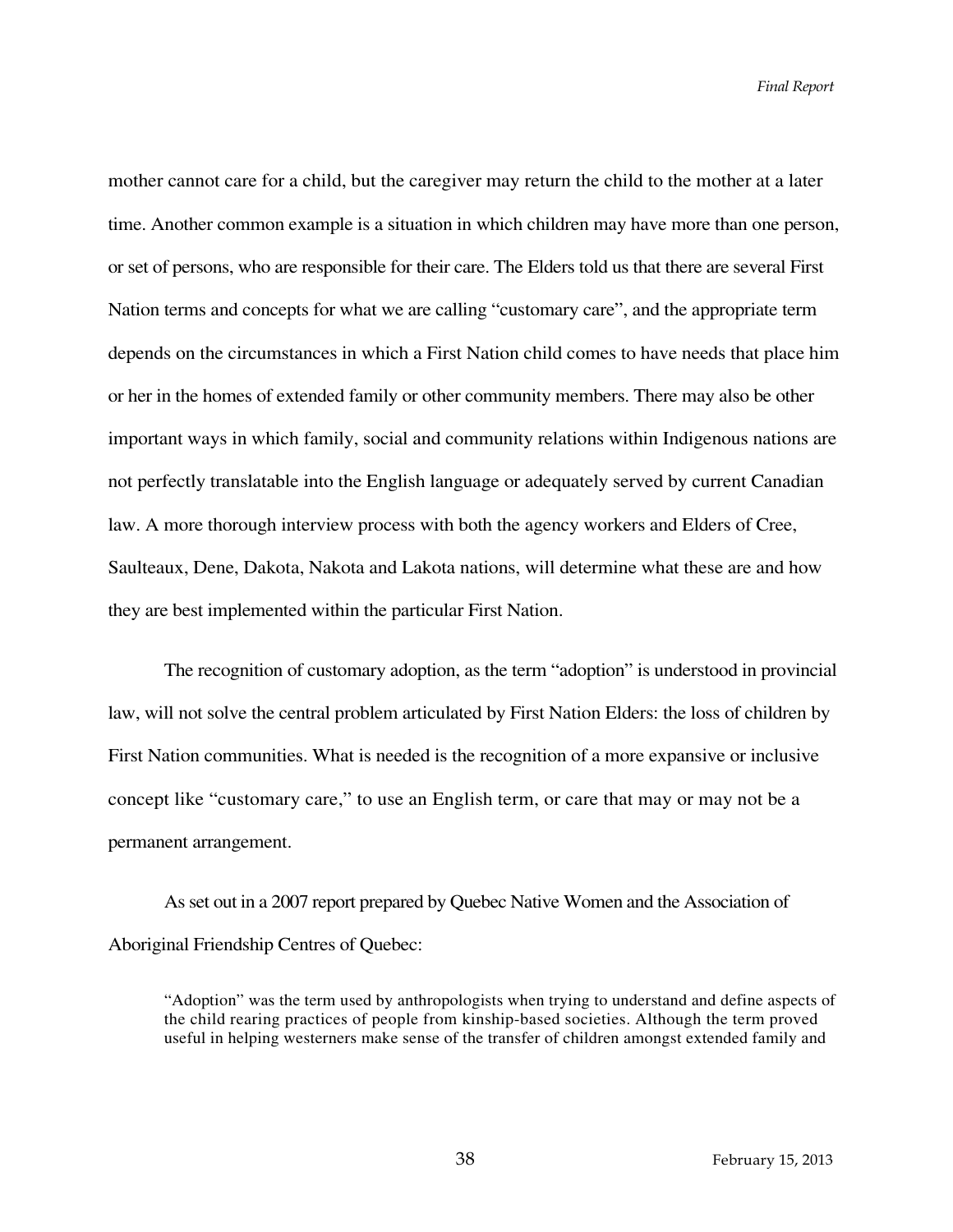close friends on a longterm basis, it has also become a stumbling block when government services have tried to understand and regulate the practice.<sup>54</sup>

Nevertheless, the Nunavut approach of recognizing non-permanent arrangements as capable of registration as customary adoptions<sup>55</sup> might be appropriate for Saskatchewan. Once the adoption is registered it may be easier to argue that adoptive parents deserve recognition and support necessary to meet the needs of the child, something that is not evenly done between Indigenous and non-Indigenous families. Many of the Elders seemed to consider this as a custom adoption.

It is important to note that customary law may also have changed since the time of first contact with Europeans. Indeed, in light of the history of forced removal of children from mothers and families, it has had to evolve to cope with modern day realities. This does not mean that Aboriginal customs should no longer be recognized by Canadian law. The Canadian courts which have recognized Indigenous customary law have also recognized its ability to evolve and adapt to modern conditions.<sup>56</sup>

Aboriginal customs involving important family and community relationships may vary from one First Nation to another and may involve different underlying assumptions or processes of change than provincial and territorial legislation allow for or recognize. A more complex issue may be how to delineate the rights, benefits and responsibilities flowing from a change in status under Aboriginal customary law. For example, should a grandmother who has assumed a

<sup>&</sup>lt;sup>54</sup> Quebec, Report of the Working Group on Customary Adoption in Aboriginal communities, Apr. 16, 2012 at 21-22 .

<sup>55</sup> *S.K.K. v J.S,.* 2002 CanLII 53332 (NU CJ).

<sup>56</sup> For example, see *Re Tagornak*, [1983] N.W.T.J. No. 38, [1984] 1 C.N.L.R. 185 (N.W.T.S.C.), in which the Court recognized a customary adoption in which the adoptive mother was Inuit and the adoptive father non-Inuit. See also Zlotkin, *supra*, note 23.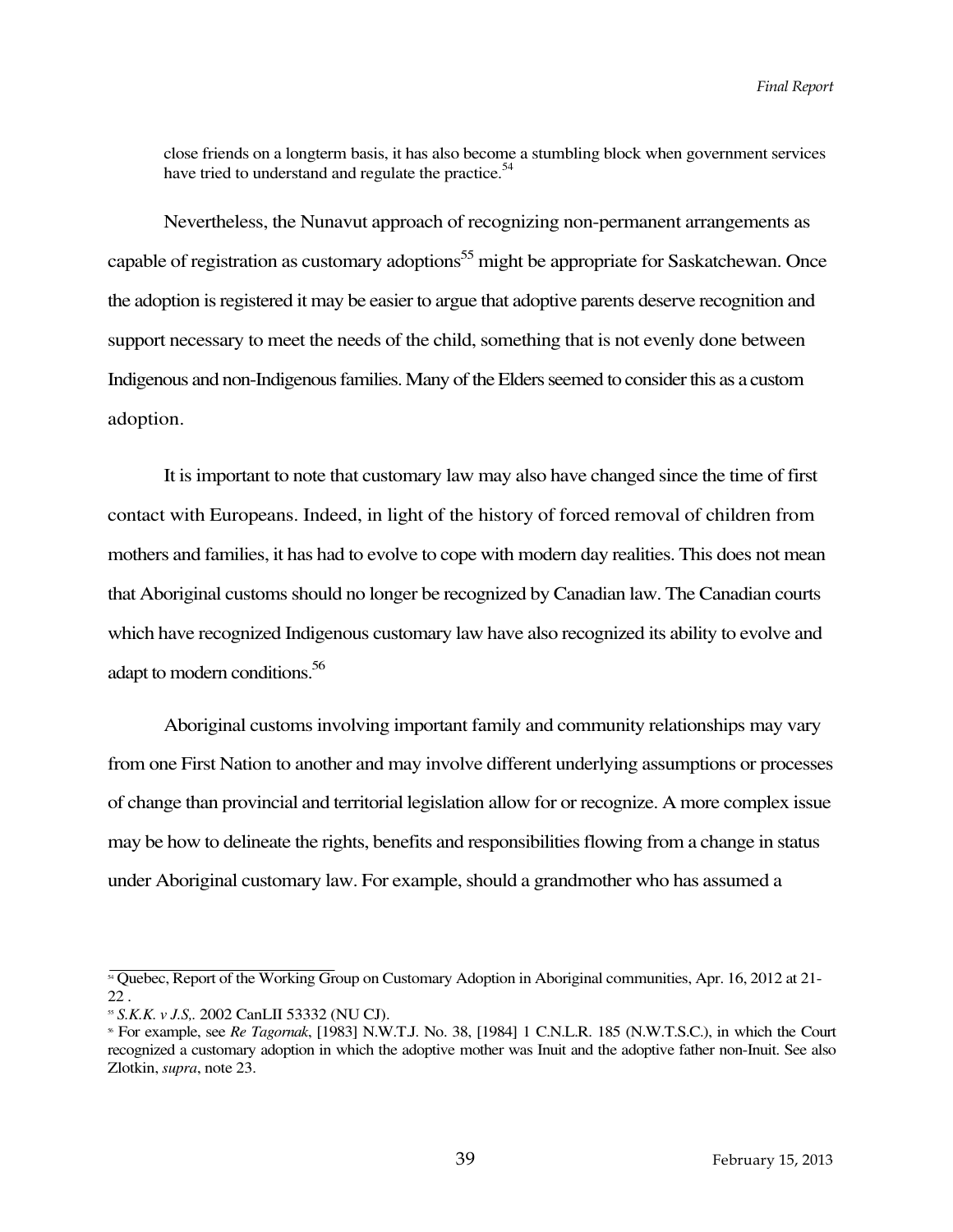caregiver role be entitled to the same benefits as an adoptive parent under statutory law? The effect of customary adoptions and customary care should be a matter for negotiation between the appropriate First Nation representatives and the Province. With customary adoptions, until there is appropriate statutory recognition of Indigenous law OR Indigenous jurisdiction over this area of law, the simplest, initial response may be to follow the example of British Columbia. Its Court of Appeal decision in *Casimel* ensured that equivalent benefits are available under statutory law and customary law where the circumstances and relationships are roughly comparable;in other words, when non-customary rights, benefits or obligations are at issue.

The goal should be recognition of jurisdiction for First Nations to determine for themselves the placement and safe keeping of the children of their nations. The simplest steps forward to accomplish this would be to start with inclusion every step of the way on every child. This will require an in-depth data keeping system and accountability on the part of the provincial government. It will require more financial resources going to maintain families in community. And finally, it will require us all to refocus a system that is based on process, colonization and institutionalization of children to one based on love, affection and family ties. If selfdetermination and customary law or jurisdiction for First Nations exists anywhere at all, surely it is over its children, the citizens of those nations.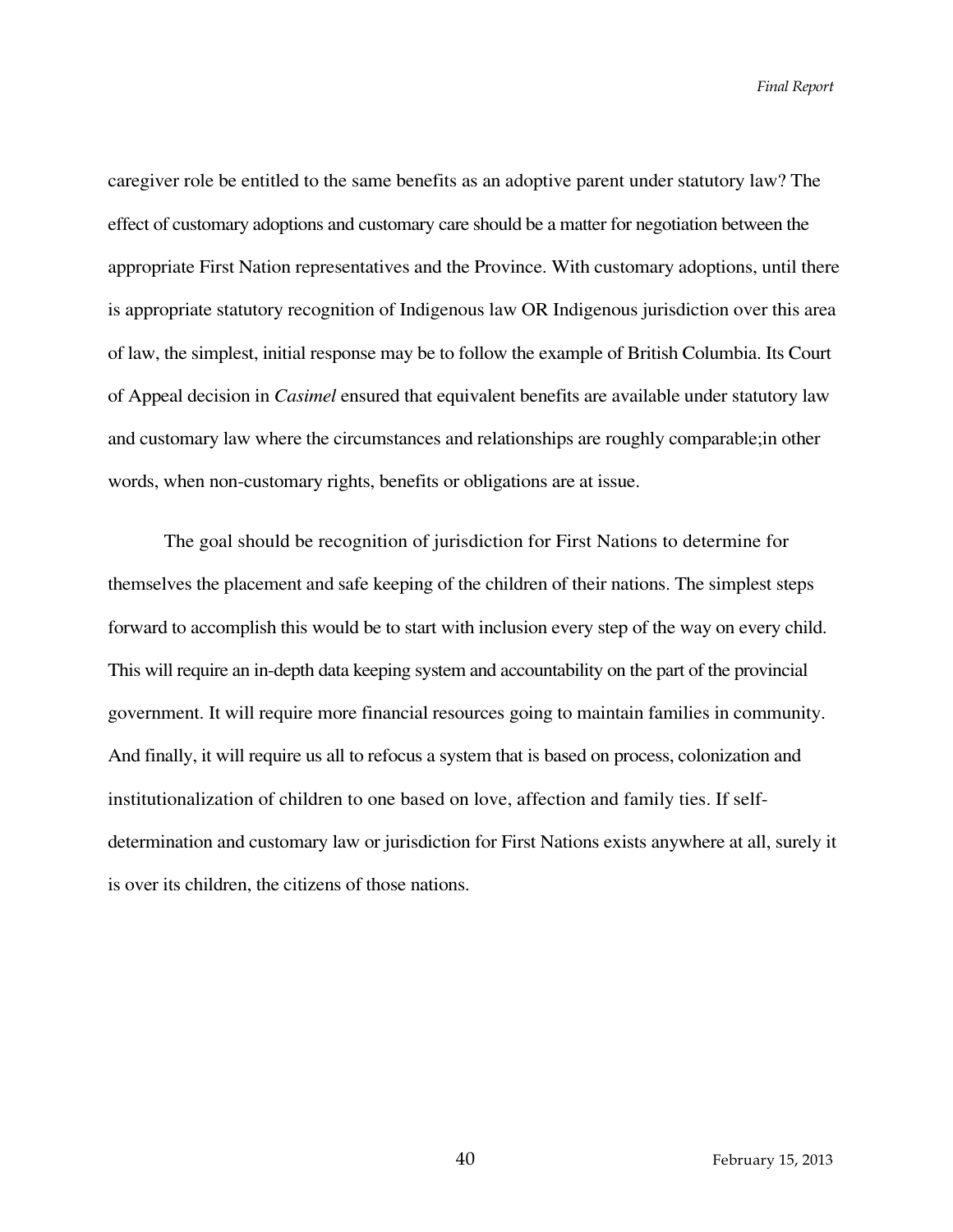# **PART VI RECOMMENDATIONS**

Based on our meetings with Elders and Child Care Agency workers and on our research, we respectfully submit the following recommendations:

#### **1. Customary Adoption and Customary Care Recognition and Registry**

1.1 That *The Adoption Act, 1998,* SS 1998, c A-5.2 be amended to recognize First Nation customary adoptions and customary care arrangements through the creation of a registry system similar to that of the Northwest Territories and Nunavut. We note that *The Adoption Act, 1998* currently recognizes a "simple adoption order," which is defined in section 2 of that Act to mean:

". . . an order of adoption granted in a jurisdiction other than Saskatchewan that does not necessarily for all purposes:

(a) terminate all the rights and responsibilities that exist at law between a child and the child's birth parents; or

(b) make an adopted child the child of the adopting parents as if born to them.

However, by section 28(1), First Nation customary adoptions and customary care arrangements would not be recognized in Saskatchewan as "simple adoptions", as section 28 orders are limited to adoptions "in a jurisdiction outside Canada".

We also note that customary adoptions are recognized by Canadian common law and that the right to utilize them is protected under section 35(1) of the *Constitution Act, 1982*. However an application for a court order to recognize a customary adoption in Saskatchewan

would be very expensive and time-consuming, and would be beyond the means of most First

Nation families.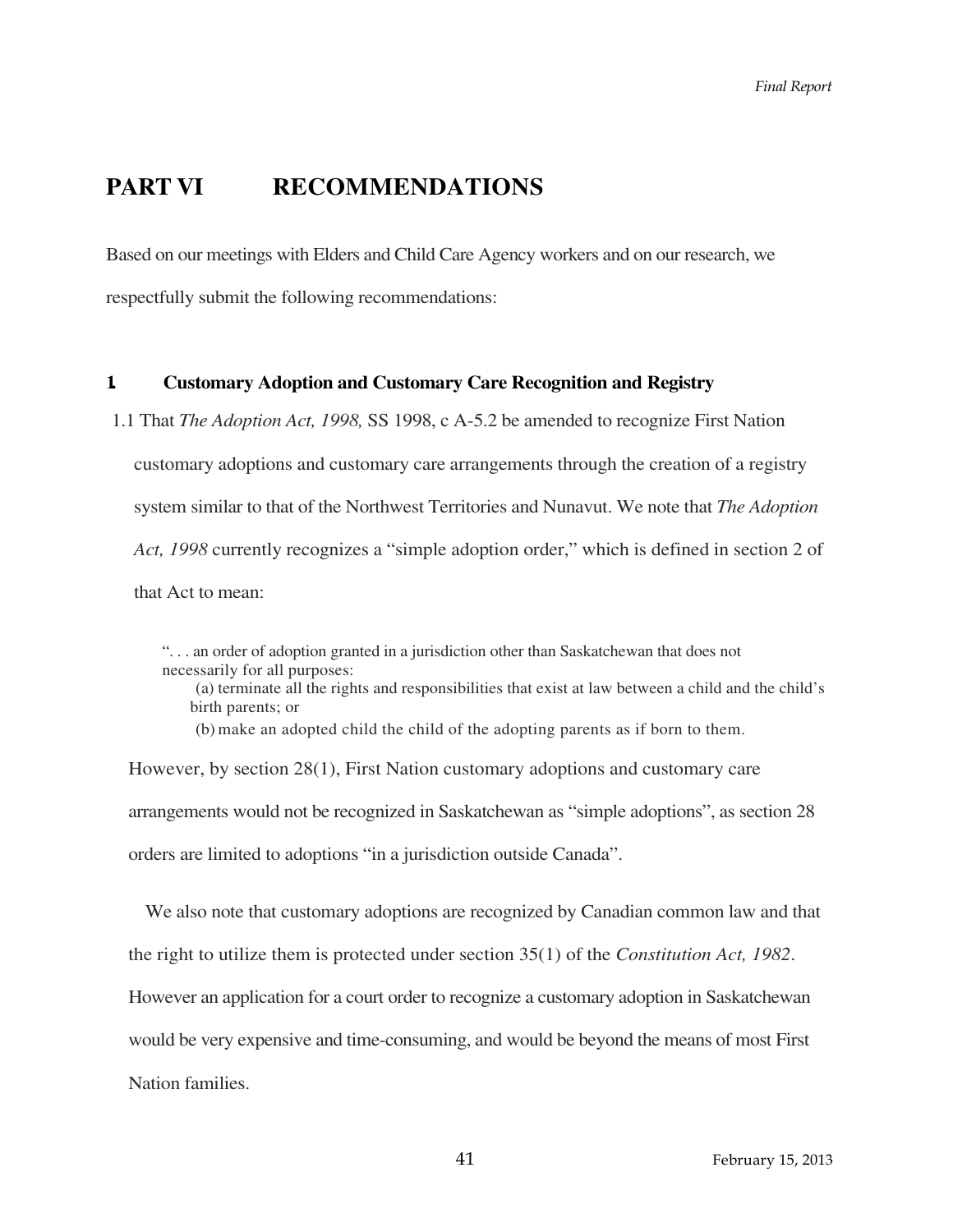- 1.2 That the Province of Saskatchewan meet with appropriate First Nations representatives to work out the legal, administrative and financial details of such recognition, including the effects of the recognition of customary adoptions and customary care arrangements. Further, First Nation representatives should have a role in the drafting of the legislative changes and accompanying regulations.
- 1.3 That the legislative amendments provide that it is up to each First Nation to determine whether a customary adoption or customary care arrangement according to that community's traditional law has occurred, and that each First Nation may provide a mechanism to report customary adoptions or customary care arrangements to the appropriate official.

#### **2.Recognition of First Nation Jurisdiction: Federal**

- 2.1 That there be enacted a federal st atute recognizing First Nation jurisdiction over family and child welfare, including adoption. This statute should recognize First Nation jurisdiction over all members of that First Nation, whether residing on or off that First Nation's territory.
- 2.2That the Government of Canada meet with appropriate First Nations representatives to work out the legal, administrative and financial details of such recognition. Further, that First Nation representatives have a role in the drafting of this new legislation.
- 2.3That First Nations be allowed to decline jurisdiction over family and child welfare if they so choose.
- 2.4 That sufficient financial resources be allocated by the federal and provincial governments to support First Nation jurisdiction over family and child welfare matters, including adoption.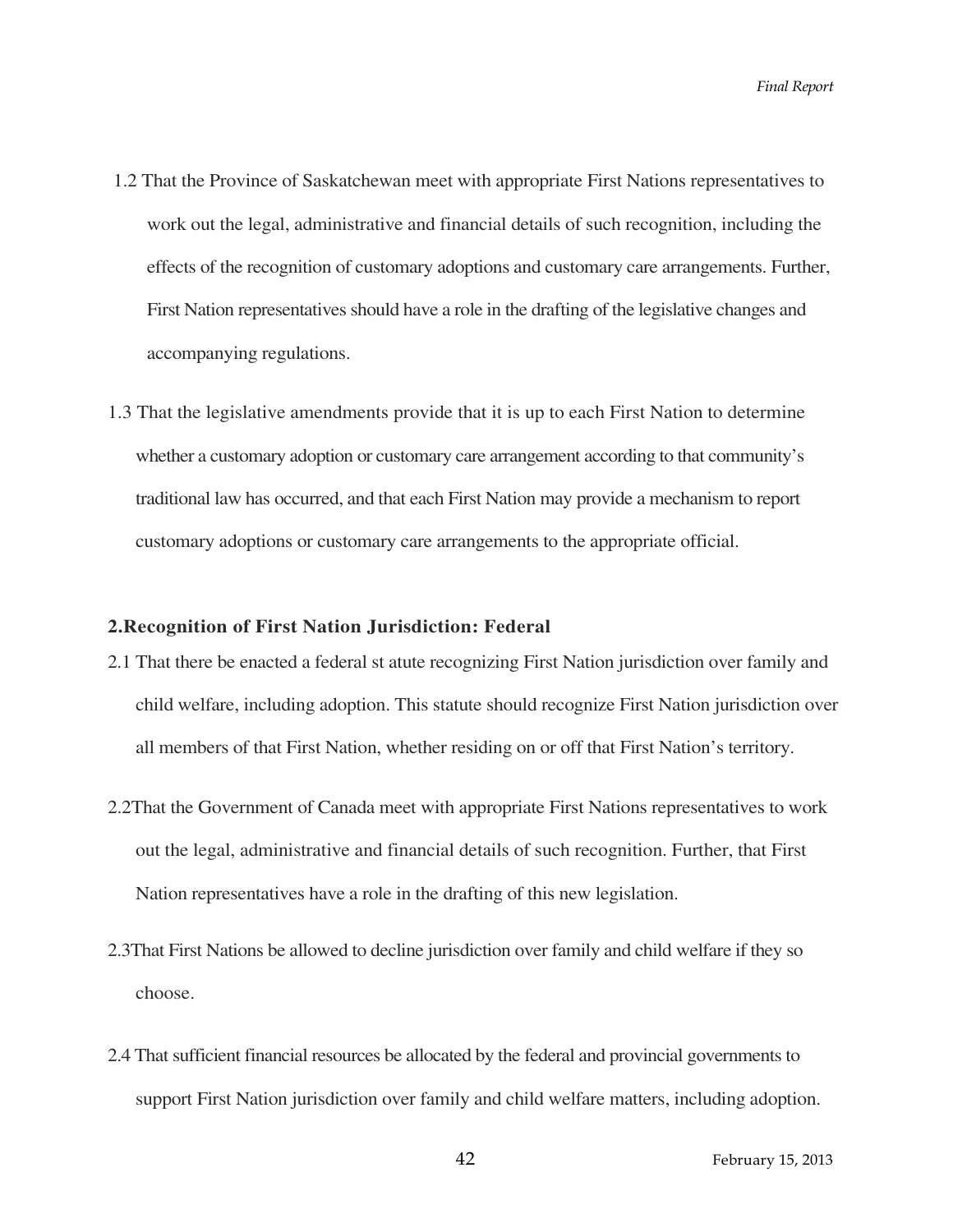### **3. Recognition of First Nation Jurisdiction: Provincial**

- 3.1That Saskatchewan amend the *Child and Family Services Act* to explicitly allow First Nations Child Welfare Agencies to apply the laws of First Nation communities, if the community so wishes. This amendment should recognize that First Nation laws would apply to all members of that First Nation, whether residing on or off that First Nation's territory.
- 3.2That the Government of Saskatchewan meet with appropriate First Nations representatives to work out the legal, administrative and financial details of the proposed amendment. Further, First Nation representatives should have a role in the drafting of the legislative changes.
- 3.3 That First Nations be allowed to have provincial law apply to family and child welfare matters if they so choose.
- 3.4 That sufficient financial resources be allocated by the provincial and federal governments to First Nations Child Welfare Agencies to enable them to support the changeover to applying laws of First Nation communities.
- 3.5 That each First Nation community be provided with financial assistance to develop mechanisms to determine theirown laws.

#### **4.Amendments to the current Child and Family Services Act**

4.1 Community right to notification to be made mandatory.

The Act should be amended to require that, when First Nation children are taken into care, extended family members and community representatives must be notified in a timely manner. In addition, extended family members and community representatives must be notified of all hearings in a timely manner.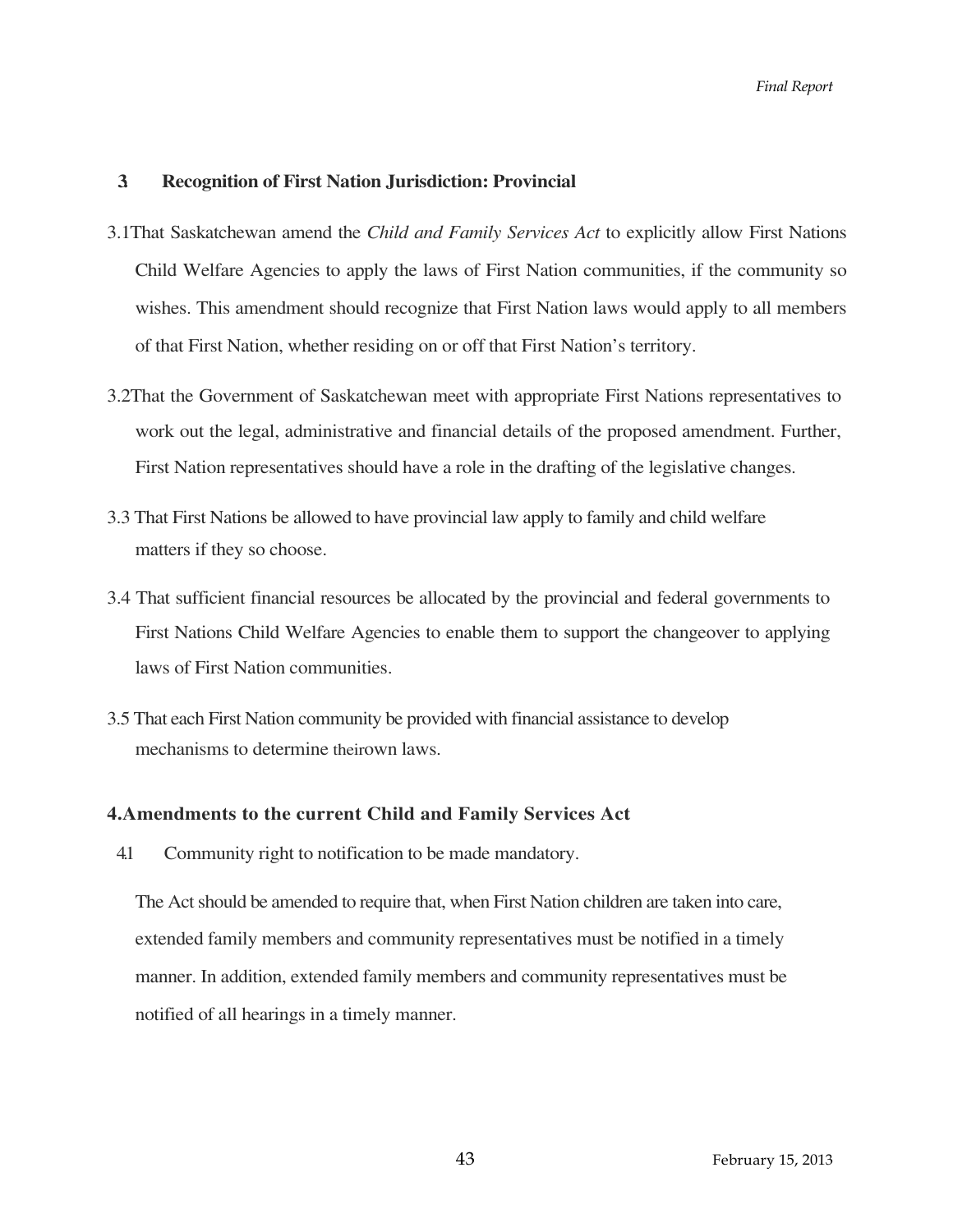4.2 Customary adoption as part of care plan for child in care of province.

The Act should be amended to require that, when First Nation children are taken into care, that customary adoption and customary care arrangements be given priority when developing a plan for taking care of such children.

#### **5. Amendments to The Adoption Act, 1998.**

5.1 Access for extended family members for children in care, even if placed for statutory adoption.

The Act should be amended to require that extended family members have the right to access children in care who have been placed for statutory adoption.

### **6. Further Research**

- 6.1 Our project was carried out during a short four-month time frame, and it was clear after interviewing Elders that much more research needs to be done with each community and their Elders to find their traditional laws. Further research should be undertaken with each First Nation community in Saskatchewan, which would follow their protocol and gather their law and practices, so that their customary law is available to both community members and Agency workers.
- 6.2 That the Saskatchewan First Nations Family and Community Institute undertake a further research project to examine the treatment of customary family law in other countries and in international law.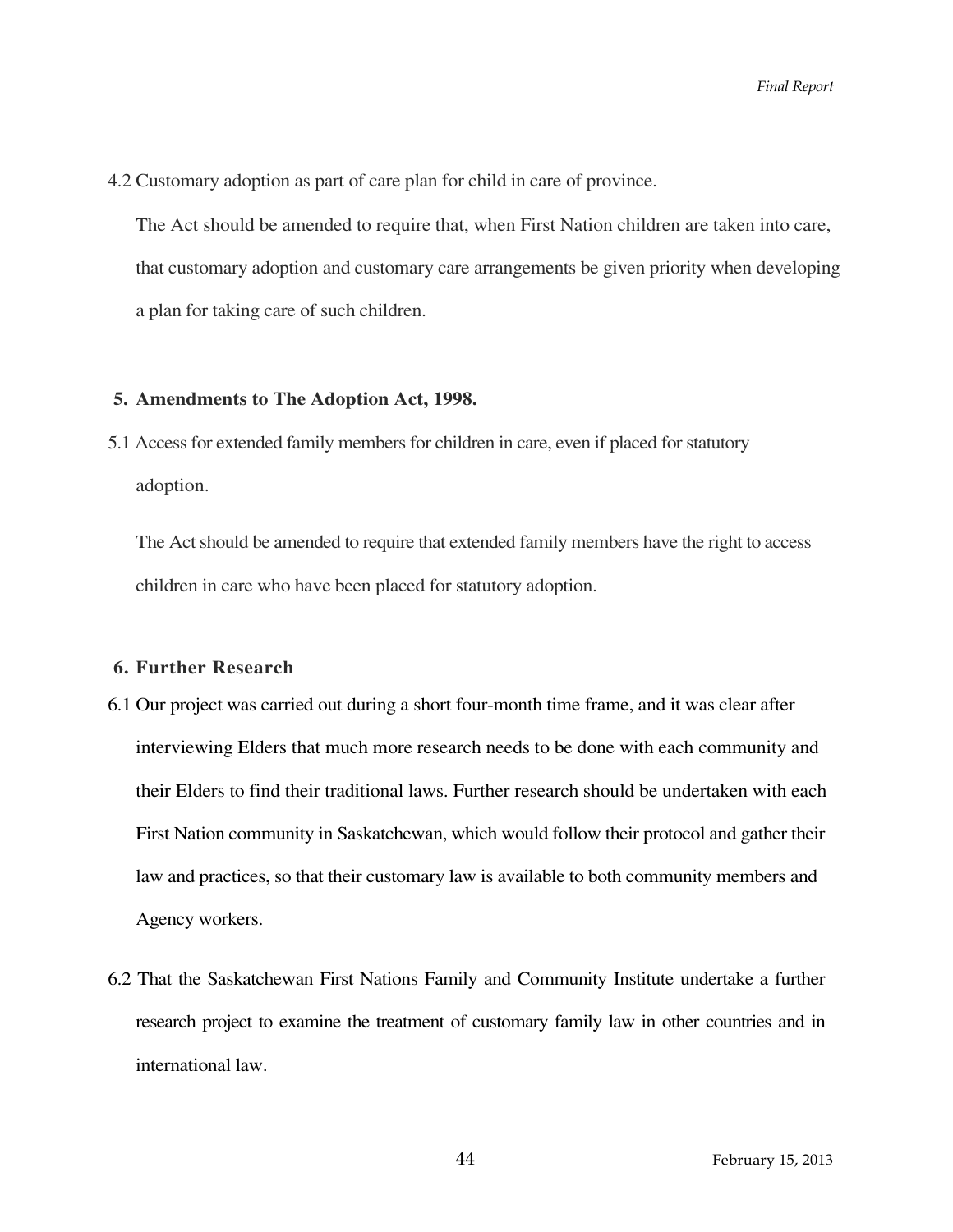# **Chart 1**

# **COMPARISON OF STATUTORY MODELS IN CANADA FOR THE RECOGNITION OF ABORIGINAL CUSTOMARY ADOPTION**

In Canada, two basic models have been used for statutory recognition of Aboriginal customary adoption. The Northwest Territories and Nunavut utilize a registry system under which local officials in each community are authorized to certify that a customary adoption has taken place. In contrast, British Columbia and Yukon require an application to a court for an order recognizing that a customary adoption has taken place. This chart compares the two models with regard to important characteristics or benefits.

| <b>Characteristic or Benefit</b>                                                             | <b>NWT and Nunavut</b> | $B.C.$ &<br>Yukon |
|----------------------------------------------------------------------------------------------|------------------------|-------------------|
| Recognition of Aboriginal customary law                                                      |                        |                   |
| 2. Administrative model (registry system)                                                    |                        |                   |
| 3. Judicial model                                                                            |                        |                   |
| Ease of access/use                                                                           |                        |                   |
| 5. Reliance on community-based official to certify<br>customary adoption                     |                        |                   |
| 6. Customary law used to determine<br>the consequences of customary                          |                        |                   |
| 7. Legislation is open to recognition of non-<br>permanent placements as customary adoptions |                        |                   |
| 8. Cost efficient                                                                            |                        |                   |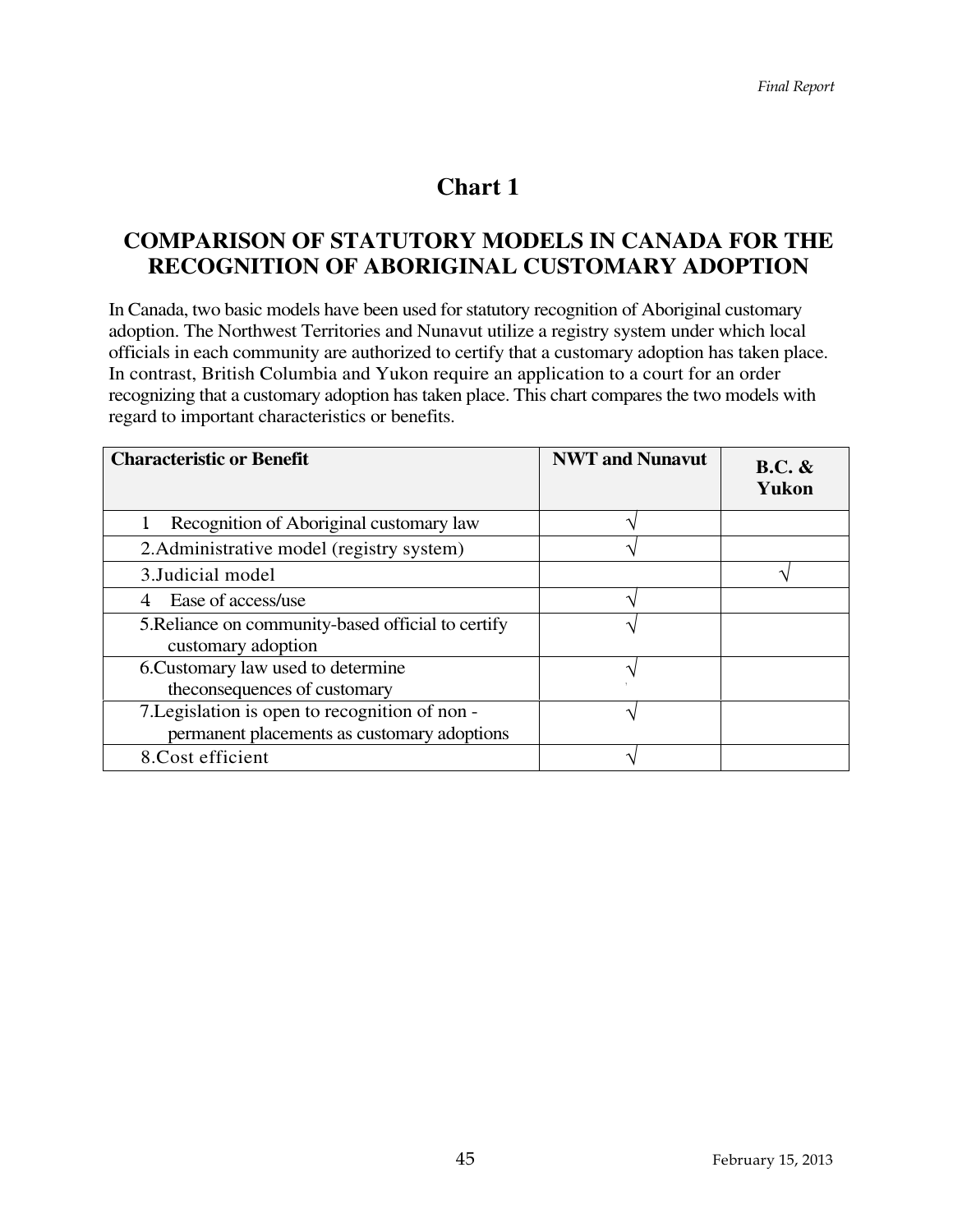# **Appendix A**

# **TERMINOLOGY**

For the purposes of this report, we have chosen to use the following terminology.

- **First Nation/First Nations** refers to the original inhabitants of what is now known as Canada, other than the **Inuit.** The terms also exclude **Métis** people.
- **Indigenous** Ð refers to all of the original inhabitants of Canada.
- **Aboriginal** Ð used when referring to "Aboriginal rights," "Aboriginal customary law," or the Aboriginal or Treaty rights now protected by section 35 of the *Constitution Act, 1982.*  However, it should be noted that "Aboriginal rights" and "Aboriginal title" are not terms used by First Nations in Canada but are constructs of English and Canadian law.
- **Canadian law** Ð refers to the general system of statutes, common law and constitutional law which applies in Canada.
- **Customary Law** Ð refers to the system of laws, rules, pr otocols and social relations unique to each indigenous community. Such systems could also be described as "traditional law" or "indigenous law".
- **Common Law** Ð law based on past judicial decisions rather than law set out in statutes. The common law governs matters not covered by statutes. It also provides guidance on the interpretation of statutes. It is also known as "judge-made law".
- **Statute Law** –law set out in statutes or Acts (legislation) passed by Parliament or a provincial legislature. The general rule is that statute law prevails over common law, but common law (case decisions) may be relied upon in interpreting the meaning of a statute.
- **Constitutional Law** Ð the supreme law of the land. All federal, provincial and territorial legislation must be consistent with the Canadian Constitution, which includes section 35 of the *Constitution Act, 1982.*
- **Adoption** Ð in Canadian law, a statutory "adoption" involves a permanent change in relationship between the child, birth parent(s) and adoptive parent(s).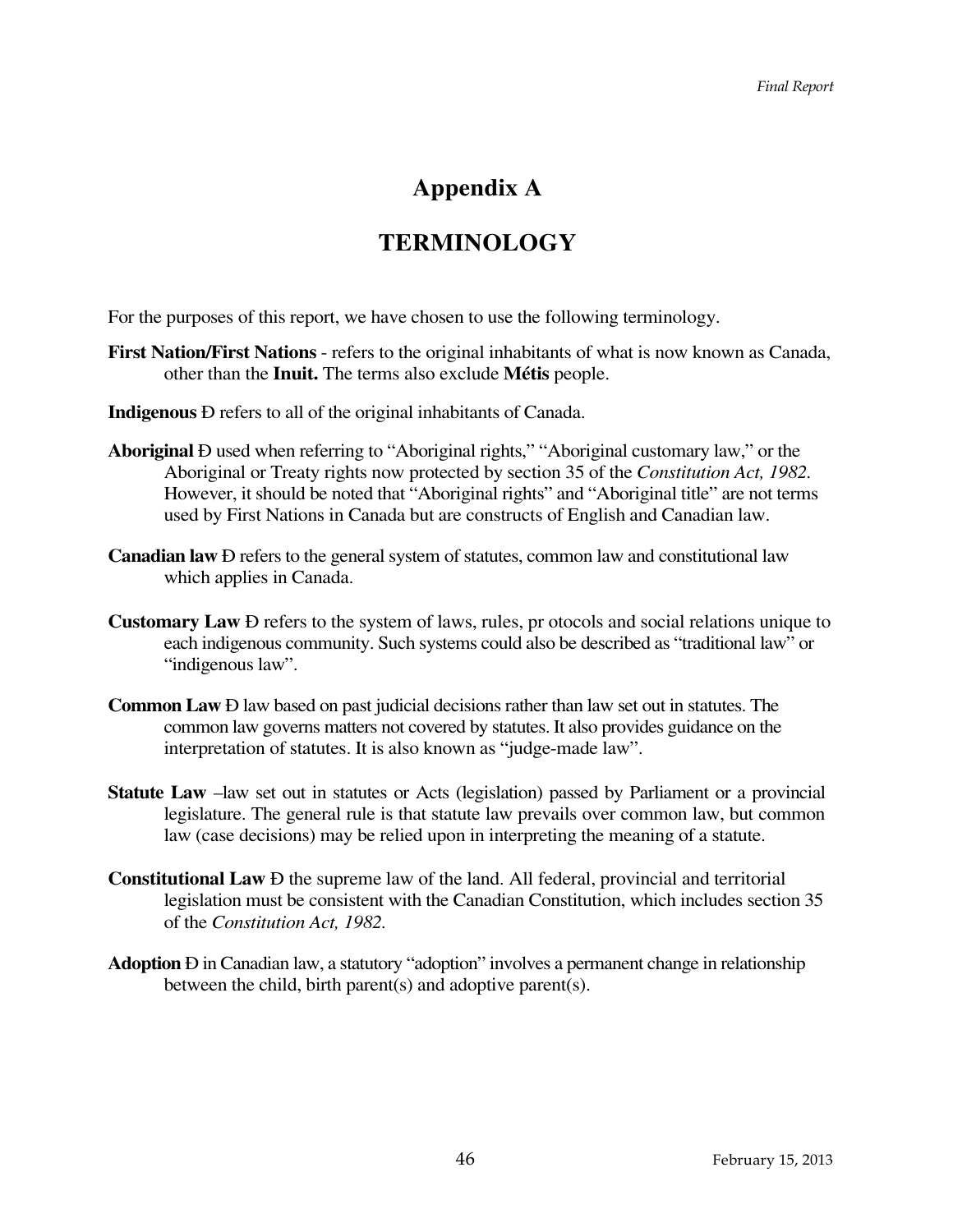# **Appendix B**

# **SUMMARY OF LEGISLATIVE PROVISIONS ADDRESSING CUSTOMARY ADOPTION AND CHILD CARE IN CANADA**

In Canada there are few places where a province or a Territory has legislation that reflects the reality that there are First Nations customary laws regarding child care and child rearing. This section will list some of the places that have such legislation and provide examples of what the legislation does. It also notes that Quebec is in the midst of examining the process to recognize traditional laws or customary adoption but has not completed that process as of the writing of this Report.

#### **British Columbia**

*Adoption Act*, RSBC 1996, C 5

In particular see sections 7 and 46:

#### **Discussion with aboriginal communities**

**7** (1) Before placing an aboriginal child for adoption, a director or an adoption agency must make reasonable efforts to discuss the child's placement with the following:

(a) if the child is registered or entitled to be registered as a member of an Indian band, with a designated representative of the band;

(a.1) if the child is a Nisga'a child, with a designated representative of the Nisga'a Lisims Government;

(a.2) if the child is a treaty first nation child, with a designated representative of the treaty first nation;

(b) if the child

is neither a Nisga'a child nor a treaty first nation child and is neither registered nor entitled to be registered as a member of an Indian band, with a designated representative of an aboriginal community that has been identified by

(i)the child, if 12 years of age or over, or

(ii) a birth parent of the child, if the child is under 12 years of age.

(2) Subsection (1) does not apply

(a) if the child is 12 years of age or over and objects to the discussion taking place, or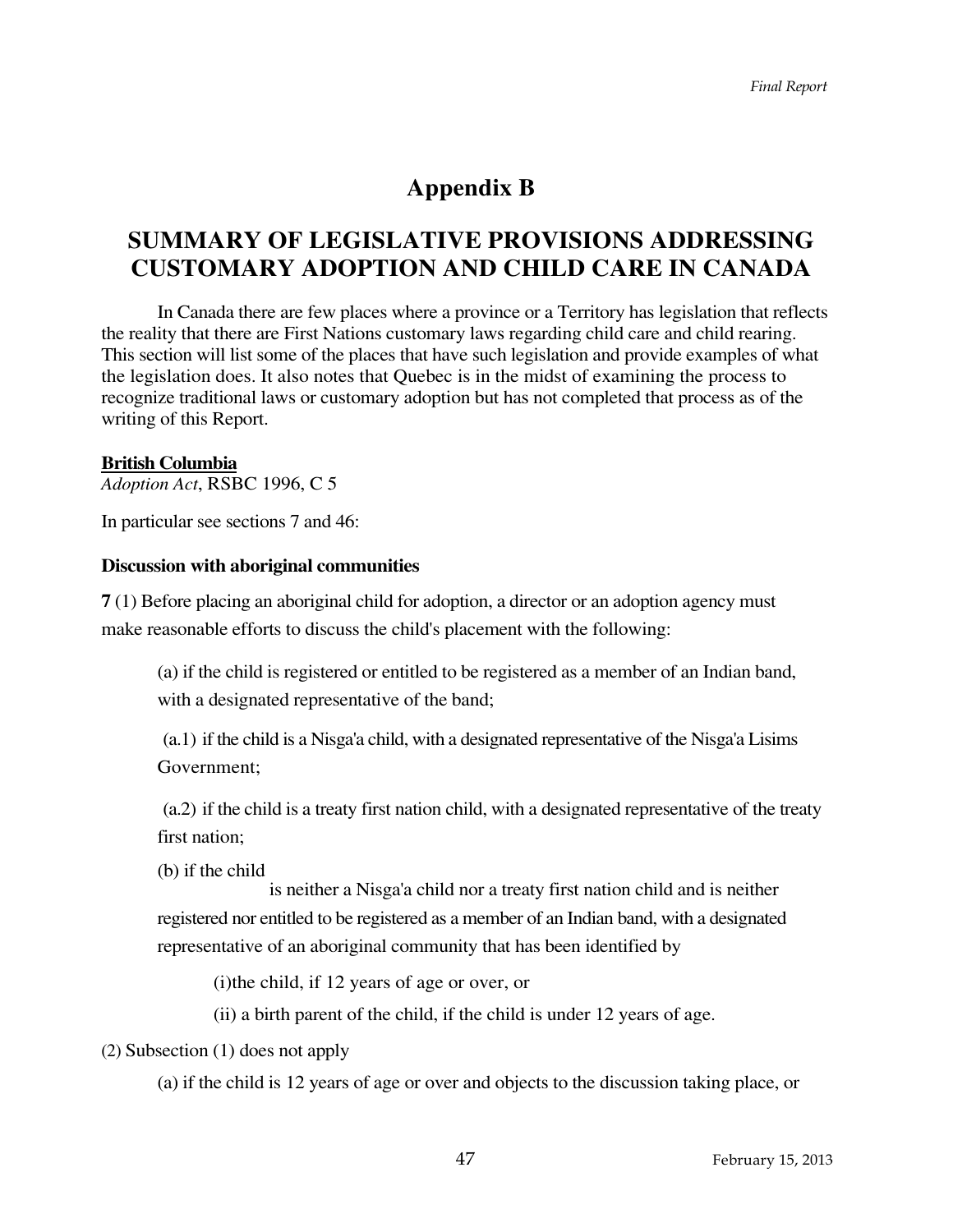(b) if the birth parent or other guardian of the child who requested that the child be placed

for adoption objects to the discussion taking place.

(3) An adoption agency must make reasonable efforts to obtain information about the cultural identity of a treaty first nation child before placing the treaty first nation child for adoption if the final agreement of the treaty first nation requires these efforts to be made.

#### **Custom Adoptions**

**46** (1) On application, the court may recognize that an adoption of a person effected by the

custom of an Indian band or aboriginal community has the effect of an adoption under this Act.

(2) Subsection (1) does not affect any aboriginal rights a person has.

# **Yukon**

*Child and Family Services Act* SY 2008, c 1

In particular see section 134:

Custom adoption

134 (1) On application, the court may declare that there has been an adoption of a person in accordance with the customs of a First Nation.

(2) The court may declare that as a result of the adoptive parents; and

(a) the person adopted is the child of the adoptive parents; and

(b) the adoptive parents are the parents of the person adopted.

(3) the court may make further declarations as to rights and responsibilities as a result of custom adoptions, including the rights and responsibilities of the birth parents, adoptive parents or the person adopted.

# **North West Territories**

*Aboriginal Custom Adoption Recognition Act* S.N.W.T. 1994, C. 26 *Aboriginal Custom Adoption Recognition Regulations* 

See Preamble: Whereas aboriginal customary law in the Territories includes laws respecting adoptions;

And desiring without changing aboriginal customary law respecting adoptions, to set out a simple procedure by which a customary adoption may be respected and recognized and a certificate recognizing the adoption will be issued having the effect of an order or act of competent jurisdiction in the Territories so that birth registration can be appropriately altered in the Territories and other jurisdictions in Canada.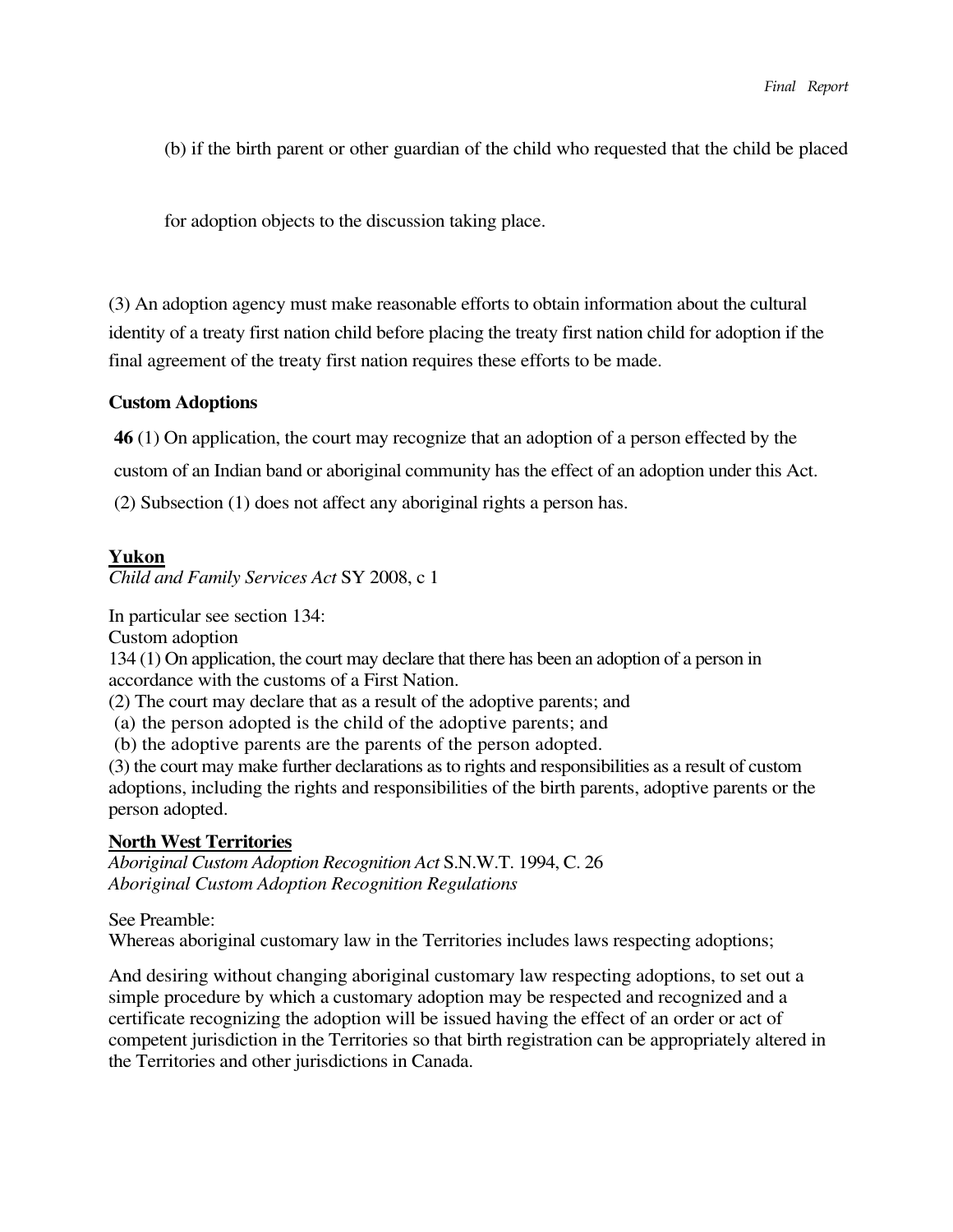2 (1) A person who has adopted a child in accordance with aboriginal customary law may apply to a custom adoption commissioner for a certificate recognizing the adoption.

# **Alberta**

In Alberta several documents refer to the Policy Directive for First Nations Adoptions from 1997 that assisted in the creation of the Yellowhead Tribal Services Agency that has worked for the past decade to implement First Nations culture and custom back into adoption.

# **Saskatchewan**

In Saskatchewan, there is no legislation regarding the recognition or inclusion of customary adoptions under  $\theta_{c1}$  *Act*  $\theta_{c1}$  *Act Act Act*<sup>57</sup> . However, section of the *Saskatchewan Child and Family Services* in , a Band may enter into an agreement with the Province delegating authority over children to a First Nation Child and Family Service Agency. This was also influenced by the Federation of

58 Saskatchewan Indian Nations *Indian Child Welfare Support Act*and as a result of t his relationship the First Nations Child and Family Institute was created. The Saskatchewan legislation also has a limited component which includes First Nations governments as persons who are of sufficient interest and therefore may be notified of hearings regarding children:

# Persons having sufficient interest

23(1) Subject to subsection (2), where an application for a protection hearing has been made, the court may, on an oral or written request, by an order designate as a person having a sufficient interest in a child:

(a)a person who, in the opinion of the court, is a members of the extended family;

- (b) where the child is a Status Indian:
	- (i)whose name is included in a Band list; or

(ii) who is entitled to have his or her name included in a Band list; the chief of the band in question or the chief's designate: or

- (c) any other person who is not a parent of the child but how, in the opinion of the court, has a close connection with the child.
- $\Omega$  Where a request pursuant to subsection (1) is made, the court:

(a) may direct the person making the request to notify each parent and the department of the request within any time and in manner that the court considers appropriate; and

(b) shall consider the views, if any, of each parent and the department before making an order pursuant to subsection (1).

<sup>57</sup> *Child and Family Services Act*, SS, 1889-90, c-7.2.

<sup>58</sup>This Act is referred to in a few places on the internet but the authors were unable to locate it.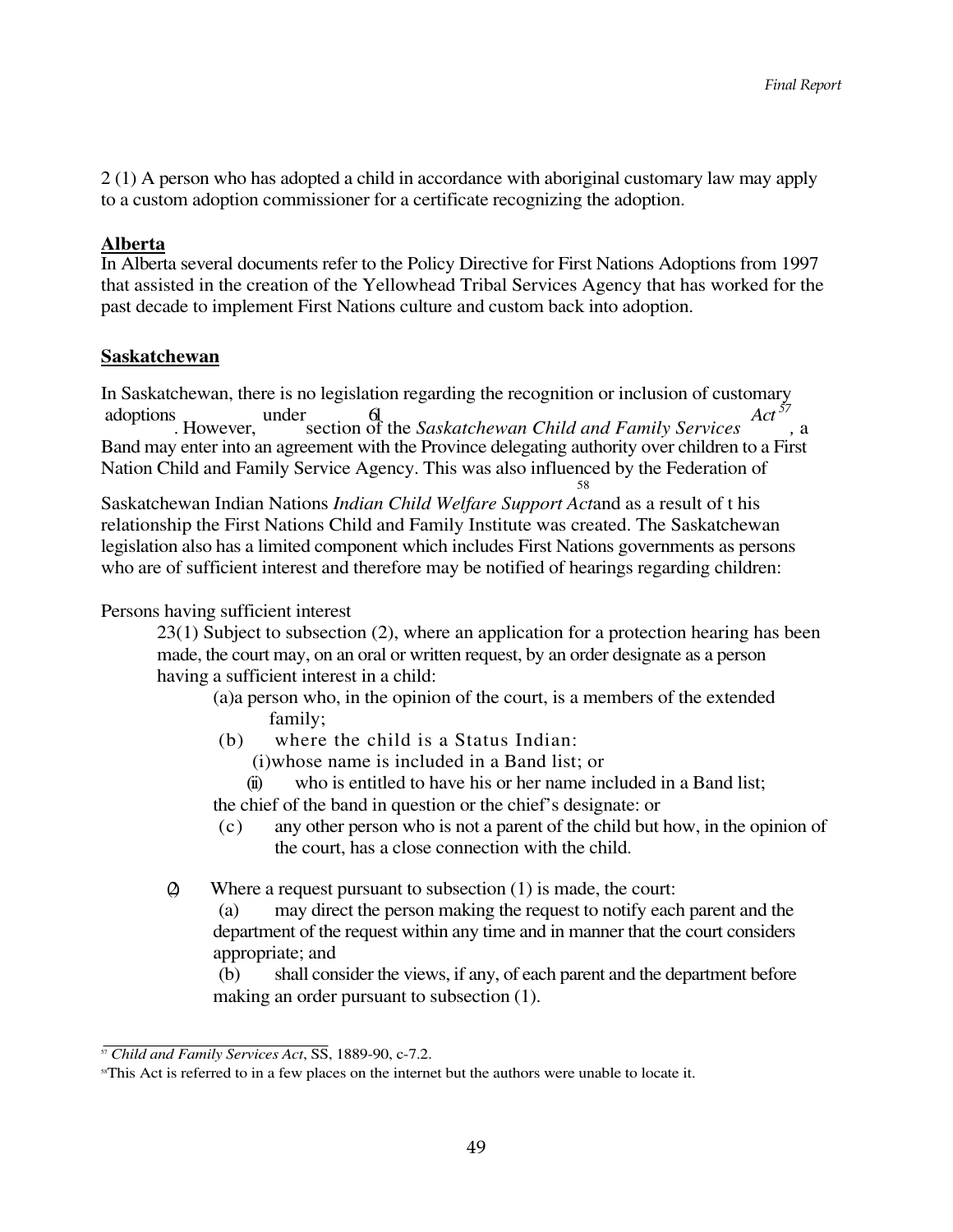(3) Where the court makes an order pursuant to subsection (1), the court shall give directions respecting the service of notices on the person designated as a person having a sufficient interest in a child.

(4)A person designated pursuant to subsection (1) as a person having sufficient interest in a child is a party to a protection hearing respecting that child.

The concern with this notice provision is that the court must be requested to designate a person of sufficient interest and so such designation will not be automatically done, thus depriving family and community of having input and possibly reclaiming children who may otherwise be removed from the community.

The Saskatchewan First Nations Prevention Model is the current experiment that is being negotiated. It is to be designed with Aboriginal Affairs and Northern Development and First Nations to ensure a holistic, cultural model of child services for Saskatchewan First Nations. This model will be designed to set up a resources

system that is sensitive to the early signs of children's needs to prevent the full weight of the child welfare system from having to intervene during crises.

# **Ontario**

The Ontario *Child and Family Services Act* has a few provisions that make reference to Aboriginal and First Nations people.<sup>59</sup>

Section 1(2)

5. To recognize that Indian and native people should be entitled to provide, wherever possible, their own child and family services, and that all services to Indian and native children and families should be provided in a manner that recognizes their culture, heritage and traditions and the concept of the extended family. 1999, c. 2, s. 1; 2006, c. 5, s. 1

Section 20.2

# **Where child is Indian or native person**

(2) If the issue referred to in subsection (1) relates to a child who is an Indian or native person, the society shall consult with the child's band or native community to determine whether an alternative dispute resolution process established by that band or native community or another prescribed process will assist in resolving the issue. 2006, c. 5, s.5.

<sup>59</sup> Child and Family Services Act R.S.O. 1990, c. C.11.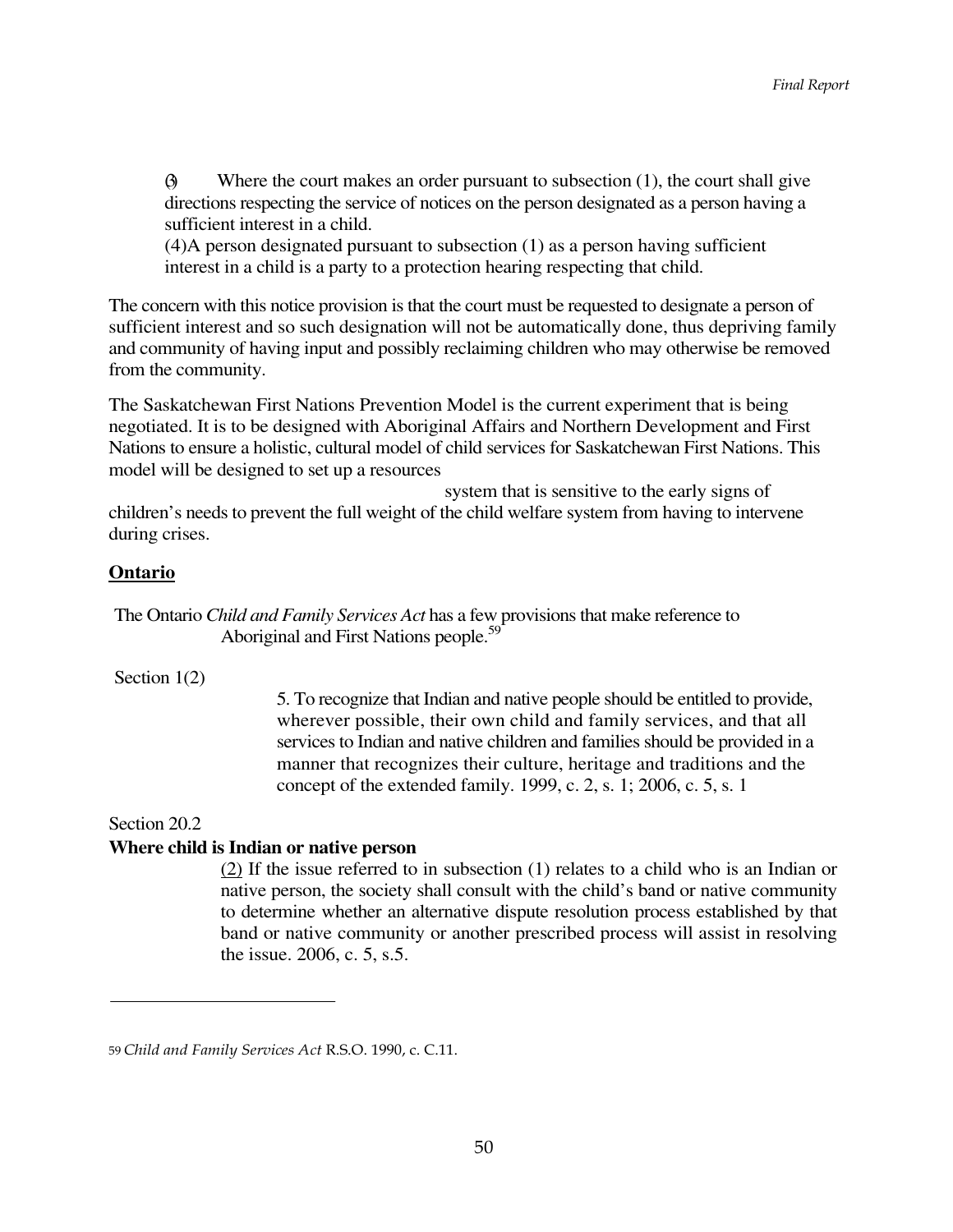#### **Notice to band, native community**

(4) If a society makes or receives a proposal that a prescribed method of alternative dispute resolution be undertaken under subsection (3) in a matter involving a child who is an Indian or native person, the society shall give the child's band or native community notice of the proposal. 2006, c. 5, s. 5.

#### Section 34

# **What committee shall consider**

(10) In conducting a review, an advisory committee shall,

- (a) determine whether the child has a special need;
- (b) consider what programs are available for the child in the residential placement or proposed residential placement, and whether a program available to the child is likely to benefit the child;
- (c) consider whether the residential placement or proposed residential placement is appropriate for the child in the circumstances;
- (d) if it considers that a less restrictive alternative to the placement would be more appropriate for the child in the circumstances, specify that alternative;
- (e) consider the importance of continuity in the child's care and the possible effect on the child of disruption of that continuity; and

(f) where the child is an Indian or native person, consider the importance, in recognition of the uniqueness of Indian and native culture, heritage and traditions, of preserving the child's cultural identity. R.S.O. 1990, c. C.11, s. 34 (10).

#### Section 35

#### **Recommendations**

**35.**(1)An advisory committee that conducts a review shall advise,

- (a) the service provider;
- (b) any representative of the child;
- (c) the child's parent or, where the child is in a society's lawful custody, the society;
- (d) the child, where it is reasonable to expect him or her to understand; and
- (e) where the child is an Indian or native person, a representative chosen by the child's band or native community,

of its recommendations as soon as the review has been completed, and shall advise the child of his or her rights under section 36 if the child is twelve years of age or older. Section36 Review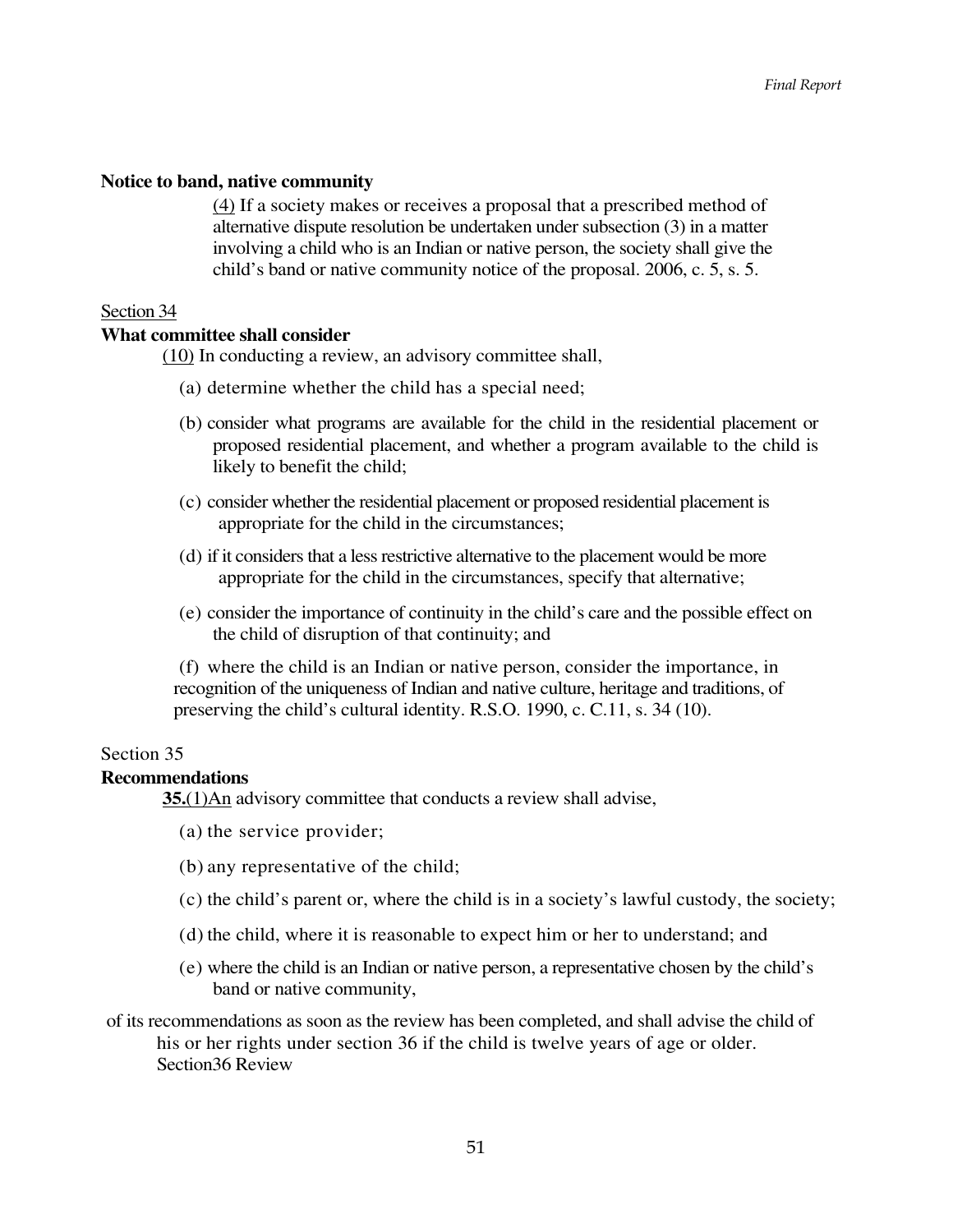# **Parties**

(4)The parties to a hearing under this section are,

- (a) the child;
- (b) the child's parent or, where the child is in a society's lawful custody, the society;
- (c) where the child is an Indian or native person, a representative chosen by the child's band or native community; and
- (d) any other persons that the Board specifies.

# Section 37

# **Where child an Indian or native person**

(4)Where a person is directed in this Part to make an order or determination in the best interests of a child and the child is an Indian or native person , the person shall take into consideration the importance, in recognition of the uniqueness of Indian and native culture, heritage and traditions, of preserving the child's cultural identity. R.S.O. 1990, c. C.11, s. 37(4).

# **Place of safety**

(5) For the purposes of the definition of "place of safety" in subsection (1), a person's home is a place of safety for a child if,

- (a) the person is a relative of the child or a member of the child's extended family or community; and
- (b) a society or, in the case of a child who is an Indian or native person, an Indian or native child and family service authority designated under section 211 of Part X has conducted an assessment of the person's home in accordance with the prescribed procedures and is satisfied that the person is willing and able to provide a safe home environment for the child. 2006, c. 5, s.6(4).

# Section 39

# **Parties**

**39.**(1)The following are parties to a proceeding under this Part:

- 1. The applicant.
- 2. The society having jurisdiction in the matter.
- 3. The child's parent.
- 4. Where the child is an Indian or a native person, a representative chosen by the child's band or native community.

# Section 47

# **Child's name, age, etc.**

(2)As soon as practicable, and in any event before determining whether a child is in need of protection, the court shall determine,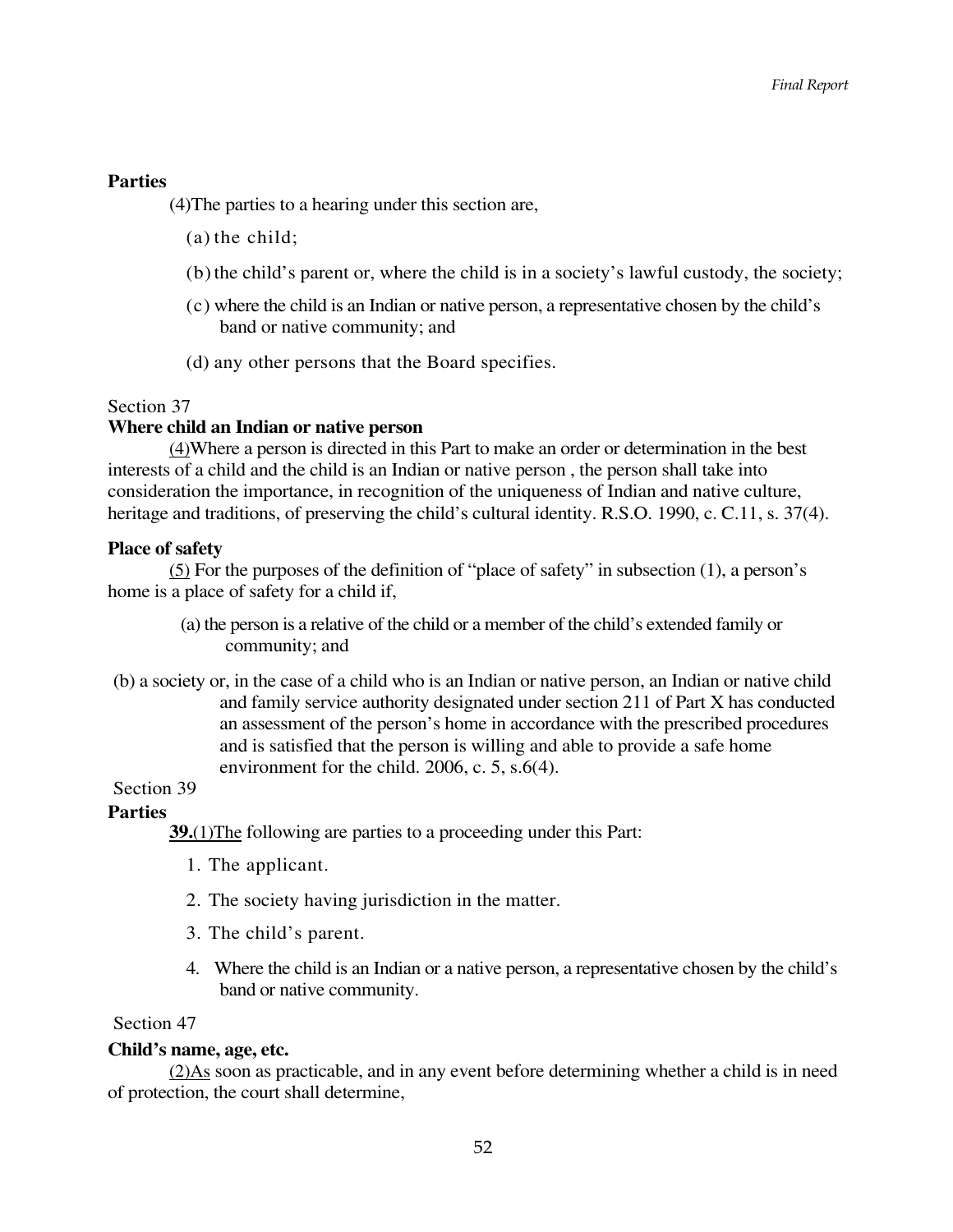- (a) the child's name and age;
- (b) the religious faith, if any, in which the child is being raised;
- (c) whether the child is an Indian or a native person and, if so, the child's band or native community; and
- (d) where the child was brought to a place of safety before the hearing, the location of the place from which the child was removed.

# Section 54

# **Copies of report**

(3) At least seven days before the court considers the report at a hearing, the court or, where the assessment was requested by a party, that party, shall provide a copy of the report to,

- (a) the person assessed, subject to subsections  $(4)$  and  $(5)$ ;
- (b) the child's solicitor or agent of record;
- (c) a parent appearing at the hearing, or the parent's solicitor of record;
- (d) the society caring for or supervising the child;
- (e) a Director, where he or she requests a copy;
- (f) where the child is an Indian or a native person, a representative chosen by the child's band or native community; and
- (g) any other person who, in the opinion of the court, should receive a copy of the report for the purposes of the case. R.S.O. 1990, c. C.11, s.54 (3).

#### Section 57

#### **Idem: where child an Indian or a native person**

(5)Where the child referred to in subsection (4) is an Indian or a native person, unless there is a substantial reason for placing the child elsewhere, the court shall place the child with,

(a) a member of the child's extended family;

(b) a member of the child's band or native community; or

(c) another Indian or native family. R.S.O. 1990, c. C.11, s. 57 (5).

#### Section 58

#### **Access order**

**58.** (1) The court may, in the child's best interests,

(a) when making an order under this Part; or

(b) upon an application under subsection (2),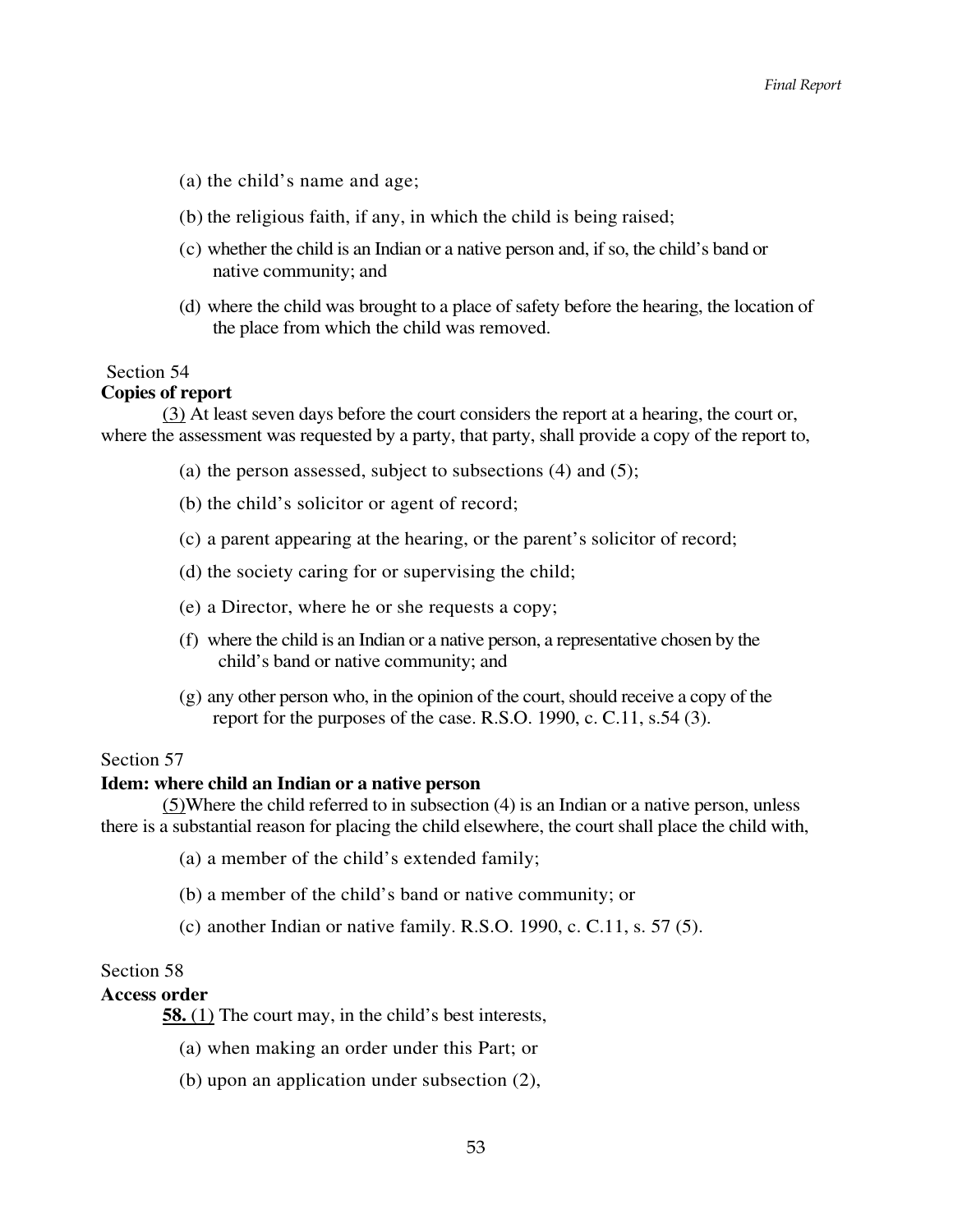make, vary or terminate an order respecting a person's access to the child or the child's access to a person, and may impose such terms and conditions on the order as the court considers appropriate. R.S.O. 1990, c. C.11, s. 58 (1).

#### **Who may apply**

(2) Where a child is in a society's care and custody or supervision,

(a) the child;

- (b) any other person, including, where the child is an Indian or a native person, a representative chosen by the child's band or native community; or
- (c) the society, may apply to the court at any time for an order under

subsection (1). R.S.O. 1990, c. C.11,

# s. 58 (2).

#### **Notice**

(3) An applicant referred to in clause (2) (b) shall give notice of the application to the society. R.S.O. 1990, c. C.11, s. 58 (3).

#### **Idem**

(4) A society making or receiving an application under subsection (2) shall give notice of the application to,

(a) the child, subject to subsections 39 (4) and (5) (notice to child);

(b) the child's parent;

(c) the person caring for the child at the time of the application; and

(d) where the child is an Indian or a native person, a representative chosen by the child's band or native community. R.S.O. 1990, c. C.11, s. 58 (4).

#### Section 61

#### **Placement of wards**

**61.** (1) This section applies where a child is made a society ward under paragraph 2 of subsection 57 (1) or a Crown ward under paragraph 3 of subsection 57 (1) or under subsection 65.2 (1). 2006, c. 5, s.19 (1).

#### **Placement**

(2) The society having care of a child shall choose a residential placement for the child that,

- (a) represents the least restrictive alternative for the child;
- (b) where possible, respects the religious faith, if any, in which the child is being raised;
- (c) where possible, respects the child's linguistic and cultural heritage;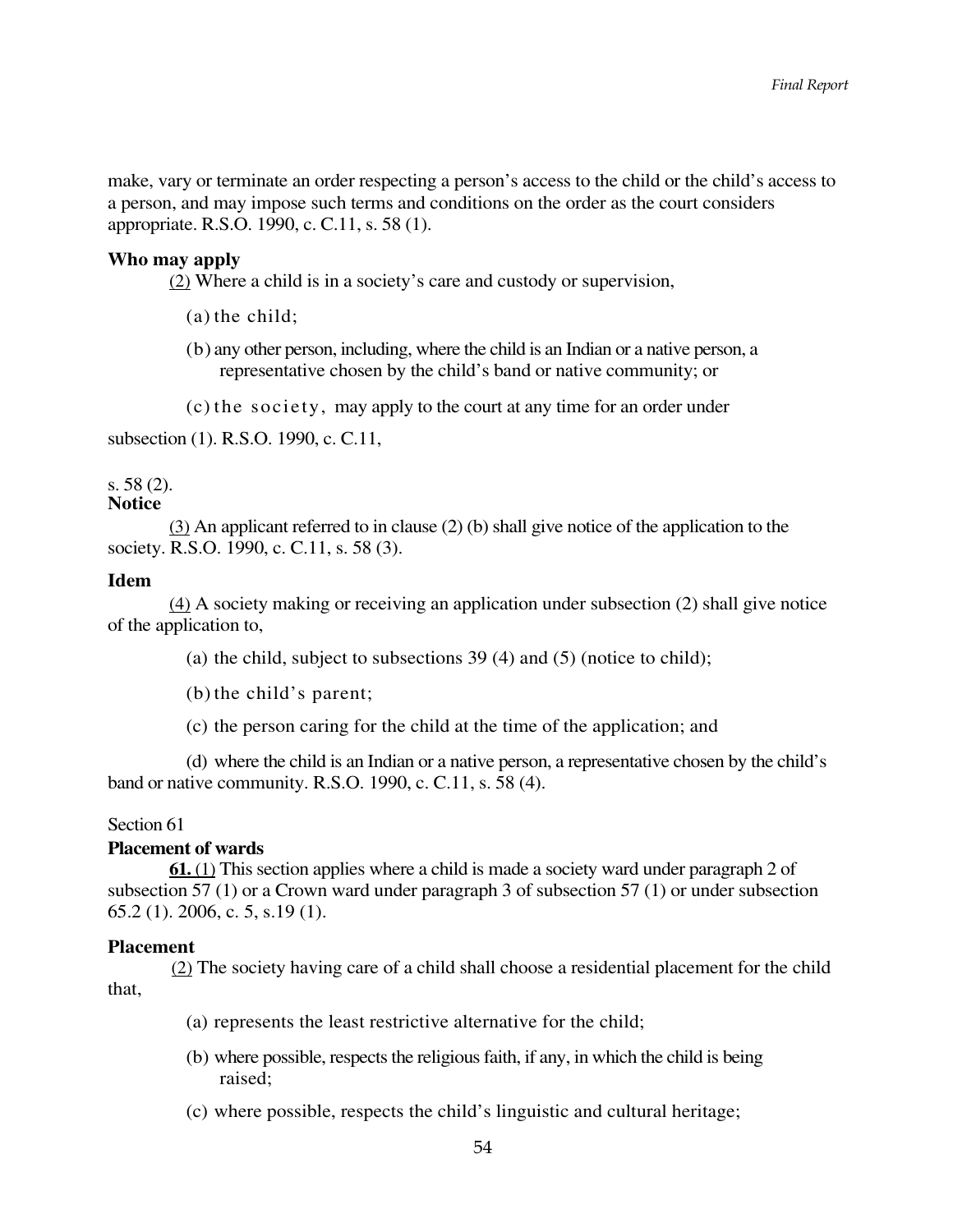(d) where the child is an Indian or a native person, is with a member of the child's extended family, a member of the child's band or native community or another Indian or native family, if possible; and

(e) takes into account the child's wishes, if they can be reasonably ascertained, and the wishes of any parent who is entitled to access to the child. R.S.O. 1990, c. C.11, s.61 (2).

#### **Notice of proposed removal**

(7) If a child is a Crown ward and has lived continuously with a foster parent for two years and a society proposes to remove the child from the foster parent under subsection (6), the society shall,

- (a) give the foster parent at least 10 days notice in writing of the proposed removal and of the foster parent's right to apply for a review under subsection (7.1); and
- (b) if the child is an Indian or native person,
	- (i) give at least 10 days notice in writing of the proposed removal to a representative chosen by the child's band or native community, and

(ii) after the notice is given, consult with representatives chosen by the band or community relating to the plan for the care of the child. 2006, c. 5, s.19 (2).

# **Where child is Indian or native person**

 $(8.1)$  Upon receipt of an application for review of a proposed removal of a child who is an Indian or native person, the Board shall give a representative chosen by the child's band or native community notice of receipt of the application and of the date of the hearing. 2006, c. 5, s. 19 (2). **Parties** 

(8.4) The following persons are parties to a hearing under this section:

- 1. The applicant.
- 2. The society.
- 3. If the child is an Indian or a native person, a representative chosen by the child's band or native community.
- 4. Any person that the Board adds under subsection (8.5). 2006, c. 5, s. 19 (2).

### Section 63

#### **Society's obligation to a Crown ward**

**63.1** Where a child is made a Crown ward, the society shall make all reasonable efforts to assist the child to develop a positive, secure and enduring relationship within a family through one of the following:

- 1. An adoption.
- 2. A custody order under subsection 65.2 (1).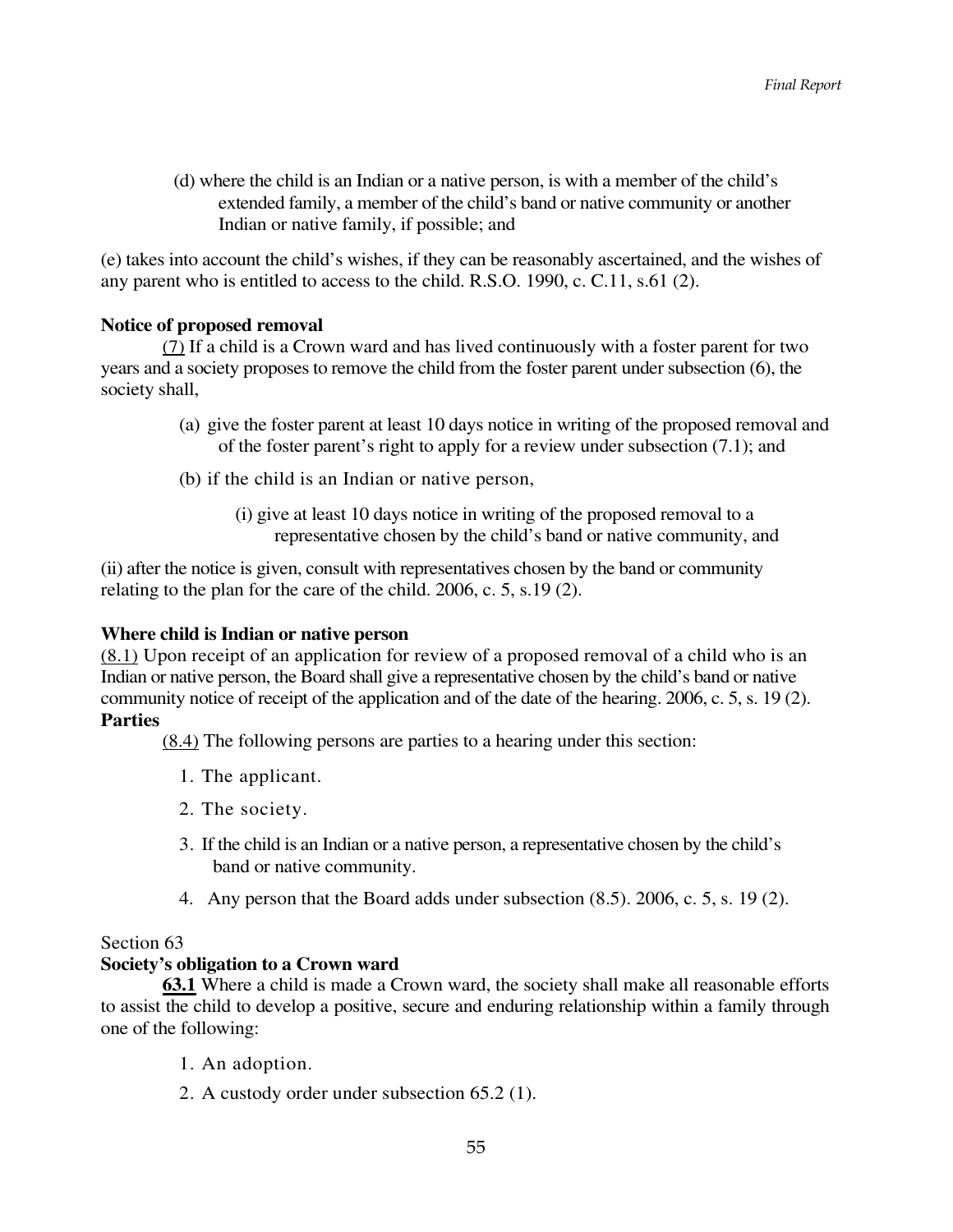3. In the case of a child who is an Indian or native person, a plan for customary care as defined in Part X. 2006, c. 5, s. 21.

#### Section 64 **Others may seek status review**

(4) An application for review of a child's status may be made on notice to the society by,

- (a) the child, if the child is at least 12 years of age;
- (b) a parent of the child;
- (c) the person with whom the child was placed under an order for society supervision; or

(d) a representative chosen by the child's band or native community, if the child is an Indian or native person. 2006, c. 5, s. 22.

#### **Notice**

(5) A society making an application under subsection (2) or receiving notice of an application under subsection (4) shall give notice of the application to,

- (a) the child, except as otherwise provided under subsection 39 (4) or (5);
- (b) the child's parent;
- (c) the person with whom the child was placed under an order for society supervision;
- (d) any foster parent who has cared for the child continuously during the six months immediately before the application; and

(e) a representative chosen by the child's band or native community, if the child is an Indian or native person. 2006, c. 5, s.22.

#### Section 65.1

#### **Notice**

(6) A society making an application under subsection (2) or receiving notice of an application under subsection (4) shall give notice of the application to,

- (a) the child, except as otherwise provided under subsection 39 (4) or (5);
- (b) the child's parent, if the child is under 16 years of age;
- (c) the person with whom the child was placed, if the child is subject to an order for society supervision described in clause 65.2 (1) (a);
- (d) the person to whom custody of the child was granted, if the child is subject to an order for custody described in clause 65.2 (1) (b);
- (e) any foster parent who has cared for the child continuously during the six months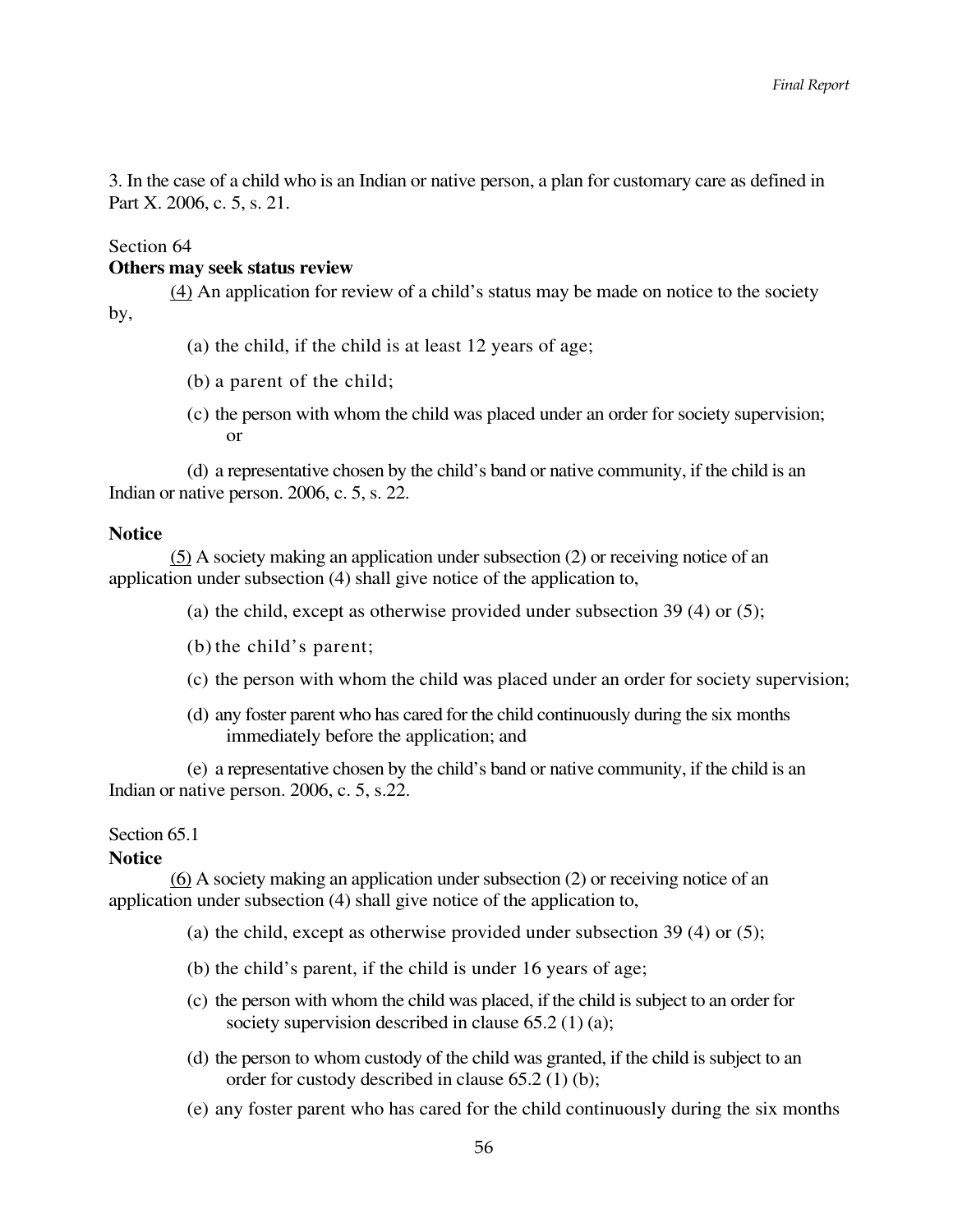immediately before the application; and

(f) a representative chosen by the child's band or native community, if the child is an Indian or native person. 2006, c. 5, s. 24.

# Section 69

#### **Appeal**

**69.** (1) An appeal from a court's order under this Part may be made to the Superior Court of Justice by,

- (a) the child, if the child is entitled to participate in the proceeding under subsection 39 (6) (child's participation);
- (b) any parent of the child;
- (c) the person who had charge of the child immediately before intervention under this Part;
- (d) a Director or local director; or
- (e) where the child is an Indian or a native person, a representative chosen by the child's band or native community. R.S.O. 1990, c. C.11, s. 69(1); 1999, c. 2, s. 35.

# Section 71.1

# **Extended care**

**71.1** (1)A society may provide care and maintenance to a person in accordance with the regulations if,

- (a) a custody order under subsection 65.2 (1) or an order for Crown wardship was made in relation to that person as a child; and
- (b) the order expires under section 71. 2006, c. 5, s. 28.

#### **Same, Indian and native person**

(2) A society or agency may provide care and maintenance in accordance with the regulations to a person who is an Indian or native person who is 18 years of age or more if,

> (a) immediately before the person's 18th birthday, he or she was being cared for under customary care as defined in section 208; and

(b) the person who was caring for the child was receiving a subsidy from the society or agency under section 212. 2006, c. 5, s. 28.

#### Section 80

#### **Extension, variation and termination**

(4) An application for the extension, variation or termination of an order made under subsection (1) may be made by,

- (a) the person who is the subject of the order;
- (b) the child;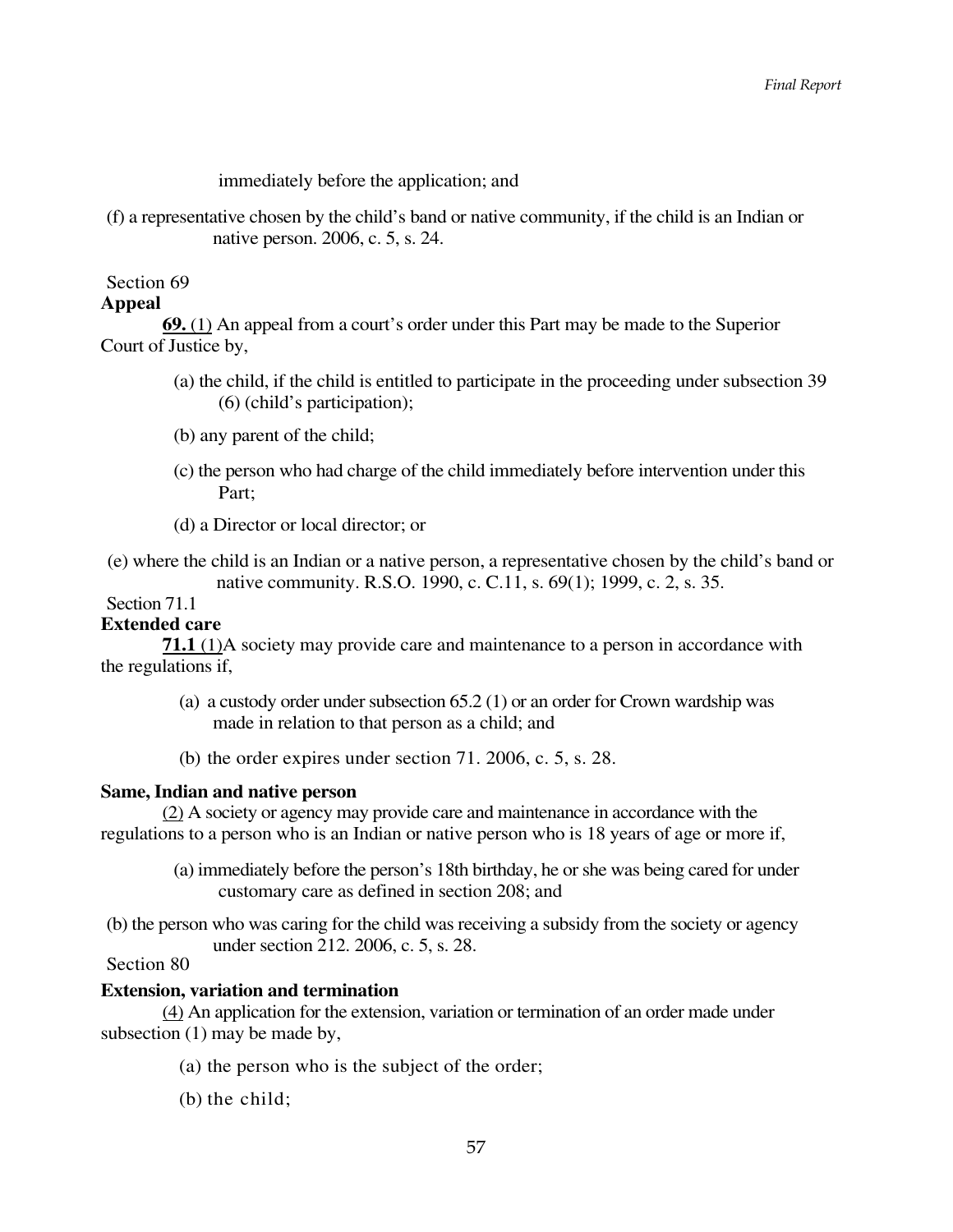- (c) the person having charge of the child;
- (d) a society;
- (e) a Director; or
- (f) where the child is an Indian or a native person, a representative chosen by the child's band or native community. R.S.O. 1990, c. C.11, s. 80 (4).

# Section 116

**Copies of report** 

(4)The court shall provide a copy of the report to,

- (a) the applicant;
- $(b)$  the child, subject to subsection  $(6)$ ;
- (c) the child's solicitor;
- (d) a parent appearing at the hearing;
- (e) a society that has custody of the child under an order made under Part III (Child Protection);
- (f) the administrator of the secure treatment program; and
- (g) where the child is an Indian or a native person, a representative chosen by the child's band or native community.

Section 136 (Adoption)

#### **Interpretation**

**136.** (1) In this Part,

"birth parent" means a person who satisfies the prescribed criteria; ("père ou mère de sang")

"birth relative" means,

- (a) in respect of a child who has not been adopted, a relative of the child, and
- (b) in respect of a child who has been adopted, a person who would have been a relative of the child if the child had not been adopted; ("parent de sang")
- "birth sibling" means, in respect of a person, a child of the same birth parent as the person, and includes a child adopted by the birth parent and a person whom the birth parent has demonstrated a settled intention to treat as a child of his or her family; ("frère ou soeur de sang")
- "licensee" means the holder of a licence issued under Part IX (Licensing) to place children for adoption; ("titulaire de permis")
- "openness agreement" means an agreement referred to in section 153.6; ("accord de communication")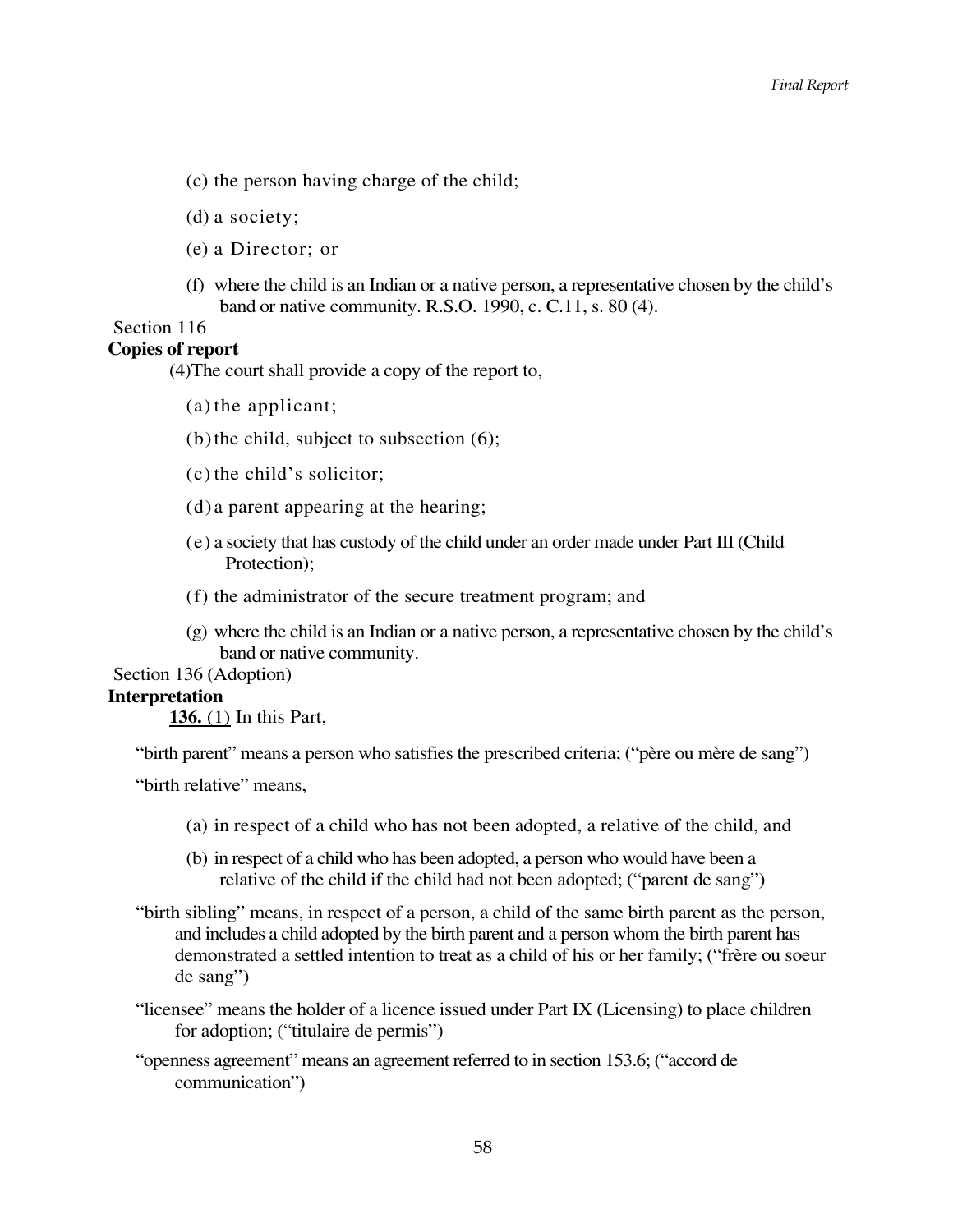- "openness order" means an order made by a court in accordance with this Act for the purposes of facilitating communication or maintaining a relationship between the child and,
	- (a) a birth parent, birth sibling or birth relative of the child,
	- (b) a person with whom the child has a significant relationship or emotional tie, including a foster parent of the child or a member of the child's extended family or community, or
	- (c) if the child is an Indian or native person, a member of the child's band or native community who may not have had a significant relationship or emotional tie with the child in the past but will help the child recognize the importance of his or her Indian or native culture and preserve his or her heritage, traditions and cultural identity; ("ordonnance de communication")

#### **Where child an Indian or native person**

(3) Where a person is directed in this Part to make an order or determination in the best interests of a child and the child is an Indian or native person, the person shall take into consideration the importance, in recognition of the uniqueness of Indian and native culture, heritage and traditions, of preserving the child's cultural identity. R.S.O. 1990, c. C.11, s. 136 (3).

#### Section 141.2

#### **Where child an Indian or native person**

**141.2** (1)If a society intends to begin planning for the adoption of a child who is an Indian or native person, the society shall give written notice of its intention to a representative chosen by the child's band or native community. 2006, c. 5, s. 35.

#### **Care plan proposed by band or native community**

(2) Where a representative chosen by a band or native community receives notice that a society intends to begin planning for the adoption of a child who is an Indian or native person, the band or native community may, within 60 days of receiving the notice,

- (a) prepare its own plan for the care of the child; and
- (b) submit its plan to the society. 2006, c. 5, s. 35.

#### **Condition for placement**

(3) A society shall not place a child who is an Indian or native person with another person for adoption until,

> (a) at least 60 days after notice is given to a representative chosen by the band or native community have elapsed; or

(b) if a band or native community has submitted a plan for the care of the child, the society has considered the plan. 2006, c. 5, s.35.

Section 144

#### **Notice of decision**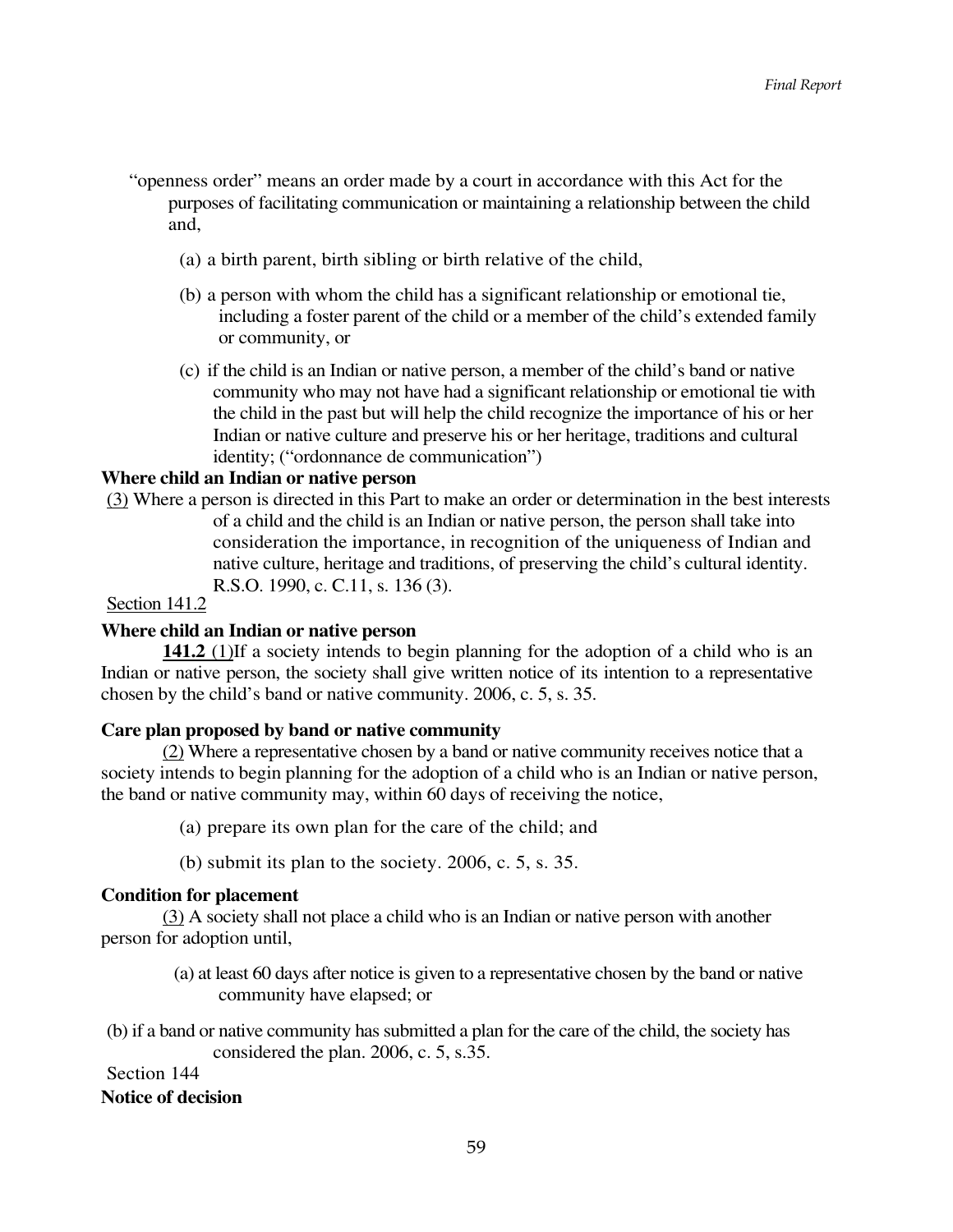(2) The society or licensee who makes a decision referred to in subsection (1) shall,

- (a) give at least 10 days notice in writing of the decision to the person who applied to adopt the child or with whom the child had been placed for adoption;
- (b) include in the notice under clause (a) notice of the person's right to apply for a review of the decision under subsection (3); and
- (c) if the child is an Indian or native person,
	- (i) give at least 10 days notice in writing of the decision to a representative chosen by the child's band or native community, and
- (ii) after the notice is given, consult with the band or community representatives relating to the

planning for the care of the child. 2006, c. 5, s. 36.

#### **Where child is Indian or native person**

(6)Upon receipt of an application for review of a decision relating to a child who is an Indian or native person, the Board shall give a representative chosen by the child's band or native community notice of the application and of the date of the hearing. 2006, c. 5, s.36.

#### **Parties**

(9) The following persons are parties to a hearing under this section:

- 1. The applicant.
- 2. The society.
- 3. If the child is an Indian or a native person, a representative chosen by the child's band or native community.
- 4. Any person that the Board adds under subsection (10). 2006, c. 5, s. 36.

# Section 153.6

# **Who may enter into openness agreement**

**153.6** (1) For the purposes of facilitating communication or maintaining relationships, an openness agreement may be made by an adoptive parent of a child or by a person with whom a society or licensee has placed or plans to place a child for adoption and any of the following persons:

- 1. A birth parent, birth relative or birth sibling of the child.
- 2. Afoster parent of the child or another person who cared for the child or in whose custody the child was placed at any time.
- 3. A member of the child's extended family or community with whom the child has a significant relationship or emotional tie.
- 4. An adoptive parent of a birth sibling of the child or a person with whom a society or licensee has placed or plans to place a birth sibling of the child for adoption.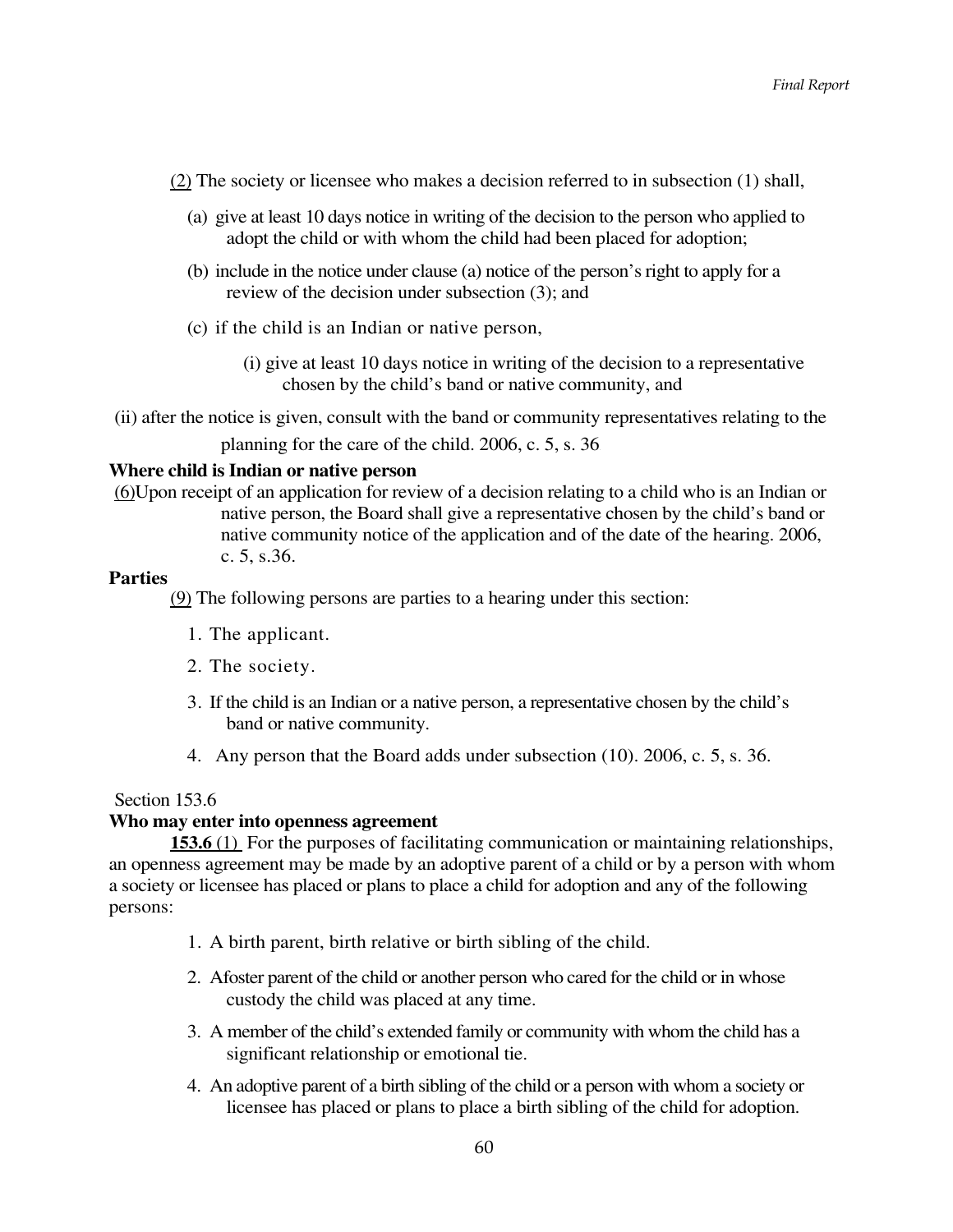5. If the child is an Indian or native person, a member of the child's band or native community who may not have had a significant relationship or emotional tie with the child in the past but will help the child recognize the importance of his or her Indian or native culture and preserve his or her heritage, traditions and cultural identity. 2006, c. 5, s. 40.

#### Section 162

#### **Transmission of order**

(3) Within thirty days after an adoption order is made under this Part, the proper officer of the court shall cause a sufficient number of certified copies of it to be made, under the seal of the proper certifying authority, and shall transmit,

- (a) the original order to the adoptive parent;
- (b) Repealed: 2005, c. 25, s. 15 (3).
- (c) one certified copy to the Registrar General under the *Vital Statistics Act*, or, if the adopted child was born outside Ontario, two certified copies;
- (d) if the adopted child is an Indian, one certified copy to the Registrar under the *Indian Act* (Canada);
- (e) one certified copy to such other persons as may be prescribed. R.S.O. 1990, c. C.11, s. 162 (3); 2005, c. 25, s. 15 (3, 4).

# **PART X INDIAN AND NATIVE CHILD AND FAMILY SERVICES**

# **Definition**

**208.**In this Part,

"customary care" means the care and supervision of an Indian or native child by a person who is not the child's parent, according to the custom of the child's band or native community. R.S.O. 1990, c. C.11, s. 208.

#### **Designation of native communities**

**209.**The Minister may designate a community, with the consent of its representatives, as a native community for the purposes of this Act. R.S.O. 1990, c. C.11, s. 209.

#### **Agreements with bands and native communities**

**210.**The Minister may make agreements with bands and native communities, and any other parties whom the bands or native communities choose to involve, for the provision of services. R.S.O. 1990, c. C.11, s. 210.

# **Designation of child and family service authority**

**211.**(1)A band or native community may designate a body as an Indian or native child and family service authority.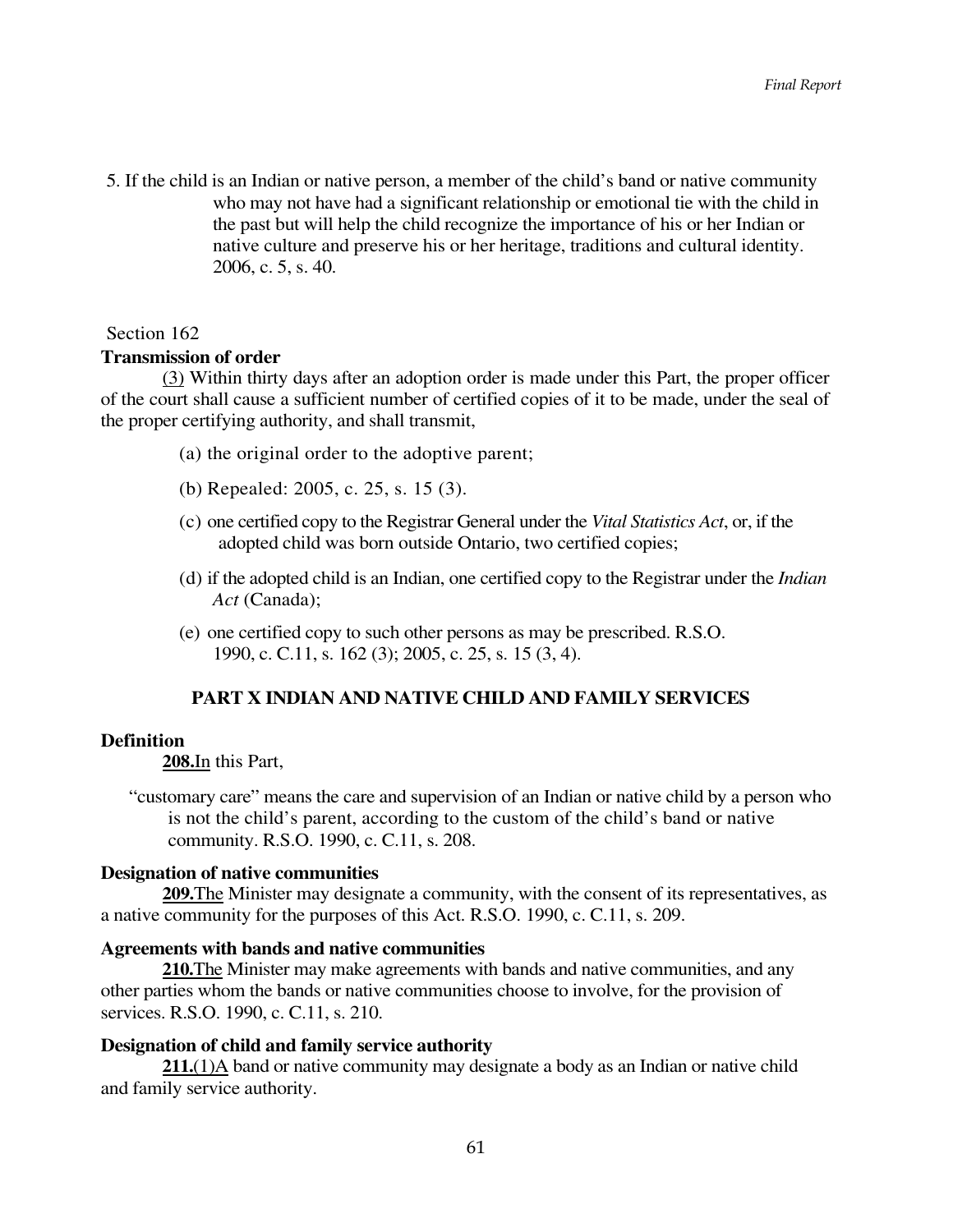#### **Agreements, etc.**

(2)Where a band or native community has designated an Indian or native child and family service authority, the Minister,

- (a) shall, at the band's or native community's request, enter into negotiations for the provision of services by the child and family service authority;
- (b) may enter into agreements with the child and family service authority and, if the band or native community agrees, any other person, for the provision of services; and
- (c) may designate the child and family service authority, with its consent and if it is an approved agency, as a society under subsection 15 (2) of Part I (Flexible Services). R.S.O. 1990, c. C.11, s. 211.

#### **Subsidy for customary care**

**212.**Where a band or native community declares that an Indian or native child is being cared for under customary care, a society or agency may grant a subsidy to the person caring for the child. R.S.O. 1990, c. C.11, s. 212.

#### **Consultation with bands and native communities**

**213.**A society or agency that provides services or exercises powers under this Act with respect to Indian or native children shall regularly consult with their bands or native communities about the provision of the services or the exercise of the powers and about matters affecting the children, including,

- (a) the apprehension of children and the placement of children in residential care;
- (b) the placement of homemakers and the provision of other family support services;
- (c) the preparation of plans for the care of children;
- (d) status reviews under Part III (Child Protection);
- (e) temporary care and special needs agreements under Part II (Voluntary Access to Services);
- (f) adoption placements;
- (g) the establishment of emergency houses; and
- (h) any other matter that is prescribed. R.S.O. 1990, c. C.11, s. 213.

#### **Consultation in specified cases**

**213.1** A society or agency that proposes to provide a prescribed service to a child who is an Indian or native person or to exercise a prescribed power under this Act in relation to such a child shall consult with a representative chosen by the child's band or native community in accordance with the regulations. 2006, c. 5, s. 43.

Section 223

#### **Regulations: Part X (Indian and Native Child and Family Services)**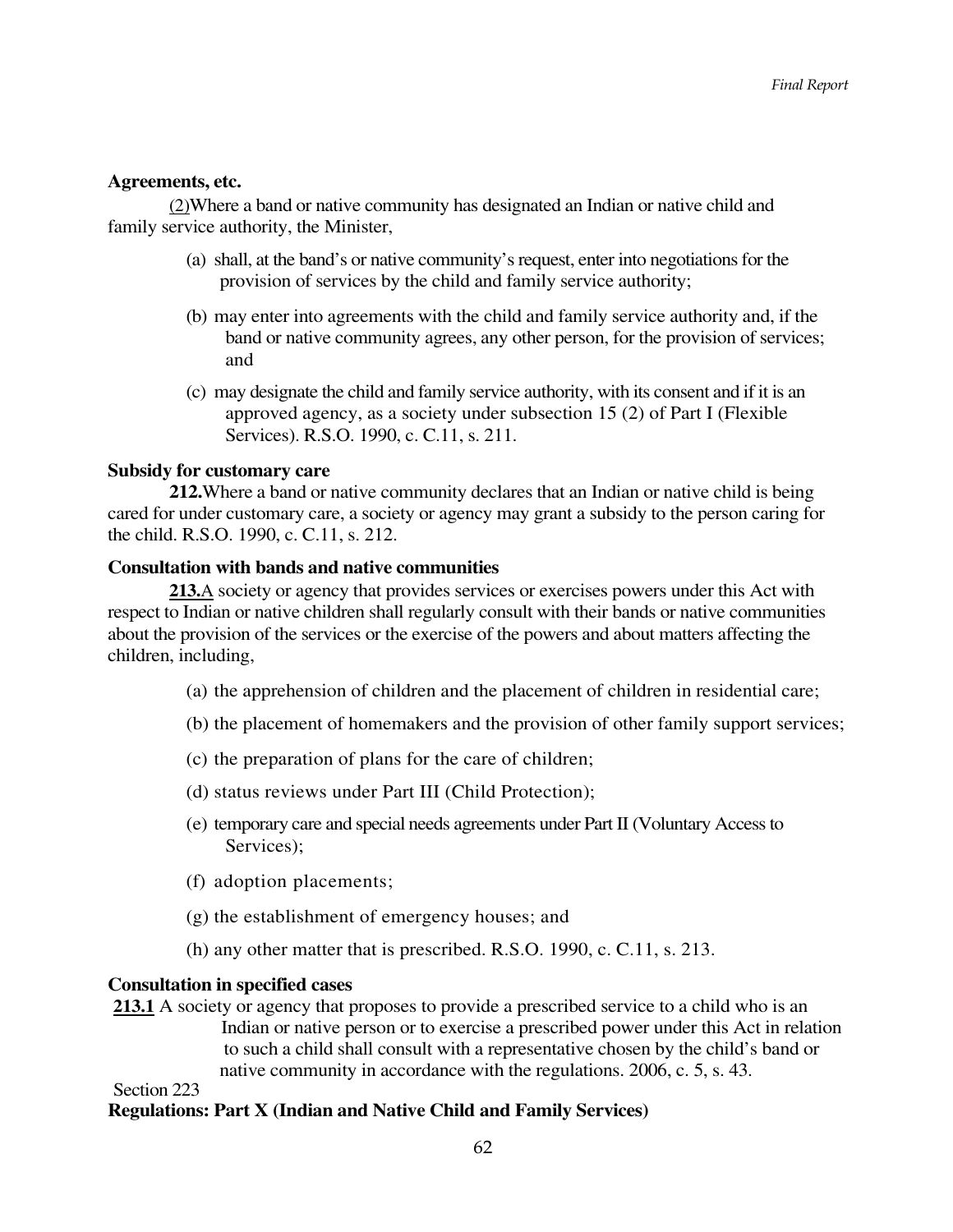**223.** The Lieutenant Governor in Council may make regulations for the purposes of Part

# X,

- (a)exempting an Indian or native child and family service authority, a band or native community or specified persons or classes of persons, including persons caring for children under customary care, from any provision of this Act or the regulations;
- (b)prescribing matters requiring consultation between societies or agencies and bands or native communities for the purposes of clause 213 (h);
- (c)governing consultations with bands and native communities under sections 213 and 213.1 and prescribing the procedures and practices to be followed by societies and agencies and the duties of societies and agencies during the consultations;
- (d)prescribing services and powers for the purposes of section 213.1. R.S.O. 1990, c. C.11, s. 223; 2006, c. 5, s. 48.
- Section 226 Every review of this Act shall include a review of provisions imposing obligations on societies when providing services to a person who is an Indian or native person or in respect of children who are Indian or native persons, with a view to ensuring compliance by societies with those provisions. 2006, c. 5, s. 50.

Although the Ontario legislation seems to be thorough, we were unable to determine how reliant the First Nations of Ontario are on this legislation or if there are First Nations law or agencies established to push the boundaries of the provincial process to include Indigenous customary child wellness practices.

# **Nunavut**

*Aboriginal Custom Adoption Recognition Act* and Regulations Very much the same as the North West Territories.

# **Quebec**

In Quebec, Bill 81 was tabled in the National Assembly on June 13, 2012 to recognize customary adoption. As it was not passed when a provincial election was called on August 1, 2012, it will have to be reintroduced again. $60$ 

# **First Nation Laws andBylaws**

There have been references made to the existence of written First Nations by-laws or Band Council Resolutions or their own laws on traditional adoption in Saskatchewan. Numerous calls were made to ascertain whether or not they do exist and if they are relied on. We did not find

 $\degree$  As of January 22, 2013, Bill 81, which would recognize customary adoptions, had not been reintroduced in the National Assembly.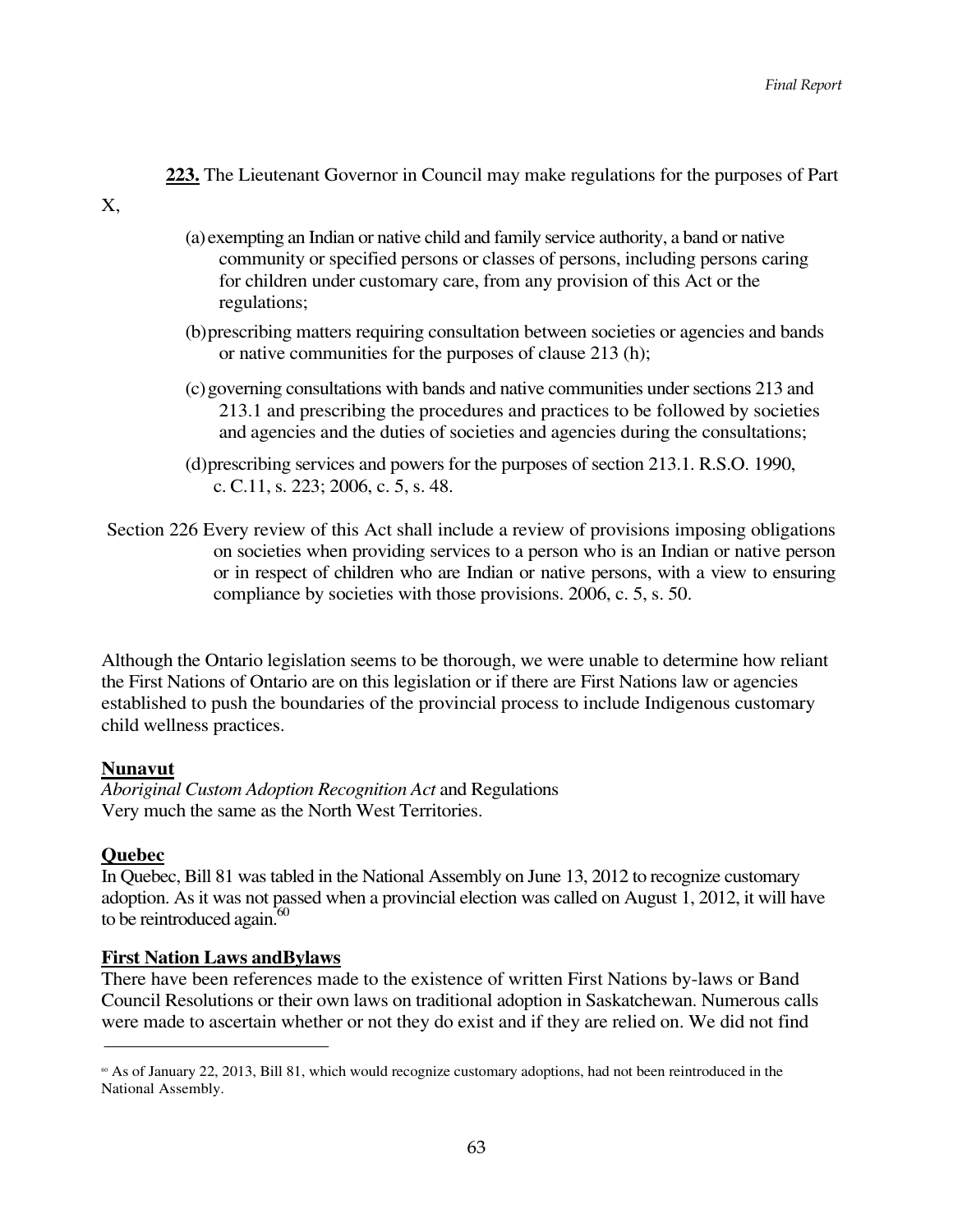any information while writing this Report.. However we believe that there are either laws or policies and certainly traditional laws within each Nation upon which they rely in various ways and to various extents. These laws must be discovered in order to make any valuable contributions to a discussion with the Federal or Provincial governments on the subject of recognition of traditional laws/practices.